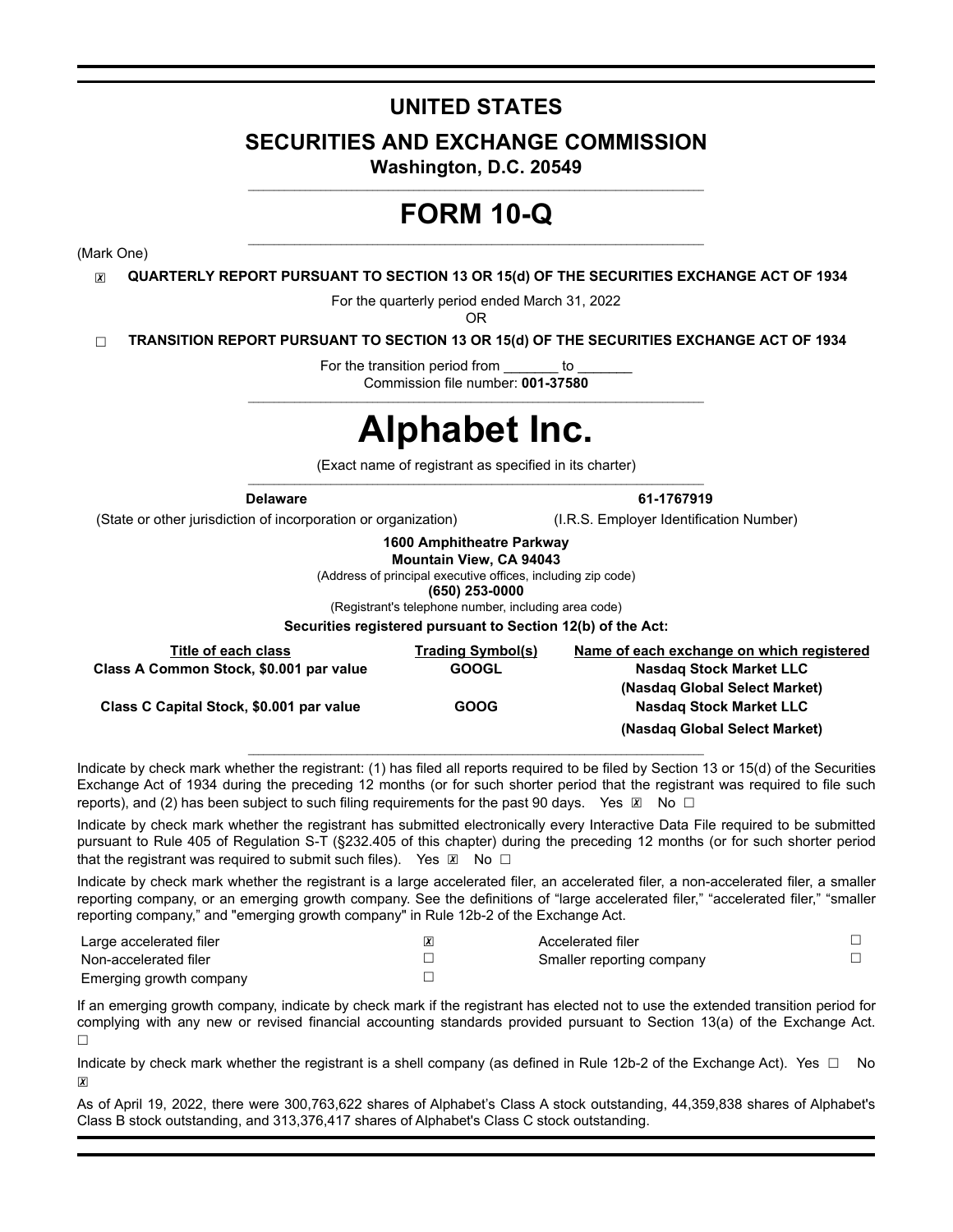# **Alphabet Inc. Form 10-Q For the Quarterly Period Ended March 31, 2022 TABLE OF CONTENTS**

<span id="page-1-0"></span>

|                  |                                                                                                 | Page No.        |
|------------------|-------------------------------------------------------------------------------------------------|-----------------|
|                  | <b>Note About Forward-Looking Statements</b>                                                    | $\overline{3}$  |
|                  | <b>PART I. FINANCIAL INFORMATION</b>                                                            |                 |
| Item 1           | <b>Financial Statements</b>                                                                     | $\overline{5}$  |
|                  |                                                                                                 |                 |
|                  | Consolidated Balance Sheets - December 31, 2021 and March 31, 2022                              | $\overline{5}$  |
|                  | Consolidated Statements of Income - Three Months Ended March 31, 2021 and 2022                  | $\underline{6}$ |
|                  | Consolidated Statements of Comprehensive Income - Three Months Ended March 31, 2021<br>and 2022 | $\overline{I}$  |
|                  | Consolidated Statements of Stockholders' Equity - Three Months Ended March 31, 2021 and<br>2022 | 8               |
|                  | Consolidated Statements of Cash Flows - Three Months Ended March 31, 2021 and 2022              | $\overline{9}$  |
|                  | <b>Notes to Consolidated Financial Statements</b>                                               | 10              |
| Item 2           | Management's Discussion and Analysis of Financial Condition and Results of Operations           | 30              |
| Item 3           | <b>Quantitative and Qualitative Disclosures About Market Risk</b>                               | 42              |
| Item 4           | <b>Controls and Procedures</b>                                                                  | 42              |
|                  | <b>PART II. OTHER INFORMATION</b>                                                               |                 |
| Item 1           | <b>Legal Proceedings</b>                                                                        | 43              |
|                  | Item 1A Risk Factors                                                                            | 43              |
| Item 2           | Unregistered Sales of Equity Securities and Use of Proceeds                                     | 43              |
| Item 6           | <b>Exhibits</b>                                                                                 | 44              |
| <b>Signature</b> |                                                                                                 | 45              |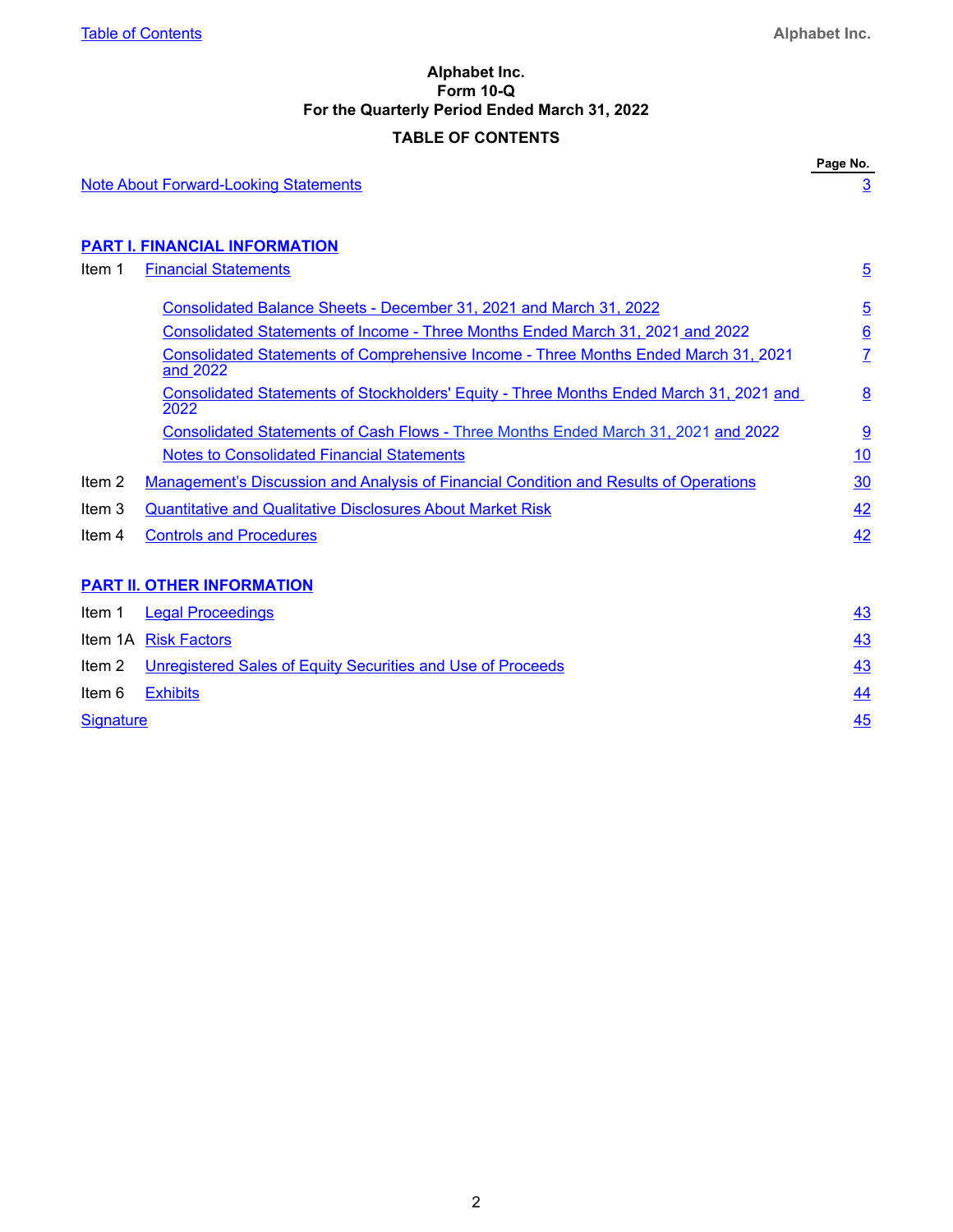#### **Note About Forward-Looking Statements**

<span id="page-2-0"></span>This Quarterly Report on Form 10-Q contains forward-looking statements within the meaning of the Private Securities Litigation Reform Act of 1995. These include, among other things, statements regarding:

- the ongoing effect of the novel coronavirus pandemic ("COVID-19"), including its macroeconomic effects on our business, operations, and financial results;
- the growth of our business and revenues and our expectations about the factors that influence our success and trends in our business;
- fluctuations in our revenue growth rate and operating margin and various factors contributing to such fluctuations;
- our expectation that the continuing shift from an offline to online world will continue to benefit our business;
- our expectation that the portion of our revenues that we derive from non-advertising revenues will continue to increase and may affect our margins;
- our expectation that our traffic acquisition costs (TAC) and the associated TAC rate will fluctuate, which could affect our overall margins;
- our expectation that our monetization trends will fluctuate, which could affect our revenues and margins;
- fluctuations in our revenue growth, as well as the change in paid clicks and cost-per-click and the change in impressions and cost-per-impression, and various factors contributing to such fluctuations;
- our expectation that we will continue to periodically review, refine, and update our methodologies for monitoring, gathering, and counting the number of paid clicks and impressions;
- our expectation that our results will be affected by our performance in international markets as users in developing economies increasingly come online;
- our expectation that our foreign exchange risk management program will not fully offset our net exposure to fluctuations in foreign currency exchange rates;
- the expected variability of gains and losses related to hedging activities under our foreign exchange risk management program;
- the amount and timing of revenue recognition from customer contracts with commitments for performance obligations, including our estimate of the remaining amount of commitments and when we expect to recognize revenue;
- fluctuations in our capital expenditures;
- our plans to continue to invest in new businesses, products, services and technologies, systems, land and buildings for data centers and offices, and infrastructure, as well as to continue to invest in acquisitions and strategic investments;
- our pace of hiring and our plans to provide competitive compensation programs;
- our expectation that our cost of revenues, research and development (R&D) expenses, sales and marketing expenses, and general and administrative expenses may increase in amount and/or may increase as a percentage of revenues and may be affected by a number of factors;
- estimates of our future compensation expenses;
- our expectation that our other income (expense), net (OI&E), will fluctuate in the future, as it is largely driven by market dynamics;
- fluctuations in our effective tax rate;
- seasonal fluctuations in internet usage and advertiser expenditures, underlying business trends such as traditional retail seasonality, which are likely to cause fluctuations in our quarterly results;
- the sufficiency of our sources of funding;
- our potential exposure in connection with new and pending investigations, proceedings, and other contingencies;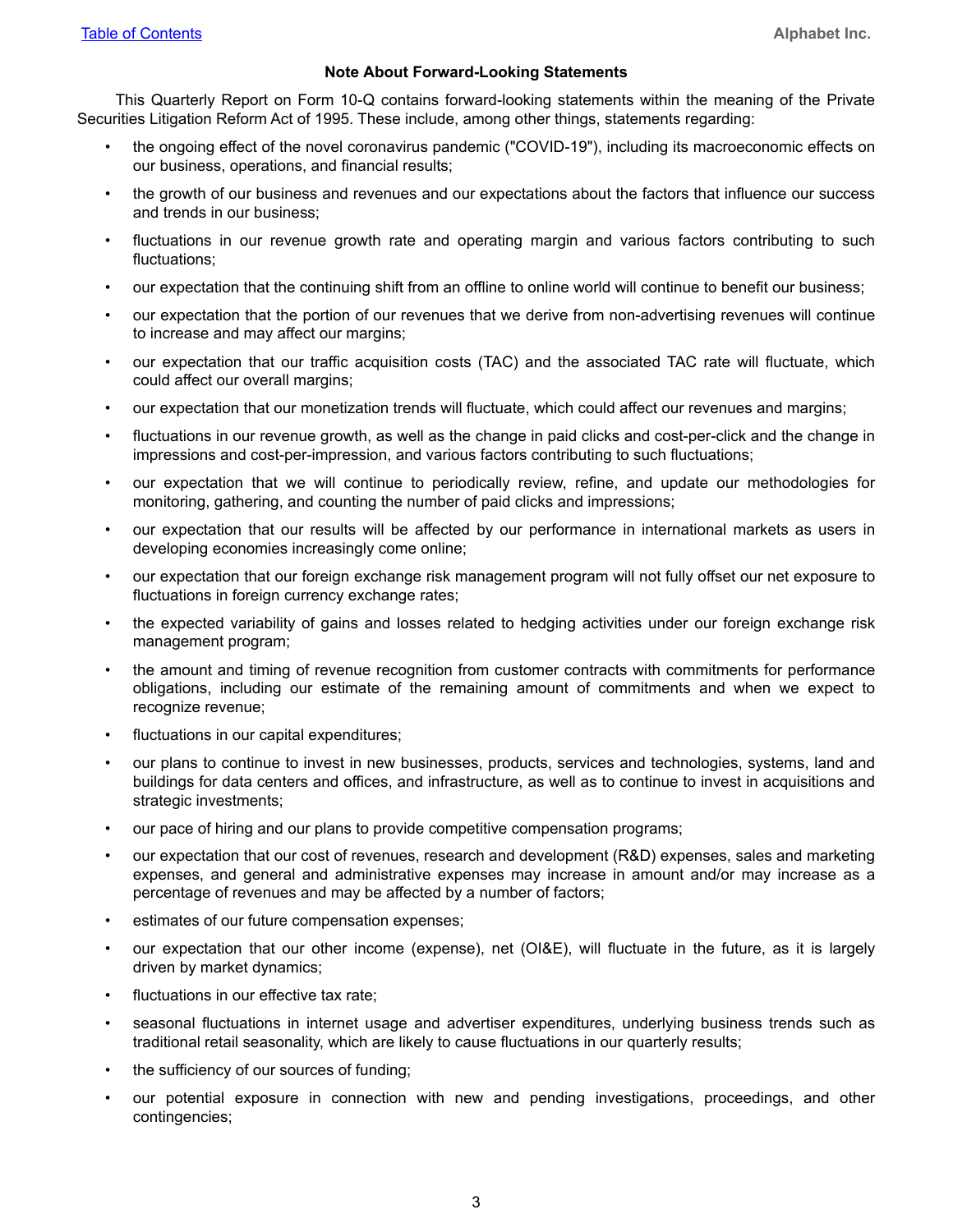- the sufficiency and timing of our proposed remedies in response to decisions from the European Commission (EC) and other regulators and governmental entities;
- our expectations regarding the timing, design, and ongoing phased implementation of our new global enterprise resource planning (ERP) system;
- the expected timing, amount, and effect of Alphabet Inc.'s share repurchases;
- our long-term sustainability and diversity goals;
- the unpredictability of the ongoing broader economic effects resulting from the war in Ukraine on our future financial results;

as well as other statements regarding our future operations, financial condition and prospects, and business strategies. Forward-looking statements may appear throughout this report and other documents we file with the Securities and Exchange Commission (SEC), including without limitation, the following sections: Part I, Item 2, "Management's Discussion and Analysis of Financial Condition and Results of Operations" in this Quarterly Report on Form 10-Q and Part I, Item 1A, "Risk Factors" in our Annual Report on Form 10-K for the fiscal year ended December 31, 2021. Forward-looking statements generally can be identified by words such as "anticipates," "believes," "estimates," "expects," "intends," "plans," "predicts," "projects," "will be," "will continue," "may," "could," "will likely result," and similar expressions. These forward-looking statements are based on current expectations and assumptions that are subject to risks and uncertainties, which could cause our actual results to differ materially from those reflected in the forward-looking statements. Factors that could cause or contribute to such differences include, but are not limited to, those discussed in this Quarterly Report on Form 10-Q, and in particular, the risks discussed in Part I, Item 1A, "Risk Factors" in our Annual Report on Form 10-K for the fiscal year ended December 31, 2021, and those discussed in other documents we file with the SEC. We undertake no obligation to revise or publicly release the results of any revision to these forward-looking statements, except as required by law. Given these risks and uncertainties, readers are cautioned not to place undue reliance on such forward-looking statements.

 As used herein, "Alphabet," "the company," "we," "us," "our," and similar terms include Alphabet Inc. and its subsidiaries, unless the context indicates otherwise.

 "Alphabet," "Google," and other trademarks of ours appearing in this report are our property. This report contains additional trade names and trademarks of other companies. We do not intend our use or display of other companies' trade names or trademarks to imply an endorsement or sponsorship of us by such companies, or any relationship with any of these companies.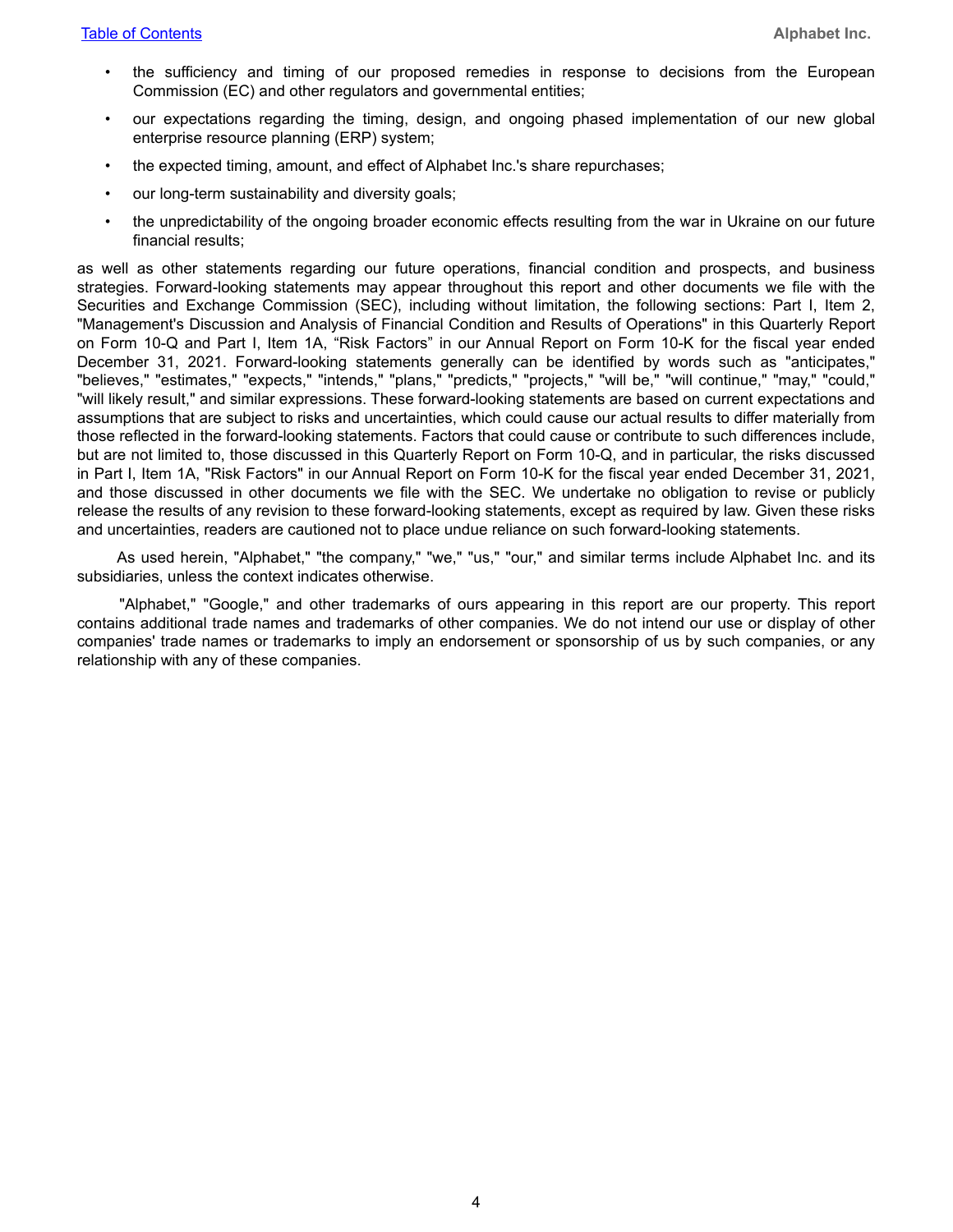### <span id="page-4-0"></span>**PART I. FINANCIAL INFORMATION**

#### **ITEM 1. FINANCIAL STATEMENTS**

#### **Alphabet Inc. CONSOLIDATED BALANCE SHEETS**

(in millions, except share amounts which are reflected in thousands, and par value per share amounts)

|                                                                                                                                                                                                                                                                                                                                                                 | As of<br>December 31, 2021 |                   |                         | As of<br>March 31, 2022 |
|-----------------------------------------------------------------------------------------------------------------------------------------------------------------------------------------------------------------------------------------------------------------------------------------------------------------------------------------------------------------|----------------------------|-------------------|-------------------------|-------------------------|
|                                                                                                                                                                                                                                                                                                                                                                 |                            |                   |                         | (unaudited)             |
| <b>Assets</b>                                                                                                                                                                                                                                                                                                                                                   |                            |                   |                         |                         |
| Current assets:                                                                                                                                                                                                                                                                                                                                                 |                            |                   |                         |                         |
| Cash and cash equivalents                                                                                                                                                                                                                                                                                                                                       | $\frac{1}{2}$              | 20,945            | $\sqrt[6]{3}$           | 20,886                  |
| Marketable securities                                                                                                                                                                                                                                                                                                                                           |                            | 118,704           |                         | 113,084                 |
| Total cash, cash equivalents, and marketable securities                                                                                                                                                                                                                                                                                                         |                            | 139,649           |                         | 133,970                 |
| Accounts receivable, net                                                                                                                                                                                                                                                                                                                                        |                            | 39,304            |                         | 34,703                  |
| Income taxes receivable, net                                                                                                                                                                                                                                                                                                                                    |                            | 966               |                         | 919                     |
| Inventory                                                                                                                                                                                                                                                                                                                                                       |                            | 1,170             |                         | 1,369                   |
| Other current assets                                                                                                                                                                                                                                                                                                                                            |                            | 7,054             |                         | 6,892                   |
| Total current assets                                                                                                                                                                                                                                                                                                                                            |                            | 188,143           |                         | 177,853                 |
| Non-marketable securities                                                                                                                                                                                                                                                                                                                                       |                            | 29,549            |                         | 30,544                  |
| Deferred income taxes                                                                                                                                                                                                                                                                                                                                           |                            | 1,284             |                         | 1,388                   |
| Property and equipment, net                                                                                                                                                                                                                                                                                                                                     |                            | 97,599            |                         | 104,218                 |
| Operating lease assets                                                                                                                                                                                                                                                                                                                                          |                            | 12,959            |                         | 12,992                  |
| Intangible assets, net                                                                                                                                                                                                                                                                                                                                          |                            | 1,417             |                         | 1,313                   |
| Goodwill                                                                                                                                                                                                                                                                                                                                                        |                            | 22,956            |                         | 23,010                  |
| Other non-current assets                                                                                                                                                                                                                                                                                                                                        |                            | 5,361             |                         | 5,778                   |
| <b>Total assets</b>                                                                                                                                                                                                                                                                                                                                             | \$                         | 359,268           | \$                      | 357,096                 |
| <b>Liabilities and Stockholders' Equity</b>                                                                                                                                                                                                                                                                                                                     |                            |                   |                         |                         |
| <b>Current liabilities:</b>                                                                                                                                                                                                                                                                                                                                     |                            |                   |                         |                         |
| Accounts payable                                                                                                                                                                                                                                                                                                                                                | \$                         | 6,037             | $\sqrt[6]{\frac{1}{2}}$ | 3,436                   |
| Accrued compensation and benefits                                                                                                                                                                                                                                                                                                                               |                            | 13,889            |                         | 9,803                   |
| Accrued expenses and other current liabilities                                                                                                                                                                                                                                                                                                                  |                            | 31,236            |                         | 33,051                  |
| Accrued revenue share                                                                                                                                                                                                                                                                                                                                           |                            | 8,996             |                         | 8,116                   |
| Deferred revenue                                                                                                                                                                                                                                                                                                                                                |                            | 3,288             |                         | 3,198                   |
| Income taxes payable, net                                                                                                                                                                                                                                                                                                                                       |                            | 808               |                         | 4,344                   |
| <b>Total current liabilities</b>                                                                                                                                                                                                                                                                                                                                |                            | 64,254            |                         | 61,948                  |
| Long-term debt                                                                                                                                                                                                                                                                                                                                                  |                            | 14,817            |                         | 14,791                  |
| Deferred revenue, non-current                                                                                                                                                                                                                                                                                                                                   |                            | 535               |                         | 499                     |
| Income taxes payable, non-current                                                                                                                                                                                                                                                                                                                               |                            | 9,176             |                         | 9,406                   |
| Deferred income taxes                                                                                                                                                                                                                                                                                                                                           |                            | 5,257             |                         | 2,843                   |
| Operating lease liabilities                                                                                                                                                                                                                                                                                                                                     |                            | 11,389            |                         | 11,363                  |
| Other long-term liabilities                                                                                                                                                                                                                                                                                                                                     |                            | 2,205             |                         | 2,242                   |
| <b>Total liabilities</b>                                                                                                                                                                                                                                                                                                                                        |                            | 107,633           |                         | 103,092                 |
| Contingencies (Note 9)                                                                                                                                                                                                                                                                                                                                          |                            |                   |                         |                         |
| Stockholders' equity:                                                                                                                                                                                                                                                                                                                                           |                            |                   |                         |                         |
| Preferred stock, \$0.001 par value per share, 100,000 shares authorized;<br>no shares issued and outstanding                                                                                                                                                                                                                                                    |                            | $\mathbf 0$       |                         | $\mathbf{0}$            |
| Class A, Class B, and Class C stock and additional paid-in capital,<br>\$0.001 par value per share: 15,000,000 shares authorized (Class A<br>9,000,000, Class B 3,000,000, Class C 3,000,000); 662,121 (Class A<br>300,737, Class B 44,665, Class C 316,719) and 658,763 (Class A<br>300,763, Class B 44,404, Class C 313,596) shares issued and<br>outstanding |                            | 61,774            |                         | 62,832                  |
| Accumulated other comprehensive income (loss)                                                                                                                                                                                                                                                                                                                   |                            | (1,623)           |                         | (4,049)                 |
| Retained earnings                                                                                                                                                                                                                                                                                                                                               |                            | 191,484           |                         | 195,221                 |
| Total stockholders' equity                                                                                                                                                                                                                                                                                                                                      |                            | 251,635           |                         | 254,004                 |
| Total liabilities and stockholders' equity                                                                                                                                                                                                                                                                                                                      |                            | <u>359,268 \$</u> |                         | 357,096                 |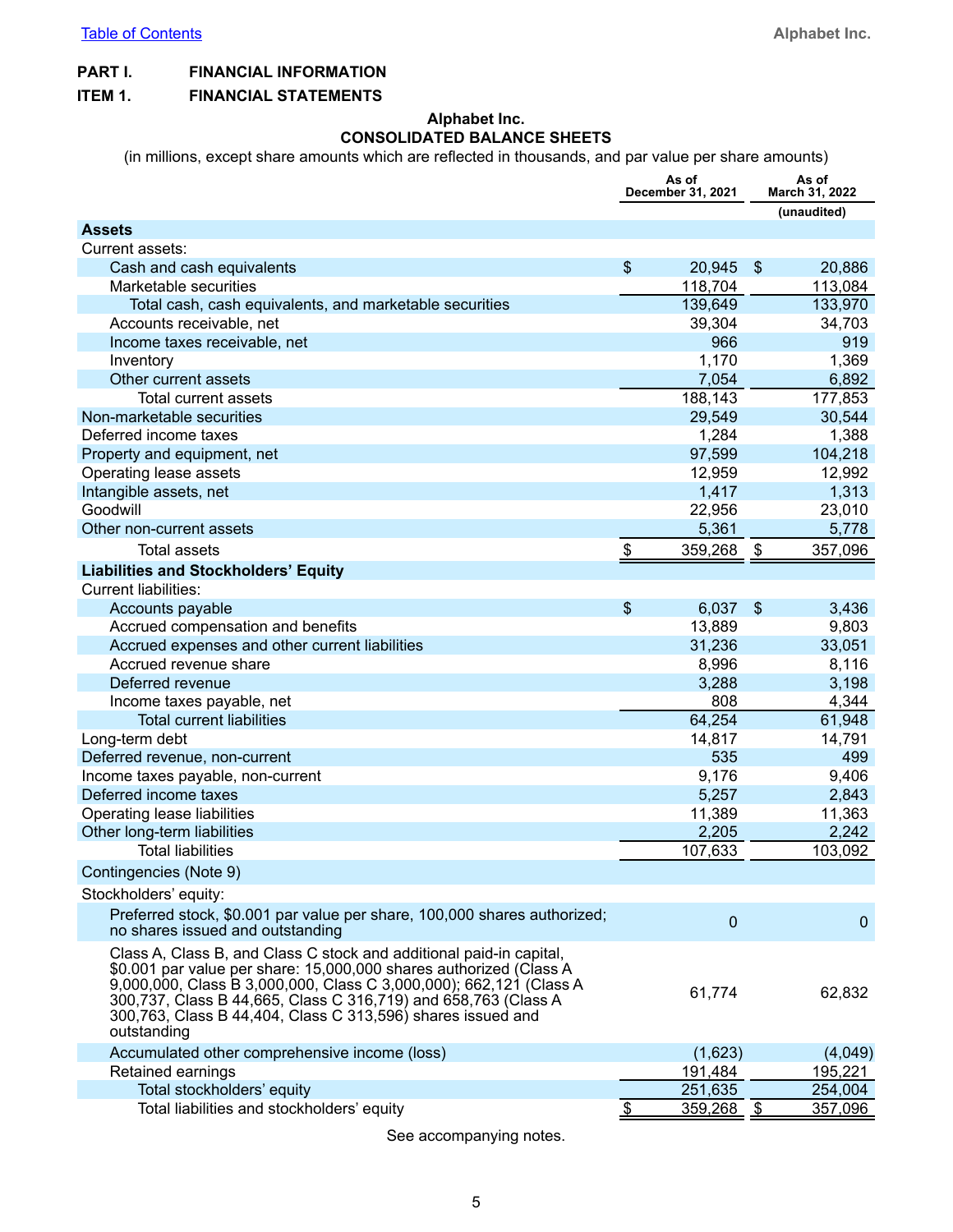# **Alphabet Inc. CONSOLIDATED STATEMENTS OF INCOME**

(in millions, except per share amounts; unaudited)

<span id="page-5-0"></span>

|                                                                     | <b>Three Months Ended</b><br>March 31, |      |          |  |
|---------------------------------------------------------------------|----------------------------------------|------|----------|--|
|                                                                     | 2021                                   |      | 2022     |  |
| Revenues                                                            | \$<br>55,314                           | - \$ | 68,011   |  |
| Costs and expenses:                                                 |                                        |      |          |  |
| Cost of revenues                                                    | 24,103                                 |      | 29,599   |  |
| Research and development                                            | 7,485                                  |      | 9,119    |  |
| Sales and marketing                                                 | 4,516                                  |      | 5,825    |  |
| General and administrative                                          | 2,773                                  |      | 3,374    |  |
| Total costs and expenses                                            | 38,877                                 |      | 47,917   |  |
| Income from operations                                              | 16,437                                 |      | 20,094   |  |
| Other income (expense), net                                         | 4,846                                  |      | (1, 160) |  |
| Income before income taxes                                          | 21,283                                 |      | 18,934   |  |
| Provision for income taxes                                          | 3,353                                  |      | 2,498    |  |
| Net income                                                          | \$<br>17,930                           | \$   | 16,436   |  |
|                                                                     |                                        |      |          |  |
| Basic net income per share of Class A, Class B, and Class C stock   | \$<br>26.63                            | -\$  | 24.90    |  |
| Diluted net income per share of Class A, Class B, and Class C stock | \$<br>26.29                            | \$   | 24.62    |  |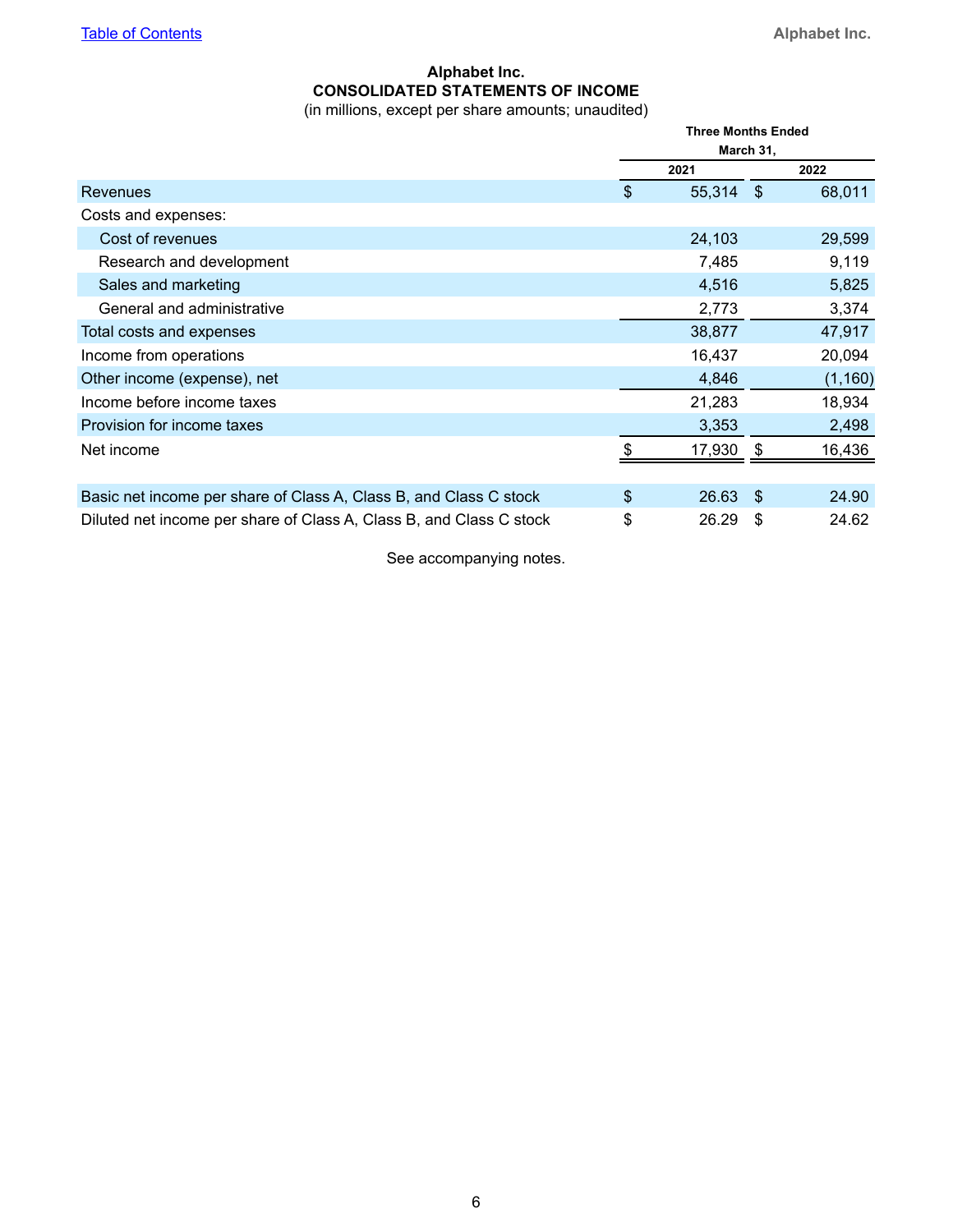# **Alphabet Inc. CONSOLIDATED STATEMENTS OF COMPREHENSIVE INCOME**

(in millions; unaudited)

<span id="page-6-0"></span>

|                                                                                    | <b>Three Months Ended</b> |      |          |
|------------------------------------------------------------------------------------|---------------------------|------|----------|
|                                                                                    | March 31,                 |      |          |
|                                                                                    | 2021                      |      | 2022     |
| Net income                                                                         | \$<br>17,930              | - \$ | 16,436   |
| Other comprehensive loss:                                                          |                           |      |          |
| Change in foreign currency translation adjustment                                  | (423)                     |      | 39       |
| Available-for-sale investments:                                                    |                           |      |          |
| Change in net unrealized gains (losses)                                            | (488)                     |      | (2, 478) |
| Less: reclassification adjustment for net (gains) losses included in net<br>income | 11                        |      | 148      |
| Net change, net of income tax benefit (expense) of \$135 and \$633                 | (477)                     |      | (2, 330) |
| Cash flow hedges:                                                                  |                           |      |          |
| Change in net unrealized gains (losses)                                            | 179                       |      | 114      |
| Less: reclassification adjustment for net (gains) losses included in net<br>income | 85                        |      | (249)    |
| Net change, net of income tax benefit (expense) of $$(50)$ and $§44$               | 264                       |      | (135)    |
| Other comprehensive loss                                                           | (636)                     |      | (2, 426) |
| Comprehensive income                                                               | 17,294                    |      | 14,010   |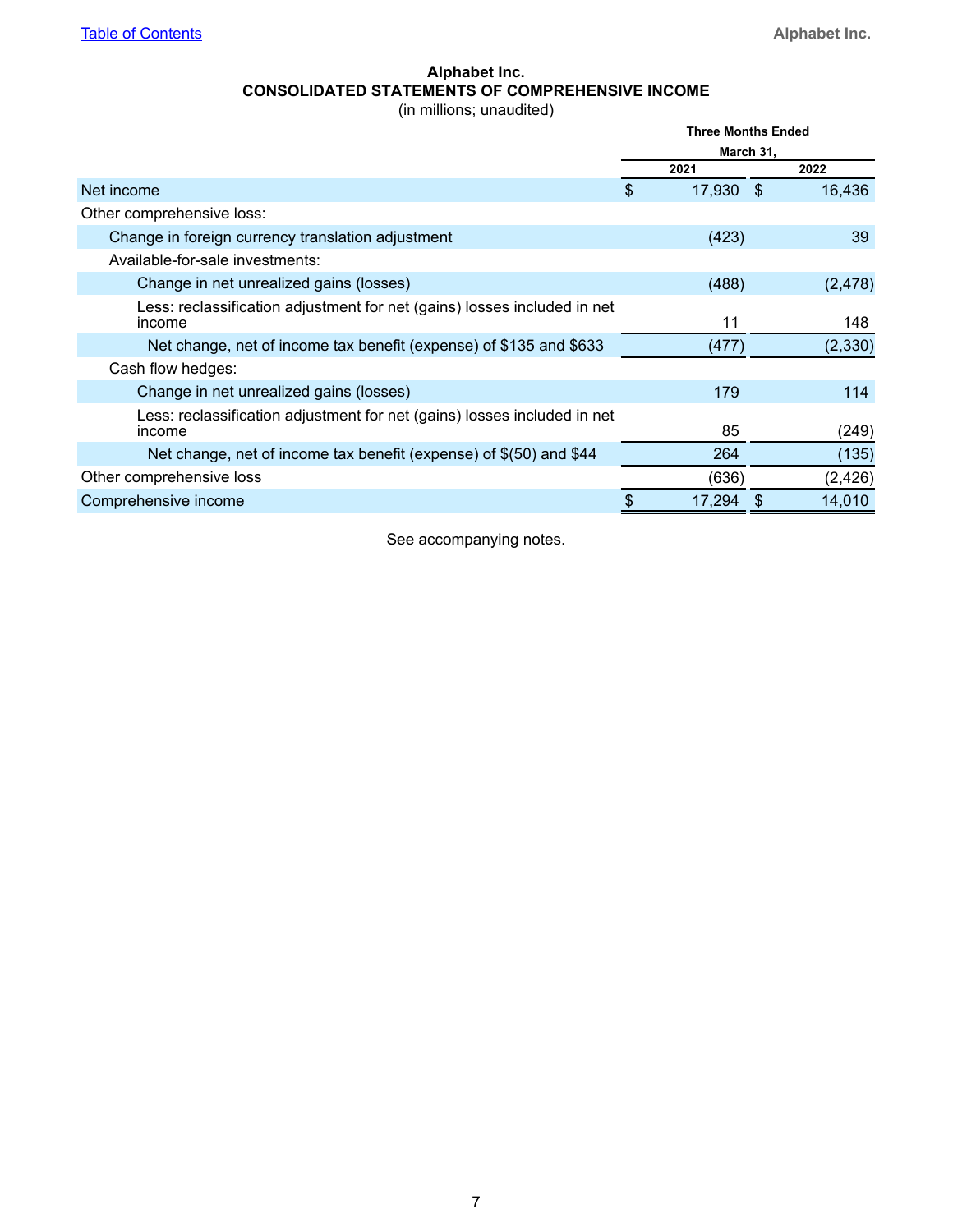### **Alphabet Inc. CONSOLIDATED STATEMENTS OF STOCKHOLDERS' EQUITY**

(In millions, except share amounts which are reflected in thousands; unaudited)

<span id="page-7-0"></span>

|                                                                           | Three Months Ended March 31, 2021                                 |     |                                              |               |                 |           |                        |               |  |  |  |
|---------------------------------------------------------------------------|-------------------------------------------------------------------|-----|----------------------------------------------|---------------|-----------------|-----------|------------------------|---------------|--|--|--|
|                                                                           | Class A, Class B, Class C Stock<br>and Additional Paid-In Capital |     | Accumulated<br><b>Other</b><br>Comprehensive |               | <b>Retained</b> |           | Total<br>Stockholders' |               |  |  |  |
|                                                                           | <b>Shares</b>                                                     |     | Amount                                       | Income (Loss) | Earnings        |           |                        | <b>Equity</b> |  |  |  |
| Balance as of December 31, 2020                                           | 675,222                                                           | \$. | 58,510                                       | 633<br>\$.    | \$.             | 163,401   | \$                     | 222,544       |  |  |  |
| Stock issued                                                              | 1,569                                                             |     | 6                                            | 0             |                 | 0         |                        | 6             |  |  |  |
| Stock-based compensation expense                                          | 0                                                                 |     | 3,788                                        | 0             |                 | 0         |                        | 3,788         |  |  |  |
| Tax withholding related to vesting of<br>restricted stock units and other | 0                                                                 |     | (2, 234)                                     | 0             |                 | 0         |                        | (2,234)       |  |  |  |
| Repurchases of stock                                                      | (5,697)                                                           |     | (644)                                        | 0             |                 | (10, 751) |                        | (11, 395)     |  |  |  |
| Sale of interest in consolidated<br>entities                              | 0                                                                 |     | 10                                           | 0             |                 | 0         |                        | 10            |  |  |  |
| Net income                                                                | 0                                                                 |     | 0                                            | 0             |                 | 17,930    |                        | 17,930        |  |  |  |
| Other comprehensive income (loss)                                         | 0                                                                 |     | $\Omega$                                     | (636)         |                 | 0         |                        | (636)         |  |  |  |
| Balance as of March 31, 2021                                              | 671,094                                                           |     | 59,436                                       | (3)<br>\$.    | S               | 170,580   | \$.                    | 230,013       |  |  |  |

|                                                                           | Three Months Ended March 31, 2022                                 |    |         |                                              |               |                 |           |    |                        |  |  |  |
|---------------------------------------------------------------------------|-------------------------------------------------------------------|----|---------|----------------------------------------------|---------------|-----------------|-----------|----|------------------------|--|--|--|
|                                                                           | Class A, Class B, Class C Stock<br>and Additional Paid-In Capital |    |         | <b>Accumulated</b><br>Other<br>Comprehensive |               |                 | Retained  |    | Total<br>Stockholders' |  |  |  |
|                                                                           | <b>Shares</b>                                                     |    | Amount  |                                              | Income (Loss) | <b>Earnings</b> |           |    | <b>Equity</b>          |  |  |  |
| Balance as of December 31, 2021                                           | 662,121                                                           | \$ | 61.774  | \$.                                          | $(1,623)$ \$  |                 | 191,484   | \$ | 251,635                |  |  |  |
| Stock issued                                                              | 1,555                                                             |    |         |                                              | 0             |                 |           |    |                        |  |  |  |
| Stock-based compensation expense                                          | 0                                                                 |    | 4.547   |                                              | 0             |                 | 0         |    | 4,547                  |  |  |  |
| Tax withholding related to vesting of<br>restricted stock units and other | 0                                                                 |    | (2,895) |                                              | 0             |                 | 0         |    | (2,895)                |  |  |  |
| Repurchases of stock                                                      | (4, 913)                                                          |    | (601)   |                                              | 0             |                 | (12, 699) |    | (13,300)               |  |  |  |
| Net income                                                                |                                                                   |    | 0       |                                              | 0             |                 | 16,436    |    | 16,436                 |  |  |  |
| Other comprehensive income (loss)                                         | 0                                                                 |    | 0       |                                              | (2, 426)      |                 | 0         |    | (2, 426)               |  |  |  |
| Balance as of March 31, 2022                                              | 658,763                                                           |    | 62,832  |                                              | (4,049)       |                 | 195,221   |    | 254,004                |  |  |  |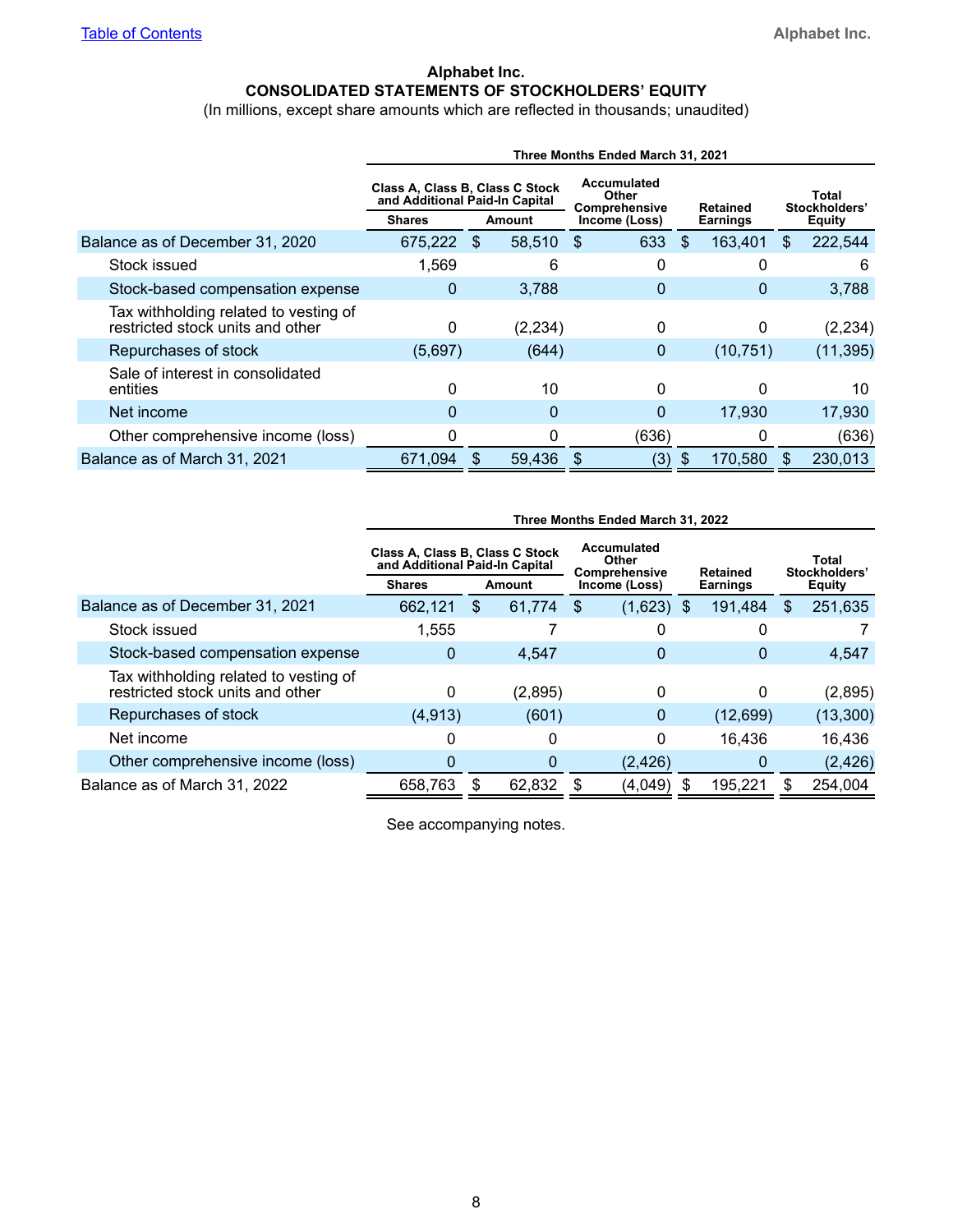#### **Alphabet Inc. CONSOLIDATED STATEMENTS OF CASH FLOWS** (in millions; unaudited)

<span id="page-8-0"></span>

|                                                                        | <b>Three Months Ended</b><br>March 31, |           |                   |  |
|------------------------------------------------------------------------|----------------------------------------|-----------|-------------------|--|
|                                                                        |                                        | 2021      | 2022              |  |
| <b>Operating activities</b>                                            |                                        |           |                   |  |
| Net income                                                             | \$                                     | 17,930    | \$<br>16,436      |  |
| Adjustments:                                                           |                                        |           |                   |  |
| Depreciation and impairment of property and equipment                  |                                        | 2,525     | 3,591             |  |
| Amortization and impairment of intangible assets                       |                                        | 228       | 191               |  |
| Stock-based compensation expense                                       |                                        | 3,745     | 4,504             |  |
| Deferred income taxes                                                  |                                        | 1,100     | (2,090)           |  |
| (Gain) loss on debt and equity securities, net                         |                                        | (4, 751)  | 1,437             |  |
| Other                                                                  |                                        | (255)     | 140               |  |
| Changes in assets and liabilities, net of effects of acquisitions:     |                                        |           |                   |  |
| Accounts receivable                                                    |                                        | 2,794     | 4,364             |  |
| Income taxes, net                                                      |                                        | 785       | 3,820             |  |
| Other assets                                                           |                                        | 7         | (776)             |  |
| Accounts payable                                                       |                                        | (982)     | (2,373)           |  |
| Accrued expenses and other liabilities                                 |                                        | (3,530)   | (3,216)           |  |
| Accrued revenue share                                                  |                                        | (444)     | (828)             |  |
| Deferred revenue                                                       |                                        | 137       | (94)              |  |
| Net cash provided by operating activities                              |                                        | 19,289    | 25,106            |  |
| <b>Investing activities</b>                                            |                                        |           |                   |  |
| Purchases of property and equipment                                    |                                        | (5,942)   | (9,786)           |  |
| Purchases of marketable securities                                     |                                        | (36, 426) | (28, 462)         |  |
| Maturities and sales of marketable securities                          |                                        | 39,248    | 29,779            |  |
| Purchases of non-marketable securities                                 |                                        | (646)     | (776)             |  |
| Maturities and sales of non-marketable securities                      |                                        | 19        | $12 \overline{ }$ |  |
| Acquisitions, net of cash acquired, and purchases of intangible assets |                                        | (1,666)   | (173)             |  |
| Other investing activities                                             |                                        | 30        | 355               |  |
| Net cash used in investing activities                                  |                                        | (5, 383)  | (9,051)           |  |
| <b>Financing activities</b>                                            |                                        |           |                   |  |
| Net payments related to stock-based award activities                   |                                        | (2, 184)  | (2,916)           |  |
| Repurchases of stock                                                   |                                        | (11, 395) | (13,300)          |  |
| Proceeds from issuance of debt, net of costs                           |                                        | 900       | 16,422            |  |
| Repayments of debt                                                     |                                        | (937)     | (16, 420)         |  |
| Proceeds from sale of interest in consolidated entities, net           |                                        | 10        | $\boldsymbol{0}$  |  |
| Net cash used in financing activities                                  |                                        | (13,606)  | (16, 214)         |  |
| Effect of exchange rate changes on cash and cash equivalents           |                                        | (143)     | 100               |  |
| Net increase (decrease) in cash and cash equivalents                   |                                        | 157       | (59)              |  |
| Cash and cash equivalents at beginning of period                       |                                        | 26,465    | 20,945            |  |
| Cash and cash equivalents at end of period                             | \$                                     | 26,622    | 20,886<br>\$      |  |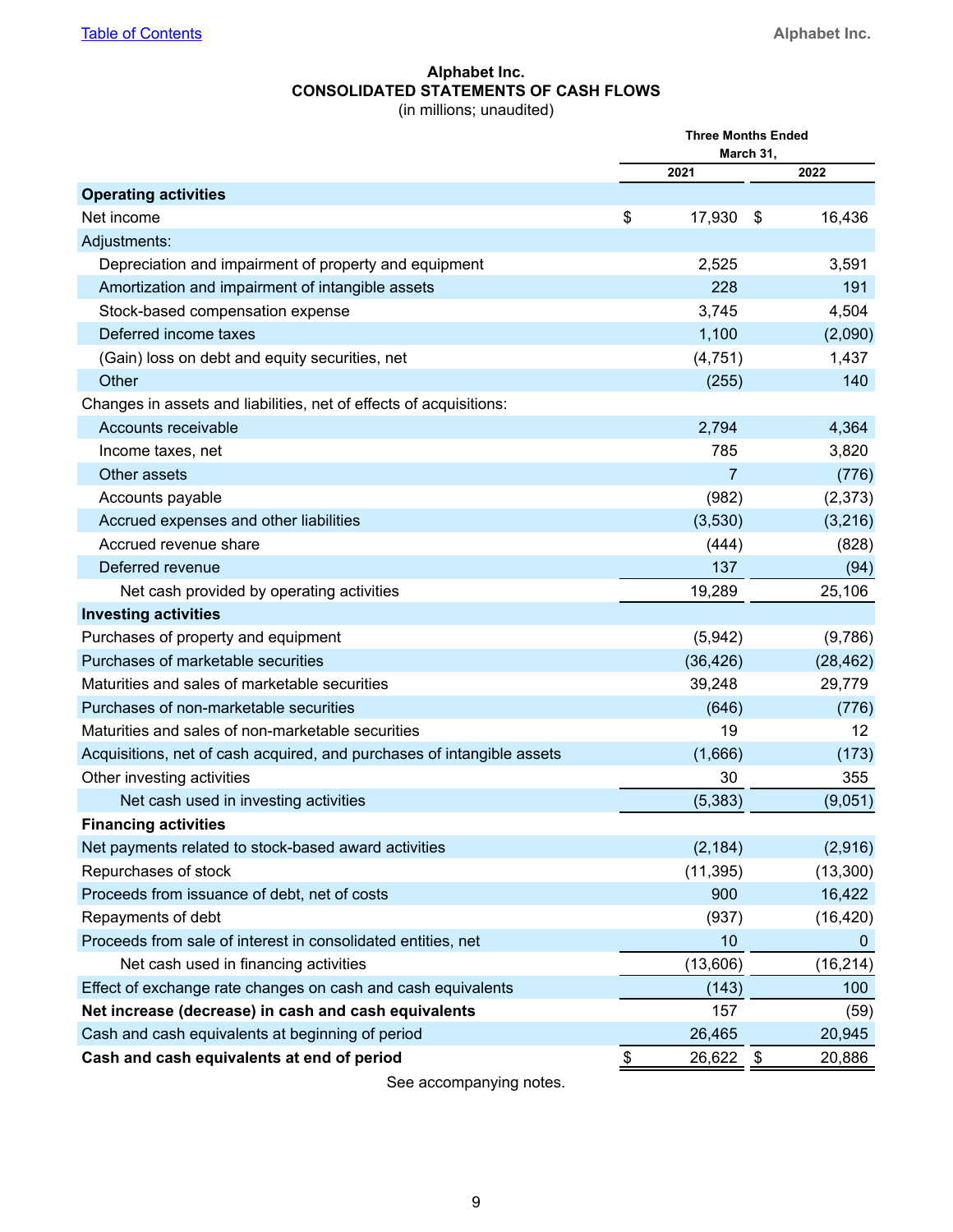#### **Alphabet Inc. NOTES TO CONSOLIDATED FINANCIAL STATEMENTS (Unaudited)**

#### <span id="page-9-0"></span>**Note 1. Summary of Significant Accounting Policies**

#### **Nature of Operations**

Google was incorporated in California in September 1998 and re-incorporated in the State of Delaware in August 2003. In 2015, we implemented a holding company reorganization, and as a result, Alphabet Inc. ("Alphabet") became the successor issuer to Google.

We generate revenues by delivering relevant, cost-effective online advertising; cloud-based solutions that provide customers with infrastructure and platform services and collaboration tools; sales of other products and services, such as apps and in-app purchases, digital content products, and hardware; and fees received for subscription-based products such as YouTube Premium and YouTube TV.

#### **Basis of Consolidation**

The consolidated financial statements of Alphabet include the accounts of Alphabet and entities consolidated under the variable interest and voting models. All intercompany balances and transactions have been eliminated.

#### **Unaudited Interim Financial Information**

These unaudited interim consolidated financial statements have been prepared in accordance with generally accepted accounting principles in the United States (GAAP), and in our opinion, include all adjustments of a normal recurring nature necessary for fair financial statement presentation. Interim results are not necessarily indicative of the results to be expected for the full year ending December 31, 2022. We have made estimates and assumptions that affect the amounts reported and disclosed in the financial statements and the accompanying notes. Actual results could differ materially from these estimates.

These consolidated financial statements and other information presented in this Form 10-Q should be read in conjunction with the consolidated financial statements and the related notes included in our Annual Report on Form 10-K for the fiscal year ended December 31, 2021 filed with the SEC.

#### **Note 2. Revenues**

#### **Revenue Recognition**

The following table presents revenues disaggregated by type (in millions).

|                        |    | <b>Three Months Ended</b><br>March 31,                    |        |  |  |  |
|------------------------|----|-----------------------------------------------------------|--------|--|--|--|
|                        |    |                                                           |        |  |  |  |
|                        |    | 2021<br>\$<br>31,879<br>6,005<br>6,800<br>44,684<br>6,494 |        |  |  |  |
| Google Search & other  |    | - \$                                                      | 39,618 |  |  |  |
| YouTube ads            |    |                                                           | 6,869  |  |  |  |
| Google Network         |    |                                                           | 8,174  |  |  |  |
| Google advertising     |    |                                                           | 54,661 |  |  |  |
| Google other           |    |                                                           | 6,811  |  |  |  |
| Google Services total  |    | 51,178                                                    | 61,472 |  |  |  |
| Google Cloud           |    | 4,047                                                     | 5,821  |  |  |  |
| <b>Other Bets</b>      |    | 198                                                       | 440    |  |  |  |
| Hedging gains (losses) |    | (109)                                                     | 278    |  |  |  |
| Total revenues         | \$ | 55,314<br>S                                               | 68,011 |  |  |  |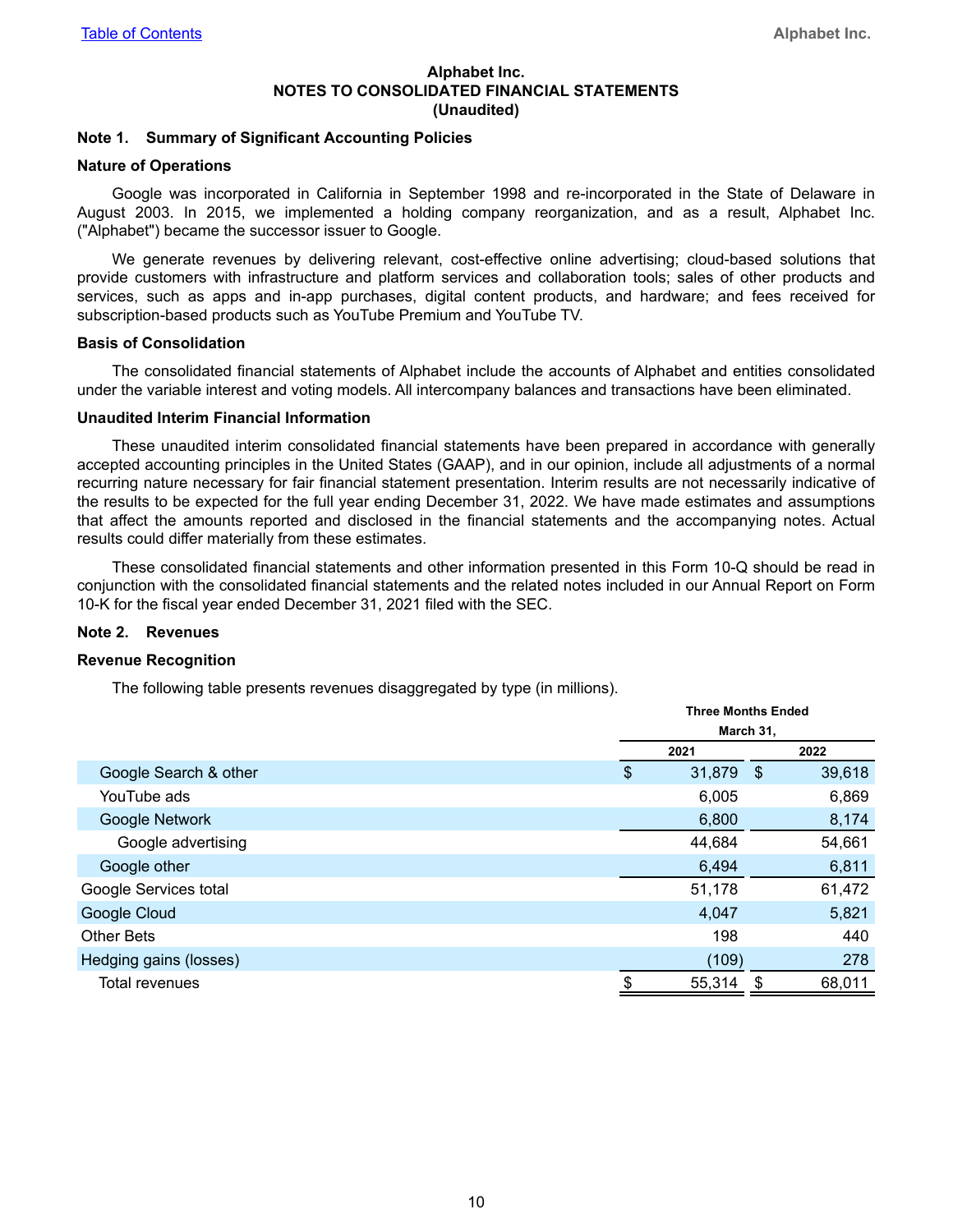The following table presents revenues disaggregated by geography, based on the addresses of our customers (in millions):

|                               | <b>Three Months Ended</b> |          |        |       |  |  |  |  |
|-------------------------------|---------------------------|----------|--------|-------|--|--|--|--|
|                               | March 31,                 |          |        |       |  |  |  |  |
|                               | 2021                      |          | 2022   |       |  |  |  |  |
| <b>United States</b>          | \$<br>25,032              | 45 % \$  | 31,733 | 47 %  |  |  |  |  |
| EMEA <sup>(1)</sup>           | 17,031                    | 31       | 20,317 | 30    |  |  |  |  |
| APAC <sup>(1)</sup>           | 10,455                    | 19       | 11,841 | 17    |  |  |  |  |
| Other Americas <sup>(1)</sup> | 2,905                     | 5        | 3,842  | 6     |  |  |  |  |
| Hedging gains (losses)        | (109)                     | 0        | 278    | 0     |  |  |  |  |
| Total revenues                | 55,314                    | 100 % \$ | 68,011 | 100 % |  |  |  |  |

(1) Regions represent Europe, the Middle East, and Africa (EMEA); Asia-Pacific (APAC); and Canada and Latin America ("Other Americas").

#### **Revenue Backlog and Deferred Revenues**

As of March 31, 2022, we had \$50.5 billion of remaining performance obligations ("revenue backlog"), primarily related to Google Cloud, and expect to recognize approximately half of this amount as revenues over the next 24 months with the remaining to be recognized thereafter. Our revenue backlog represents commitments in customer contracts for future services that have not yet been recognized as revenues. The amount and timing of revenue recognition for these commitments is largely driven by when our customers utilize services and our ability to deliver in accordance with relevant contract terms, which could affect our estimate of revenue backlog and when we expect to recognize such as revenues. Revenue backlog includes related deferred revenue currently recorded as well as amounts that will be invoiced in future periods and excludes contracts with an original expected term of one year or less and cancellable contracts.

We record deferred revenues when cash payments are received or due in advance of our performance, including amounts which are refundable. Deferred revenues primarily relate to Google Cloud and Google other. Total deferred revenue as of December 31, 2021 was \$3.8 billion, of which \$1.4 billion was recognized as revenues during the three months ended March 31, 2022.

#### **Note 3. Financial Instruments**

#### **Debt Securities**

We classify our marketable debt securities, which are accounted for as available-for-sale, within Level 2 in the fair value hierarchy because we use quoted market prices to the extent available or alternative pricing sources and models utilizing market observable inputs to determine fair value.

For certain marketable debt securities, we have elected the fair value option for which changes in fair value are recorded in other income (expense), net. The fair value option was elected for these securities to align with the unrealized gains and losses from related derivative contracts. Unrealized net losses related to debt securities still held where we have elected the fair value option were \$35 million and \$236 million as of December 31, 2021 and March 31, 2022, respectively. As of December 31, 2021 and March 31, 2022, the fair value of these debt securities was \$4.7 billion and \$5.6 billion, respectively.

The following tables summarize debt securities, for which we did not elect the fair value option, by significant investment categories (in millions):

|                                                | As of December 31, 2021 |                              |             |     |                                             |               |   |                                        |                                        |  |  |
|------------------------------------------------|-------------------------|------------------------------|-------------|-----|---------------------------------------------|---------------|---|----------------------------------------|----------------------------------------|--|--|
|                                                | <b>Adiusted</b><br>Cost | Gross<br>Unrealized<br>Gains |             |     | <b>Gross</b><br>Unrealized<br><b>Losses</b> | Fair<br>Value |   | Cash and<br>Cash<br><b>Equivalents</b> | <b>Marketable</b><br><b>Securities</b> |  |  |
| Level 2:                                       |                         |                              |             |     |                                             |               |   |                                        |                                        |  |  |
| Time deposits $(1)$                            | 5,133<br>\$             | - \$                         | $\mathbf 0$ | -\$ | 0                                           | 5,133<br>\$   | S | 5,133                                  | S<br>0                                 |  |  |
| Government bonds                               | 53,288                  | 258                          |             |     | (238)                                       | 53,308        |   | 5                                      | 53,303                                 |  |  |
| Corporate debt securities                      | 35,605                  | 194                          |             |     | (223)                                       | 35,576        |   | 12                                     | 35,564                                 |  |  |
| Mortgage-backed and asset-backed<br>securities | 18,829                  |                              | 96          |     | (112)                                       | 18,813        |   | $\mathbf 0$                            | 18,813                                 |  |  |
| Total                                          | \$112,855               | 548                          |             |     | (573)                                       | \$112,830     | S | 5,150                                  | \$107,680                              |  |  |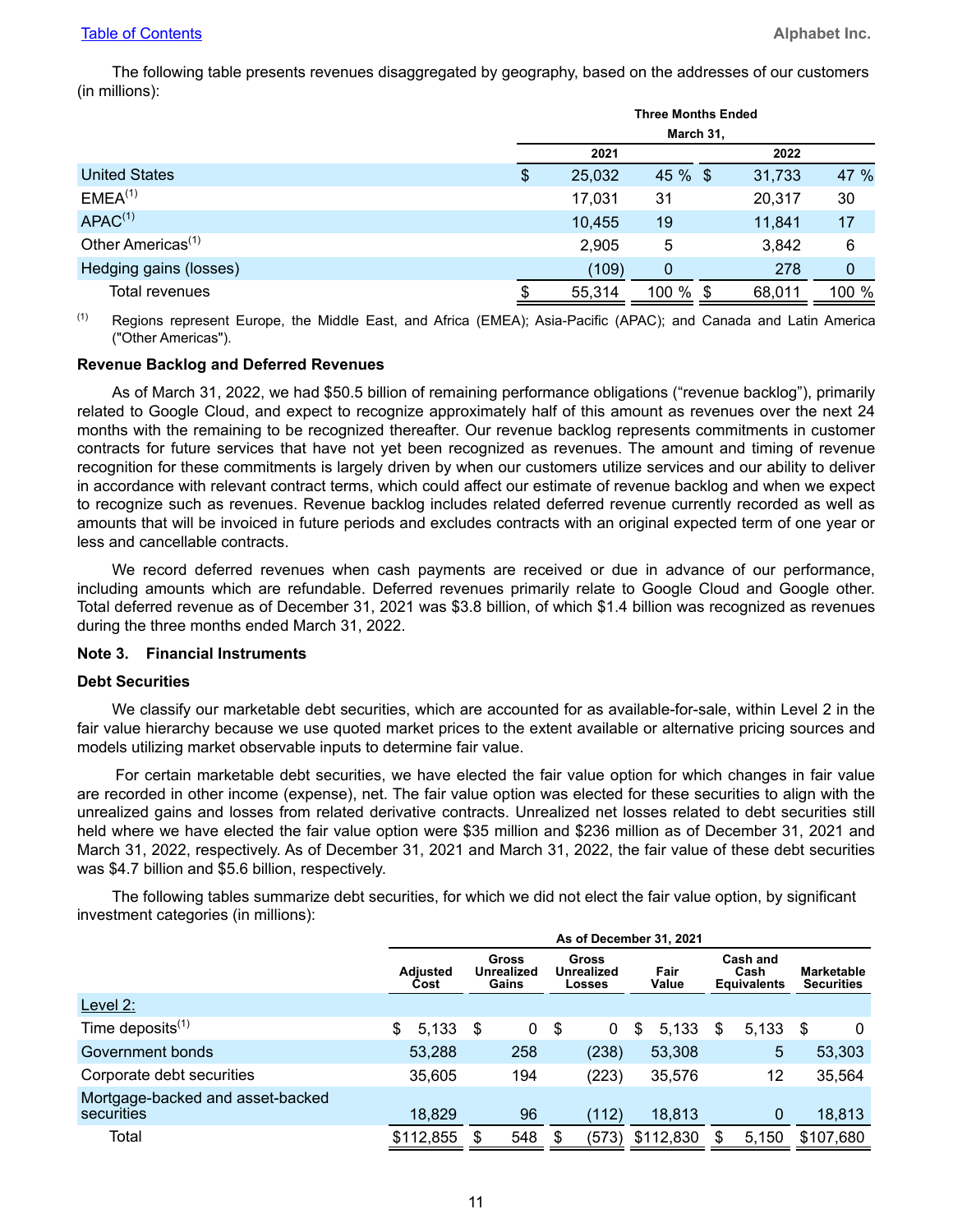|                                                |                         |                                     |    |    |                                             | As of March 31, 2022 |                                        |                                        |
|------------------------------------------------|-------------------------|-------------------------------------|----|----|---------------------------------------------|----------------------|----------------------------------------|----------------------------------------|
|                                                | <b>Adiusted</b><br>Cost | Gross<br><b>Unrealized</b><br>Gains |    |    | Gross<br><b>Unrealized</b><br><b>Losses</b> | Fair<br>Value        | Cash and<br>Cash<br><b>Equivalents</b> | <b>Marketable</b><br><b>Securities</b> |
| Level $2$ :                                    |                         |                                     |    |    |                                             |                      |                                        |                                        |
| Time deposits $(1)$                            | \$<br>4,690             | \$                                  | 0  | S  | 0                                           | 4,690<br>\$          | \$<br>4,690                            | S<br>0                                 |
| Government bonds                               | 50,485                  |                                     | 58 |    | (1, 365)                                    | 49,178               | $\mathbf 0$                            | 49,178                                 |
| Corporate debt securities                      | 36,621                  |                                     | 30 |    | (1,043)                                     | 35,608               | 10                                     | 35,598                                 |
| Mortgage-backed and asset-backed<br>securities | 18,852                  |                                     | 6  |    | (594)                                       | 18,264               | 0                                      | 18,264                                 |
| Total                                          | \$110,648               |                                     | 94 | \$ | (3,002)                                     | \$107,740            | \$<br>4,700                            | \$103,040                              |

 $(1)$  The majority of our time deposits are domestic deposits.

We determine realized gains or losses on the sale or extinguishment of debt securities on a specific identification method. We recognized gross realized gains of \$135 million and \$40 million for the three months ended March 31, 2021 and 2022, respectively. We recognized gross realized losses of \$136 million and \$271 million for the three months ended March 31, 2021 and 2022, respectively. We reflect these gains and losses as a component of other income (expense), net.

The following table summarizes the estimated fair value of investments in marketable debt securities by stated contractual maturity dates (in millions):

|                                 |   | As of<br>March 31, 2022 |
|---------------------------------|---|-------------------------|
| Due in 1 year or less           | S | 15,516                  |
| Due in 1 year through 5 years   |   | 75,938                  |
| Due in 5 years through 10 years |   | 4,755                   |
| Due after 10 years              |   | 12,245                  |
| Total                           |   | 108,454                 |

The following tables present fair values and gross unrealized losses recorded to AOCI, aggregated by investment category and the length of time that individual securities have been in a continuous loss position (in millions):

|                                                |                     |   |                           |    | As of December 31, 2021     |   |                           |                |                   |              |                    |
|------------------------------------------------|---------------------|---|---------------------------|----|-----------------------------|---|---------------------------|----------------|-------------------|--------------|--------------------|
|                                                | Less than 12 Months |   |                           |    | <b>12 Months or Greater</b> |   |                           |                |                   | <b>Total</b> |                    |
|                                                | <b>Fair Value</b>   |   | <b>Unrealized</b><br>Loss |    | <b>Fair Value</b>           |   | <b>Unrealized</b><br>Loss |                | <b>Fair Value</b> |              | Unrealized<br>Loss |
| Government bonds                               | 32,843<br>\$.       | S | $(236)$ \$                |    | 71                          | S | (2)                       | $\mathfrak{S}$ | 32,914            | \$           | (238)              |
| Corporate debt securities                      | 22,737              |   | (152)                     |    | 303                         |   | (5)                       |                | 23,040            |              | (157)              |
| Mortgage-backed and asset-backed<br>securities | 11,502              |   | (106)                     |    | 248                         |   | (6)                       |                | 11.750            |              | (112)              |
| Total                                          | 67,082              |   | (494)                     | -S | 622                         | S | 13)                       | S              | 67,704            | S            | (507)              |

|                                                |                   |                            |                   | As of March 31, 2022        |                   |                           |
|------------------------------------------------|-------------------|----------------------------|-------------------|-----------------------------|-------------------|---------------------------|
|                                                |                   | <b>Less than 12 Months</b> |                   | <b>12 Months or Greater</b> |                   | <b>Total</b>              |
|                                                | <b>Fair Value</b> | <b>Unrealized</b><br>Loss  | <b>Fair Value</b> | <b>Unrealized</b><br>Loss   | <b>Fair Value</b> | <b>Unrealized</b><br>Loss |
| Government bonds                               | 37,948<br>S.      | (1,203)<br>S               | 3,909<br>\$.      | \$<br>(162)                 | 41,857<br>\$      | (1, 365)                  |
| Corporate debt securities                      | 27,403            | (879)                      | 2.572             | (164)                       | 29.975            | (1,043)                   |
| Mortgage-backed and asset-backed<br>securities | 15.415            | (532)                      | 1,101             | (62)                        | 16.516            | (594)                     |
| Total                                          | 80,766            | (2,614)                    | 7,582             | (388)<br>S                  | 88,348<br>S       | (3,002)                   |

During the three months ended March 31, 2021 and 2022, we did not recognize significant credit losses and the ending allowance balances for credit losses were immaterial as of December 31, 2021 and March 31, 2022. See Note 6 for further details on other income (expense), net.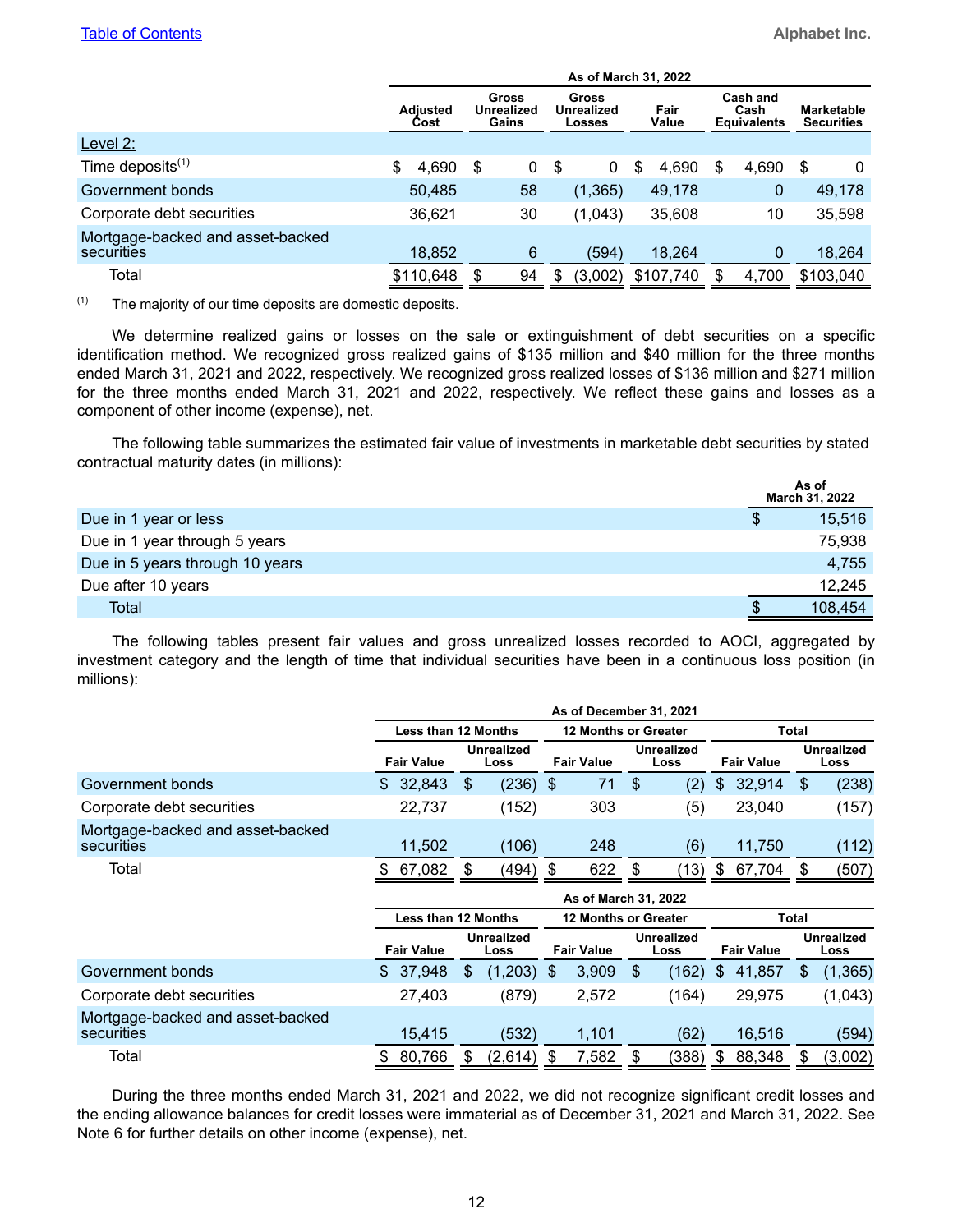#### **Equity Investments**

The following discusses our marketable equity securities, non-marketable equity securities, gains and losses on marketable and non-marketable equity securities, as well as our equity securities accounted for under the equity method.

Our marketable equity securities are publicly traded stocks or funds measured at fair value and classified within Level 1 and 2 in the fair value hierarchy because we use quoted prices for identical assets in active markets or inputs that are based upon quoted prices for similar instruments in active markets.

Our non-marketable equity securities are investments in privately held companies without readily determinable market values. The carrying value of our non-marketable equity securities is adjusted to fair value upon observable transactions for identical or similar investments of the same issuer or impairment (referred to as the measurement alternative). Non-marketable equity securities that have been remeasured during the period based on observable transactions are classified within Level 2 or Level 3 in the fair value hierarchy because we estimate the value based on valuation methods which may include a combination of the observable transaction price at the transaction date and other unobservable inputs including volatility, rights, and obligations of the securities we hold. The fair value of non-marketable equity securities that have been remeasured due to impairment are classified within Level 3.

#### *Gains and losses on marketable and non-marketable equity securities*

Gains and losses reflected in other income (expense), net, for marketable and non-marketable equity securities are summarized below (in millions):

|                                                                                  | <b>Three Months Ended</b> |      |         |
|----------------------------------------------------------------------------------|---------------------------|------|---------|
|                                                                                  | March 31,                 |      |         |
|                                                                                  | 2021                      |      | 2022    |
| Net gain (loss) on equity securities sold during the period                      | 201                       | - \$ | (74)    |
| Net unrealized gain (loss) on equity securities held as of the end of the period | 4.636                     |      | (996)   |
| Total gain (loss) recognized in other income (expense), net                      | 4.837                     |      | (1,070) |

In the table above, net gain (loss) on equity securities sold during the period reflects the difference between the sale proceeds and the carrying value of the equity securities at the beginning of the period or the purchase date, if later.

Cumulative net gains (losses) on equity securities sold during the period, which is summarized in the following table (in millions), represents the total net gains (losses) recognized after the initial purchase date of the equity security. While these net gains may have been reflected in periods prior to the period of sale, we believe they are important supplemental information as they reflect the economic net gains on the securities sold during the period. Cumulative net gains are calculated as the difference between the sale price and the initial purchase price for the equity security sold during the period.

|                      |   | <b>Equity Securities Sold</b> |      |     |
|----------------------|---|-------------------------------|------|-----|
|                      |   | <b>Three Months Ended</b>     |      |     |
|                      |   | March 31,                     |      |     |
|                      |   | 2021                          | 2022 |     |
| Total sale price     | P | 725                           |      | 364 |
| Total initial cost   |   | 357                           |      | 260 |
| Cumulative net gains |   | 368                           |      | 104 |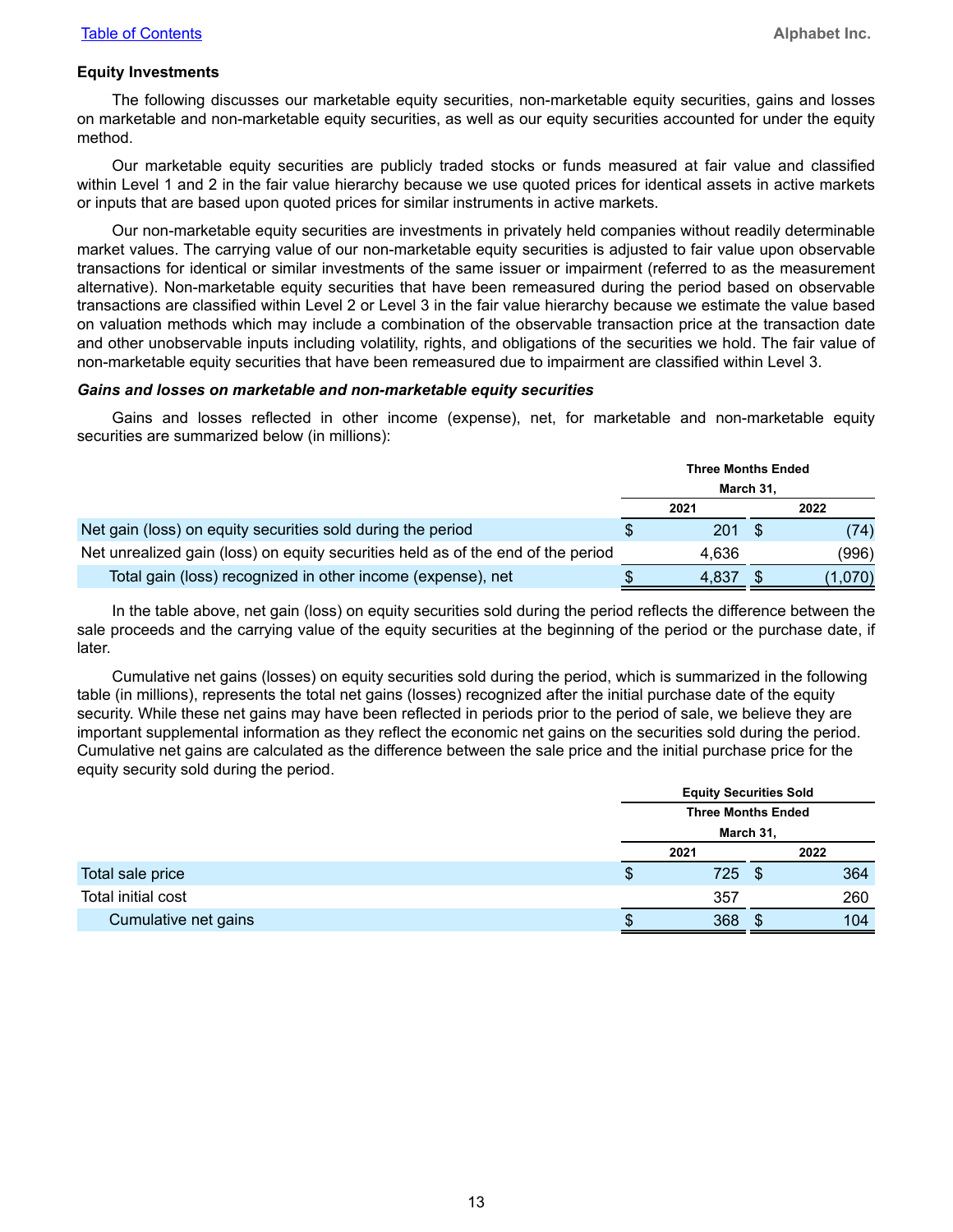#### *Carrying value of marketable and non-marketable equity securities*

The carrying value is measured as the total initial cost plus the cumulative net gain (loss). The carrying values for marketable and non-marketable equity securities are summarized below (in millions):

|                                  |                                        | As of December 31, 2021             |        |
|----------------------------------|----------------------------------------|-------------------------------------|--------|
|                                  | <b>Marketable</b><br><b>Securities</b> | Non-Marketable<br><b>Securities</b> | Total  |
| Total initial cost               | \$<br>4.211                            | 15,135                              | 19,346 |
| Cumulative net gain (loss) $(1)$ | 3.587                                  | 12.436                              | 16,023 |
| Carrying value <sup>(2)</sup>    | 7,798                                  | 27,571                              | 35,369 |

 $(1)$  Non-marketable equity securities cumulative net gain (loss) is comprised of \$14.1 billion gains and \$1.7 billion losses (including impairment).

(2) The long-term portion of marketable equity securities (subject to long-term lock-up restrictions) of \$1.4 billion is included within other non-current assets.

|                                           |                                        | As of March 31, 2022                |              |
|-------------------------------------------|----------------------------------------|-------------------------------------|--------------|
|                                           | <b>Marketable</b><br><b>Securities</b> | Non-Marketable<br><b>Securities</b> | <b>Total</b> |
| <b>Total initial cost</b>                 | \$<br>4,549                            | 15,770                              | 20,319       |
| Cumulative net gain (loss) <sup>(1)</sup> | 1.586                                  | 12.882                              | 14,468       |
| Carrying value $(2)$                      | \$<br>6,135                            | 28,652                              | 34,787       |

(1) Non-marketable equity securities cumulative net gain (loss) is comprised of \$14.9 billion gains and \$2.1 billion losses (including impairment).

 $(2)$  The long-term portion of marketable equity securities (subject to long-term lock-up restrictions) of \$1.5 billion is included within other non-current assets.

#### *Marketable equity securities*

The following table summarizes marketable equity securities measured at fair value by significant investment categories (in millions):

|                                                | As of December 31, 2021                |                |                                        |    | As of March 31, 2022                   |      |                                        |
|------------------------------------------------|----------------------------------------|----------------|----------------------------------------|----|----------------------------------------|------|----------------------------------------|
|                                                | Cash and<br>Cash<br><b>Equivalents</b> |                | <b>Marketable</b><br><b>Securities</b> |    | Cash and<br>Cash<br><b>Equivalents</b> |      | <b>Marketable</b><br><b>Securities</b> |
| Level $1$ :                                    |                                        |                |                                        |    |                                        |      |                                        |
| Money market funds                             | \$<br>7,499                            | \$             | 0                                      | \$ | 7,820                                  | - \$ | 0                                      |
| Marketable equity securities <sup>(1)(2)</sup> | 0                                      |                | 7,447                                  |    | 0                                      |      | 5,877                                  |
|                                                | 7,499                                  |                | 7,447                                  |    | 7,820                                  |      | 5,877                                  |
| Level $2:$                                     |                                        |                |                                        |    |                                        |      |                                        |
| Mutual funds                                   | $\Omega$                               |                | 351                                    |    | 0                                      |      | 258                                    |
| Total                                          | \$<br>7,499                            | $\mathfrak{s}$ | 7,798                                  | S  | 7,820                                  | S    | 6,135                                  |

 $(1)$  The balance as of December 31, 2021 includes investments that were reclassified from non-marketable equity securities following the commencement of public market trading of the issuers or acquisition by public entities (certain investments are subject to short-term lock-up restrictions).

 $(2)$  As of December 31, 2021 and March 31, 2022 the long-term portion of marketable equity securities (subject to long-term lock-up restrictions) of \$1.4 billion and \$1.5 billion, respectively, is included within other non-current assets.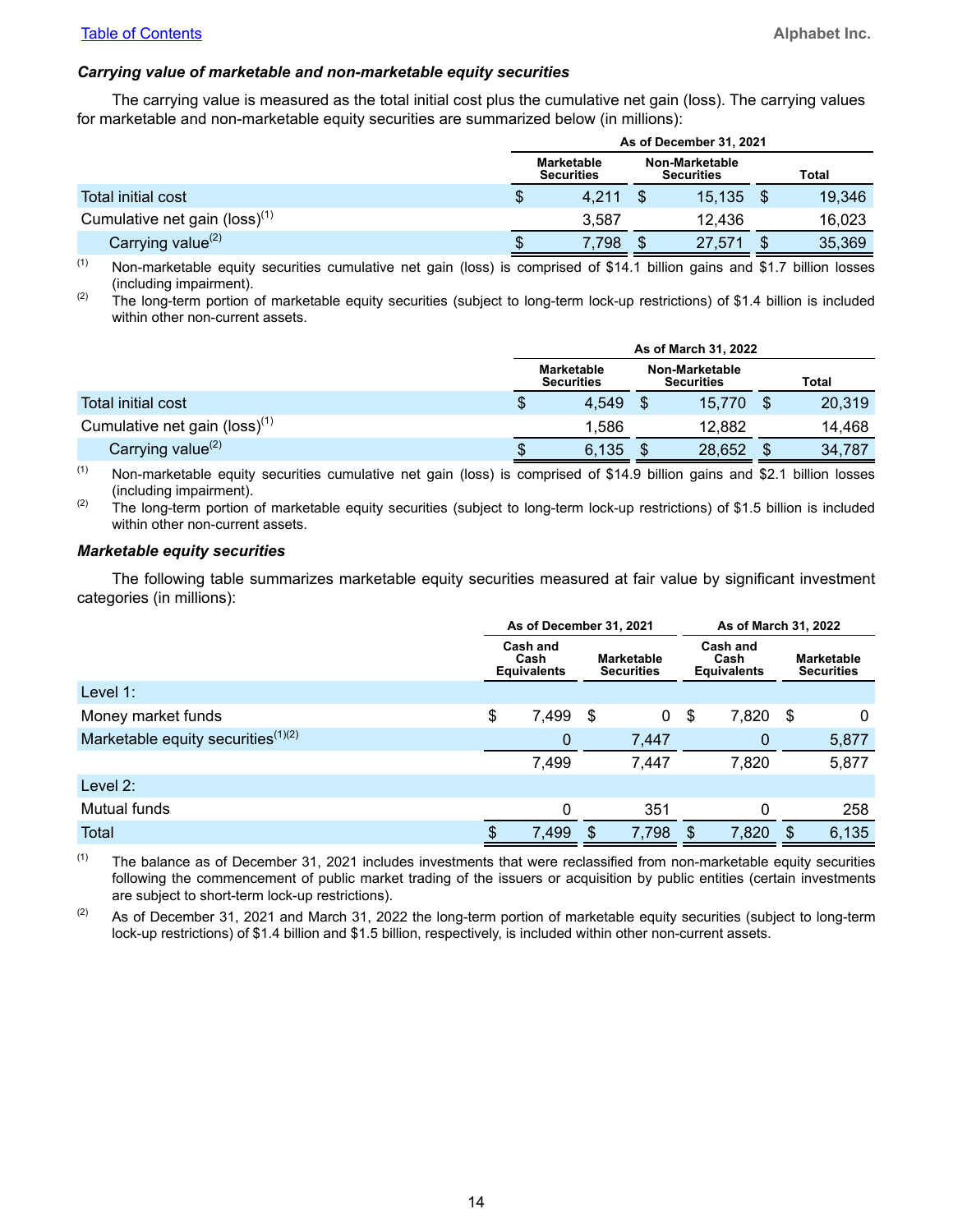#### *Non-marketable equity securities*

The following is a summary of unrealized gains and losses recorded in other income (expense), net, which are included as adjustments to the carrying value of non-marketable equity securities held as of the end of the period (in millions):

|                                                                                | <b>Three Months Ended</b> |       |
|--------------------------------------------------------------------------------|---------------------------|-------|
|                                                                                | March 31,                 |       |
|                                                                                | 2021                      | 2022  |
| Unrealized gains on non-marketable equity securities                           | 4.678                     | 838   |
| Unrealized losses on non-marketable equity securities (including impairment)   | (2)                       | (378) |
| Total unrealized gain (loss) recognized on non-marketable equity<br>securities | 4.676                     | 460   |

During the three months ended March 31, 2022, included in the \$28.7 billion of non-marketable equity securities held as of the end of the period, \$3.1 billion were measured at fair value resulting in a net unrealized gain of \$0.5 billion.

#### *Equity securities accounted for under the Equity Method*

As of December 31, 2021 and March 31, 2022, equity securities accounted for under the equity method had a carrying value of approximately \$1.5 billion and \$1.4 billion, respectively. Our share of gains and losses, including impairments, are included as a component of other income (expense), net, in the Consolidated Statements of Income. See Note 6 for further details on other income (expense), net.

#### **Derivative Financial Instruments**

We enter into derivative instruments to manage risks relating to our ongoing business operations. The primary risk managed with derivative instruments is foreign exchange risk. We use foreign currency contracts to reduce the risk that our cash flows, earnings, and investment in foreign subsidiaries will be adversely affected by foreign currency exchange rate fluctuations. We also enter into derivative instruments to partially offset our exposure to other risks and enhance investment returns.

We recognize derivative instruments as either assets or liabilities in the Consolidated Balance Sheets at fair value and classify the derivatives primarily within Level 2 in the fair value hierarchy. We present our collar contracts (an option strategy comprised of a combination of purchased and written options) at net fair values where both the purchased and written options are with the same counterparty. For other derivative contracts, we present at gross fair values. We primarily record changes in the fair value in the Consolidated Statements of Income as either other income (expense), net, or revenues, or in the Consolidated Balance Sheets in AOCI, as discussed below.

We enter into master netting arrangements, which reduce credit risk by permitting net settlement of transactions with the same counterparty. Further, we enter into collateral security arrangements that provide for collateral to be received or pledged when the net fair value of certain financial instruments fluctuates from contractually established thresholds. Cash collateral received related to derivative instruments under our collateral security arrangements are included in other current assets with a corresponding liability. Cash and non-cash collateral pledged related to derivative instruments under our collateral security arrangements are included in other current assets.

#### *Cash Flow Hedges*

We designate foreign currency forward and option contracts (including collars) as cash flow hedges to hedge certain forecasted revenue transactions denominated in currencies other than the U.S. dollar. These contracts have maturities of 24 months or less.

Cash flow hedge amounts included in the assessment of hedge effectiveness are deferred in AOCI and subsequently reclassified to revenue when the hedged item is recognized in earnings. We exclude the change in forward points and time value from our assessment of hedge effectiveness. The initial value of the excluded component is amortized on a straight-line basis over the life of the hedging instrument and recognized in revenues. The difference between fair value changes of the excluded component and the amount amortized to revenues is recorded in AOCI. If the hedged transactions become probable of not occurring, the corresponding amounts in AOCI are reclassified to other income (expense), net in the period of de-designation.

As of March 31, 2022, the net accumulated gain on our foreign currency cash flow hedges before tax effect was \$356 million, which is expected to be reclassified from AOCI into earnings within the next 12 months.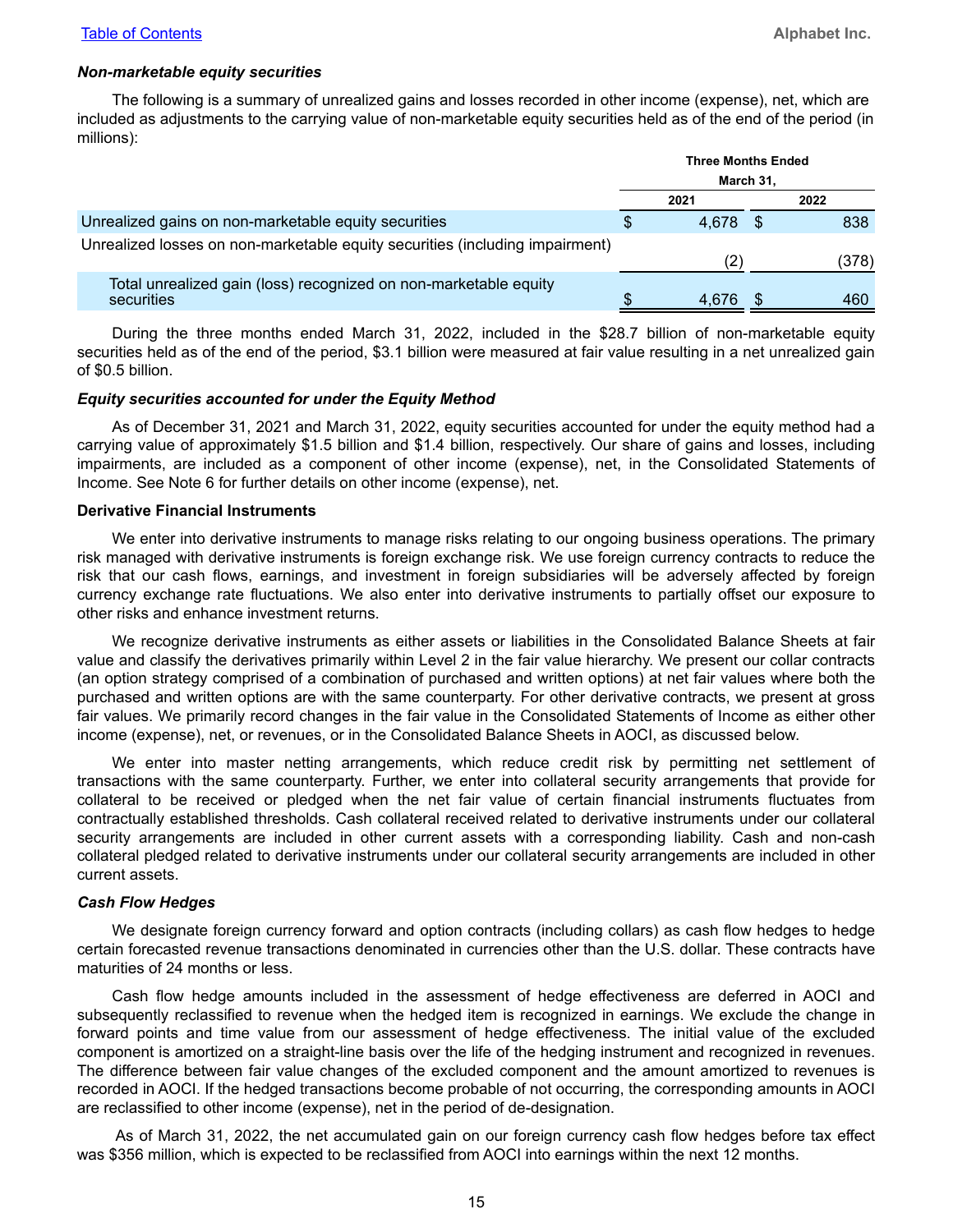#### *Fair Value Hedges*

We designate foreign currency forward contracts as fair value hedges to hedge foreign currency risks for our investments denominated in currencies other than the U.S. dollar. Fair value hedge amounts included in the assessment of hedge effectiveness are recognized in other income (expense), net, along with the offsetting gains and losses of the related hedged items. We exclude changes in forward points from the assessment of hedge effectiveness and recognize changes in the excluded component in other income (expense), net.

#### *Net Investment Hedges*

We designate foreign currency forward contracts as net investment hedges to hedge the foreign currency risks related to our investment in foreign subsidiaries. Net investment hedge amounts included in the assessment of hedge effectiveness are recognized in AOCI along with the foreign currency translation adjustment. We exclude changes in forward points from the assessment of hedge effectiveness and recognize changes in the excluded component in other income (expense), net.

#### *Other Derivatives*

Other derivatives not designated as hedging instruments consist primarily of foreign currency forward contracts that we use to hedge intercompany transactions and other monetary assets or liabilities denominated in currencies other than the functional currency of a subsidiary. Gains and losses on these contracts, as well as the related costs, are recognized in other income (expense), net, along with the foreign currency gains and losses on monetary assets and liabilities.

We also use derivatives not designated as hedging instruments to manage risks relating to interest rates, commodity prices, credit exposures and to enhance investment returns. Additionally, from time to time, we enter into derivatives to hedge the market price risk on certain of our marketable equity securities. Gains (losses) arising from these derivatives are reflected within the "other" component of other income (expense), net and the offsetting recognized gains (losses) on the marketable equity securities are reflected within the gain (loss) on equity securities, net component of other income (expense), net. See Note 6 for further details on other income (expense), net.

|                                                           | As of December 31.<br>2021 |      | As of March 31,<br>2022 |
|-----------------------------------------------------------|----------------------------|------|-------------------------|
| <b>Derivatives Designated as Hedging Instruments:</b>     |                            |      |                         |
| Foreign exchange contracts                                |                            |      |                         |
| Cash flow hedges                                          | \$<br>16,362               | - \$ | 17,817                  |
| Fair value hedges                                         | \$<br>2.556                | - \$ | 2,438                   |
| Net investment hedges                                     | \$<br>10.159               | - \$ | 9,933                   |
| <b>Derivatives Not Designated as Hedging Instruments:</b> |                            |      |                         |
| Foreign exchange contracts                                | \$<br>41.031               | - \$ | 42,338                  |
| Other contracts                                           | \$<br>4.275                |      | 6,052                   |

The gross notional amounts of outstanding derivative instruments were as follows (in millions):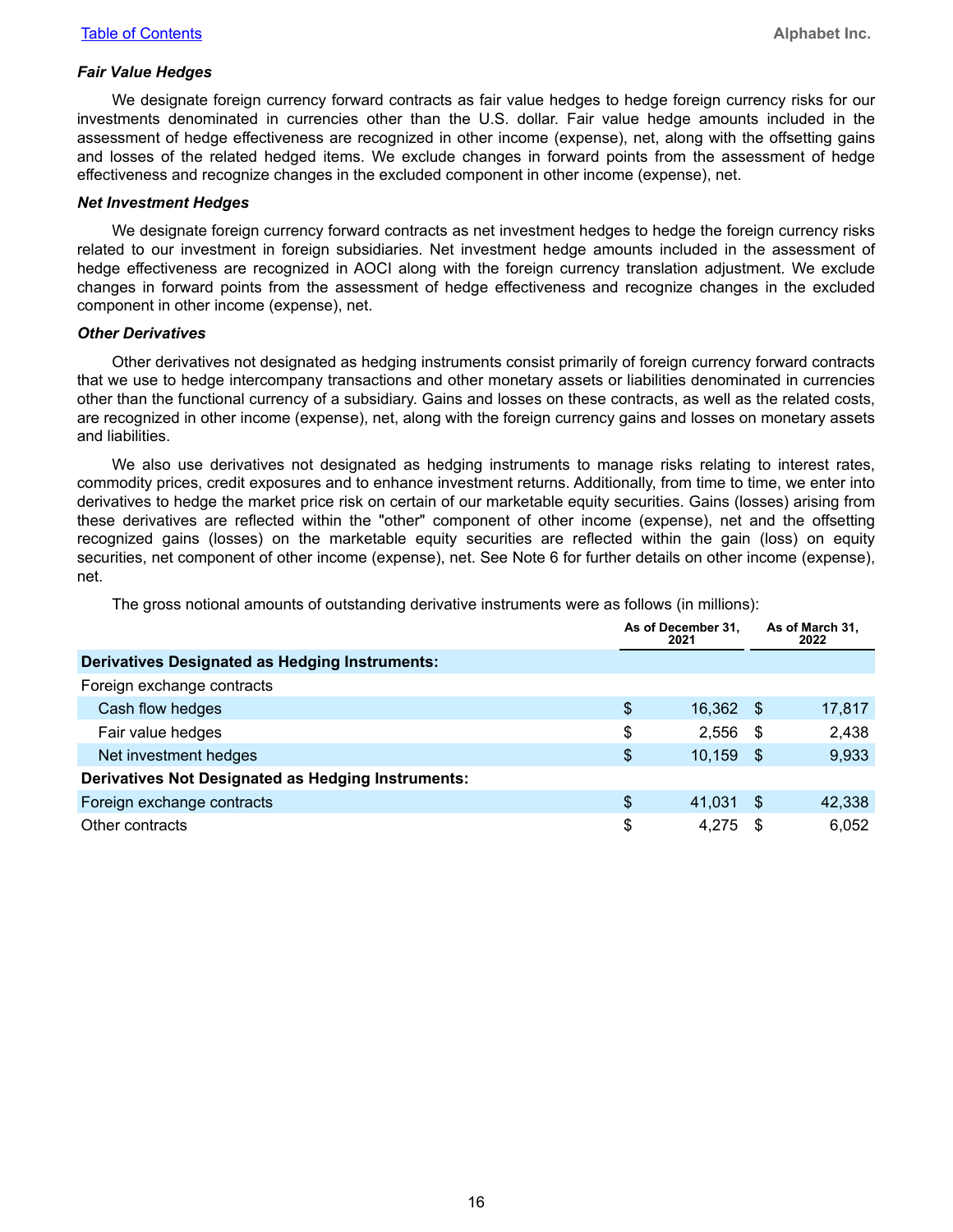The fair values of outstanding derivative instruments were as follows (in millions):

|                                |                                                                                     |                                                                                           | As of December 31, 2021                                                                       |                                  |
|--------------------------------|-------------------------------------------------------------------------------------|-------------------------------------------------------------------------------------------|-----------------------------------------------------------------------------------------------|----------------------------------|
|                                | <b>Balance Sheet Location</b>                                                       | <b>Fair Value of</b><br><b>Derivatives</b><br>Designated as<br><b>Hedging Instruments</b> | <b>Fair Value of</b><br><b>Derivatives Not</b><br>Designated as<br><b>Hedging Instruments</b> | <b>Total Fair Value</b>          |
| Derivative Assets:             |                                                                                     |                                                                                           |                                                                                               |                                  |
| Level 2:                       |                                                                                     |                                                                                           |                                                                                               |                                  |
| Foreign exchange<br>contracts  | Other current and non-current<br>assets                                             | \$<br>867                                                                                 | \$<br>42                                                                                      | $\mathcal{S}$<br>909             |
| Other contracts                | Other current and non-current<br>assets                                             | 0                                                                                         | 52                                                                                            | 52                               |
| <b>Total</b>                   |                                                                                     | $\boldsymbol{\mathsf{S}}$<br>867                                                          | $\boldsymbol{\mathsf{S}}$<br>94                                                               | $\boldsymbol{\mathsf{S}}$<br>961 |
| <b>Derivative Liabilities:</b> |                                                                                     |                                                                                           |                                                                                               |                                  |
| Level 2:                       |                                                                                     |                                                                                           |                                                                                               |                                  |
| contracts                      | Foreign exchange Accrued expenses and other<br>liabilities, current and non-current | \$<br>8                                                                                   | \$<br>452                                                                                     | \$<br>460                        |
| Other contracts                | Accrued expenses and other<br>liabilities, current and non-current                  | $\mathbf 0$                                                                               | 121                                                                                           | 121                              |
| Total                          |                                                                                     | 8<br>\$                                                                                   | \$<br>573                                                                                     | $\boldsymbol{\mathsf{S}}$<br>581 |
|                                |                                                                                     |                                                                                           |                                                                                               |                                  |
|                                |                                                                                     |                                                                                           | As of March 31, 2022                                                                          |                                  |
|                                |                                                                                     | <b>Fair Value of</b><br><b>Derivatives</b><br>Designated as                               | <b>Fair Value of</b><br><b>Derivatives Not</b><br><b>Designated as</b>                        |                                  |
| Derivative Assets:             | <b>Balance Sheet Location</b>                                                       | <b>Hedging Instruments</b>                                                                | <b>Hedging Instruments</b>                                                                    | <b>Total Fair Value</b>          |
| Level 2:                       |                                                                                     |                                                                                           |                                                                                               |                                  |
| contracts                      | Foreign exchange Other current and non-current<br>assets                            | \$<br>705                                                                                 | \$<br>26                                                                                      | \$<br>731                        |
| Other contracts                | Other current and non-current<br>assets                                             | 0                                                                                         | 76                                                                                            | 76                               |
| Total                          |                                                                                     | \$<br>705                                                                                 | \$<br>102                                                                                     | $\frac{1}{2}$<br>807             |
| Derivative Liabilities:        |                                                                                     |                                                                                           |                                                                                               |                                  |
| Level 2:                       |                                                                                     |                                                                                           |                                                                                               |                                  |
| contracts                      | Foreign exchange Accrued expenses and other<br>liabilities, current and non-current | \$<br>163                                                                                 | \$<br>404                                                                                     | \$<br>567                        |
| Other contracts                | Accrued expenses and other<br>liabilities, current and non-current                  | 0                                                                                         | 76                                                                                            | 76                               |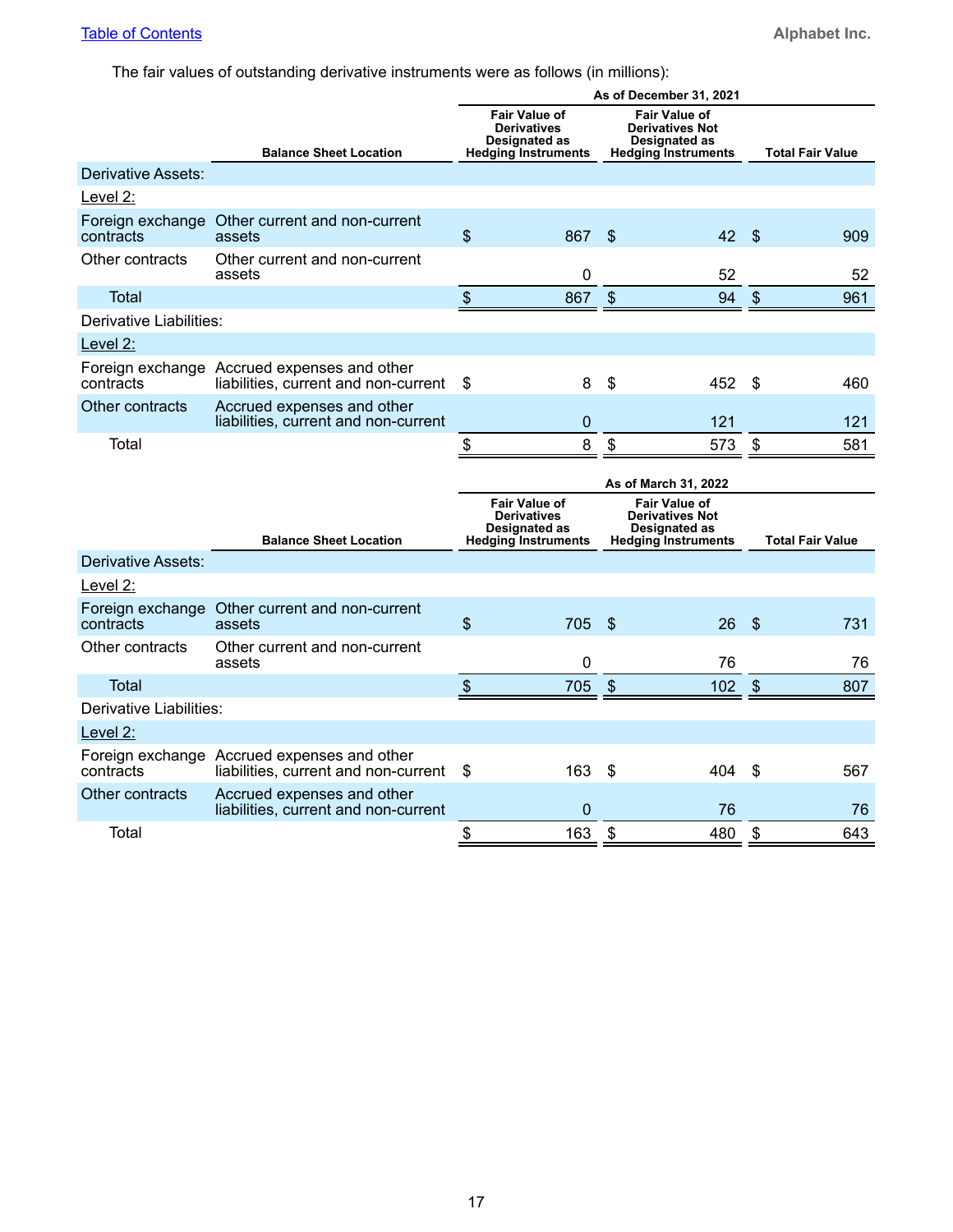The gains (losses) on derivatives in cash flow hedging and net investment hedging relationships recognized in other comprehensive income (OCI) are summarized below (in millions):

|                                                      | Gains (Losses) Recognized in OCI on<br><b>Derivatives Before Tax Effect</b> |                           |  |      |  |  |  |  |  |
|------------------------------------------------------|-----------------------------------------------------------------------------|---------------------------|--|------|--|--|--|--|--|
|                                                      |                                                                             | <b>Three Months Ended</b> |  |      |  |  |  |  |  |
|                                                      |                                                                             | March 31,                 |  |      |  |  |  |  |  |
|                                                      |                                                                             | 2021                      |  | 2022 |  |  |  |  |  |
| Derivatives in Cash Flow Hedging Relationship:       |                                                                             |                           |  |      |  |  |  |  |  |
| Foreign exchange contracts                           |                                                                             |                           |  |      |  |  |  |  |  |
| Amount included in the assessment of effectiveness   | \$                                                                          | $162 \quad $$             |  | 135  |  |  |  |  |  |
| Amount excluded from the assessment of effectiveness |                                                                             | 49                        |  | (15) |  |  |  |  |  |
| Derivatives in Net Investment Hedging Relationship:  |                                                                             |                           |  |      |  |  |  |  |  |
| Foreign exchange contracts                           |                                                                             |                           |  |      |  |  |  |  |  |
| Amount included in the assessment of effectiveness   |                                                                             | 378                       |  | 149  |  |  |  |  |  |
| Total                                                | \$                                                                          | 589                       |  | 269  |  |  |  |  |  |

The effect of derivative instruments on income is summarized below (in millions):

|                                                                                                                                             | Gains (Losses) Recognized in Income |                 |                           |                                |                           |                 |                |                                |  |
|---------------------------------------------------------------------------------------------------------------------------------------------|-------------------------------------|-----------------|---------------------------|--------------------------------|---------------------------|-----------------|----------------|--------------------------------|--|
|                                                                                                                                             |                                     |                 |                           | <b>Three Months Ended</b>      |                           |                 |                |                                |  |
|                                                                                                                                             |                                     |                 |                           | March 31,                      |                           |                 |                |                                |  |
|                                                                                                                                             |                                     | 2021            |                           |                                | 2022                      |                 |                |                                |  |
|                                                                                                                                             |                                     | <b>Revenues</b> |                           | Other income<br>(expense), net |                           | <b>Revenues</b> |                | Other income<br>(expense), net |  |
| Total amounts presented in the Consolidated Statements<br>of Income in which the effects of cash flow and fair value<br>hedges are recorded | \$                                  | 55,314          | $\boldsymbol{\mathsf{S}}$ | 4,846                          | $\boldsymbol{\mathsf{S}}$ | 68,011          | $\mathfrak{L}$ | (1, 160)                       |  |
| Gains (Losses) on Derivatives in Cash Flow Hedging<br>Relationship:                                                                         |                                     |                 |                           |                                |                           |                 |                |                                |  |
| Foreign exchange contracts                                                                                                                  |                                     |                 |                           |                                |                           |                 |                |                                |  |
| Amount of gains (losses) reclassified from AOCI to<br>income                                                                                | $\boldsymbol{\mathsf{S}}$           | $(105)$ \$      |                           | $\mathbf{0}$                   | $\sqrt[6]{\frac{1}{2}}$   | 297             | \$             | $\mathbf 0$                    |  |
| Amount excluded from the assessment of<br>effectiveness recognized in earnings based on an<br>amortization approach                         |                                     | (4)             |                           | 0                              |                           | (19)            |                | 0                              |  |
| Gains (Losses) on Derivatives in Fair Value Hedging<br>Relationship:                                                                        |                                     |                 |                           |                                |                           |                 |                |                                |  |
| Foreign exchange contracts                                                                                                                  |                                     |                 |                           |                                |                           |                 |                |                                |  |
| <b>Hedged items</b>                                                                                                                         |                                     | $\mathbf{0}$    |                           | $\overline{0}$                 |                           | $\mathbf 0$     |                | 13                             |  |
| Derivatives designated as hedging instruments                                                                                               |                                     | 0               |                           | $\Omega$                       |                           | 0               |                | (12)                           |  |
| Amount excluded from the assessment of<br>effectiveness                                                                                     |                                     | $\overline{0}$  |                           | $\overline{2}$                 |                           | 0               |                | $\mathbf{1}$                   |  |
| Gains (Losses) on Derivatives in Net Investment Hedging<br>Relationship:                                                                    |                                     |                 |                           |                                |                           |                 |                |                                |  |
| Foreign exchange contracts                                                                                                                  |                                     |                 |                           |                                |                           |                 |                |                                |  |
| Amount excluded from the assessment of<br>effectiveness                                                                                     |                                     | 0               |                           | 20                             |                           | 0               |                | 12                             |  |
| Gains (Losses) on Derivatives Not Designated as<br><b>Hedging Instruments:</b>                                                              |                                     |                 |                           |                                |                           |                 |                |                                |  |
| Foreign exchange contracts                                                                                                                  |                                     | 0               |                           | (340)                          |                           | 0               |                | (247)                          |  |
| <b>Other Contracts</b>                                                                                                                      |                                     | 0               |                           | 323                            |                           | 0               |                | 38                             |  |
| Total gains (losses)                                                                                                                        | \$                                  | $(109)$ \$      |                           | 5                              | \$                        | 278             | \$             | (195)                          |  |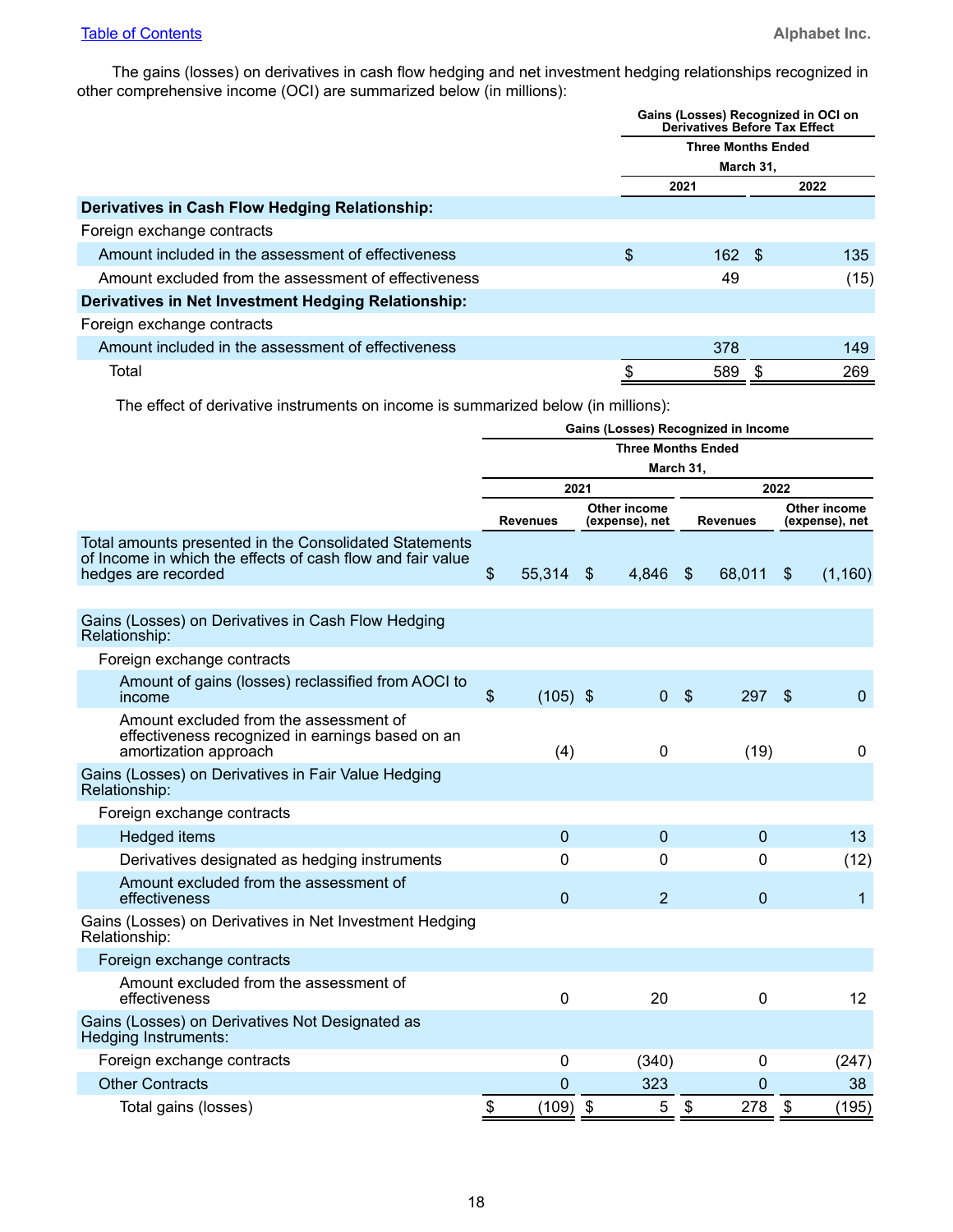#### **Offsetting of Derivatives**

The gross amounts of derivative instruments subject to master netting arrangements with various counterparties, and cash and non-cash collateral received and pledged under such agreements were as follows (in millions):

#### *Offsetting of Assets*

|                    | As of December 31, 2021 |                                                           |                                                                                             |           |    |                                                                                          |  |                          |                                                                                                 |    |                                                                                           |     |                                    |    |                                     |
|--------------------|-------------------------|-----------------------------------------------------------|---------------------------------------------------------------------------------------------|-----------|----|------------------------------------------------------------------------------------------|--|--------------------------|-------------------------------------------------------------------------------------------------|----|-------------------------------------------------------------------------------------------|-----|------------------------------------|----|-------------------------------------|
|                    |                         |                                                           |                                                                                             |           |    |                                                                                          |  |                          | Gross Amounts Not Offset in the Consolidated<br>Balance Sheets, but Have Legal Rights to Offset |    |                                                                                           |     |                                    |    |                                     |
|                    |                         | <b>Gross</b><br>Amounts of<br>Recognized<br><b>Assets</b> | Gross<br>Amounts<br>Offset in the<br>Consolidated<br><b>Balance</b><br><b>Sheets</b>        |           |    | <b>Net Presented</b><br>in the<br><b>Consolidated</b><br><b>Balance</b><br><b>Sheets</b> |  | Financial<br>Instruments |                                                                                                 |    | Non-Cash<br>Cash<br><b>Collateral</b><br><b>Collateral</b><br>Received<br><b>Received</b> |     |                                    |    | <b>Net Assets</b><br><b>Exposed</b> |
| <b>Derivatives</b> | \$                      | 999                                                       | \$.                                                                                         | $(38)$ \$ |    | 961                                                                                      |  | \$                       | $(434)$ <sup>(1)</sup>                                                                          | \$ | (394)                                                                                     | -\$ | $(12)$ \$                          |    | 121                                 |
|                    |                         |                                                           |                                                                                             |           |    |                                                                                          |  |                          | As of March 31, 2022<br><b>Gross Amounts Not Offset in the Consolidated</b>                     |    |                                                                                           |     |                                    |    |                                     |
|                    |                         |                                                           |                                                                                             |           |    |                                                                                          |  |                          | Balance Sheets, but Have Legal Rights to Offset                                                 |    |                                                                                           |     |                                    |    |                                     |
|                    |                         | <b>Gross</b><br>Amounts of<br>Recognized<br><b>Assets</b> | Gross<br>Amounts<br>Offset in the<br><b>Consolidated</b><br><b>Balance</b><br><b>Sheets</b> |           |    | <b>Net Presented</b><br>in the<br>Consolidated<br><b>Balance</b><br><b>Sheets</b>        |  |                          | <b>Financial</b><br>Instruments                                                                 |    | Cash<br>Collateral<br>Received                                                            |     | Non-Cash<br>Collateral<br>Received |    | <b>Net Assets</b><br><b>Exposed</b> |
| <b>Derivatives</b> | \$                      | 894                                                       | \$                                                                                          | (87)      | \$ | 807                                                                                      |  | \$                       | (1)<br>(427)                                                                                    | \$ | $(310)$ \$                                                                                |     | 0                                  | \$ | 70                                  |

 $(1)$  The balances as of December 31, 2021 and March 31, 2022 were related to derivative liabilities which are allowed to be net settled against derivative assets in accordance with our master netting agreements.

#### *Offsetting of Liabilities*

|                    |                                                         |                                                                                      |           |                                                                                   |                      |  |                                                                                                 | As of December 31, 2021                                                                                |    |     |               |                               |                                          |  |                        |
|--------------------|---------------------------------------------------------|--------------------------------------------------------------------------------------|-----------|-----------------------------------------------------------------------------------|----------------------|--|-------------------------------------------------------------------------------------------------|--------------------------------------------------------------------------------------------------------|----|-----|---------------|-------------------------------|------------------------------------------|--|------------------------|
|                    |                                                         |                                                                                      |           |                                                                                   |                      |  | Gross Amounts Not Offset in the Consolidated<br>Balance Sheets, but Have Legal Rights to Offset |                                                                                                        |    |     |               |                               |                                          |  |                        |
|                    | Gross<br>Amounts of<br>Recognized<br><b>Liabilities</b> | Gross<br>Amounts<br>Offset in the<br>Consolidated<br><b>Balance</b><br><b>Sheets</b> |           | <b>Net Presented</b><br>in the<br>Consolidated<br><b>Balance</b><br><b>Sheets</b> |                      |  |                                                                                                 | Financial<br>Instruments                                                                               |    |     |               | Cash<br>Collateral<br>Pledged | Non-Cash<br><b>Collateral</b><br>Pledged |  | <b>Net Liabilities</b> |
| <b>Derivatives</b> | \$<br>619                                               | \$                                                                                   | $(38)$ \$ |                                                                                   | 581                  |  | \$                                                                                              | $(434)$ <sup>(2)</sup>                                                                                 | \$ | (4) | $\frac{1}{2}$ | $(110)$ \$                    | 33                                       |  |                        |
|                    |                                                         |                                                                                      |           |                                                                                   |                      |  |                                                                                                 | As of March 31, 2022                                                                                   |    |     |               |                               |                                          |  |                        |
|                    |                                                         |                                                                                      |           |                                                                                   |                      |  |                                                                                                 | Gross Amounts Not Offset in the Consolidated<br><b>Balance Sheets, but Have Legal Rights to Offset</b> |    |     |               |                               |                                          |  |                        |
|                    |                                                         | Gross<br>Amounts                                                                     |           |                                                                                   | <b>Net Presented</b> |  |                                                                                                 |                                                                                                        |    |     |               |                               |                                          |  |                        |

|                    | Gross<br>Amounts of<br>Recoanized<br>Liabilities |                  | Consolidated<br><b>Balance</b> | Offset in the<br>Sheets |   | in the<br>Consolidated<br>Balance<br>Sheets | Financial<br>Instruments |   | Cash<br>Collateral<br>Pledaed | Non-Cash<br>Collateral<br>Pledaed | <b>Net Liabilities</b> |
|--------------------|--------------------------------------------------|------------------|--------------------------------|-------------------------|---|---------------------------------------------|--------------------------|---|-------------------------------|-----------------------------------|------------------------|
| <b>Derivatives</b> |                                                  | 730 <sub>2</sub> |                                | (87)                    | D | 643                                         | (2)<br>(427)             | ¢ | (5)                           | (49)                              | 162                    |

 $(2)$  The balances as of December 31, 2021 and March 31, 2022 were related to derivative assets which are allowed to be net settled against derivative liabilities in accordance with our master netting agreements.

#### **Note 4. Variable Interest Entities (VIE)**

#### **Consolidated VIEs**

We consolidate VIEs in which we hold a variable interest and are the primary beneficiary. The results of operations and financial position of these VIEs are included in our consolidated financial statements.

For certain consolidated VIEs, their assets are not available to us and their creditors do not have recourse to us. As of December 31, 2021 and March 31, 2022, assets that can only be used to settle obligations of these VIEs were \$6.0 billion and \$5.5 billion, respectively, and the liabilities for which creditors only have recourse to the VIEs were \$2.5 billion and \$2.4 billion, respectively.

As of December 31, 2021 and March 31, 2022, total noncontrolling interests (NCI), including redeemable noncontrolling interests (RNCI), in our consolidated subsidiaries was \$4.3 billion for both periods. NCI and RNCI are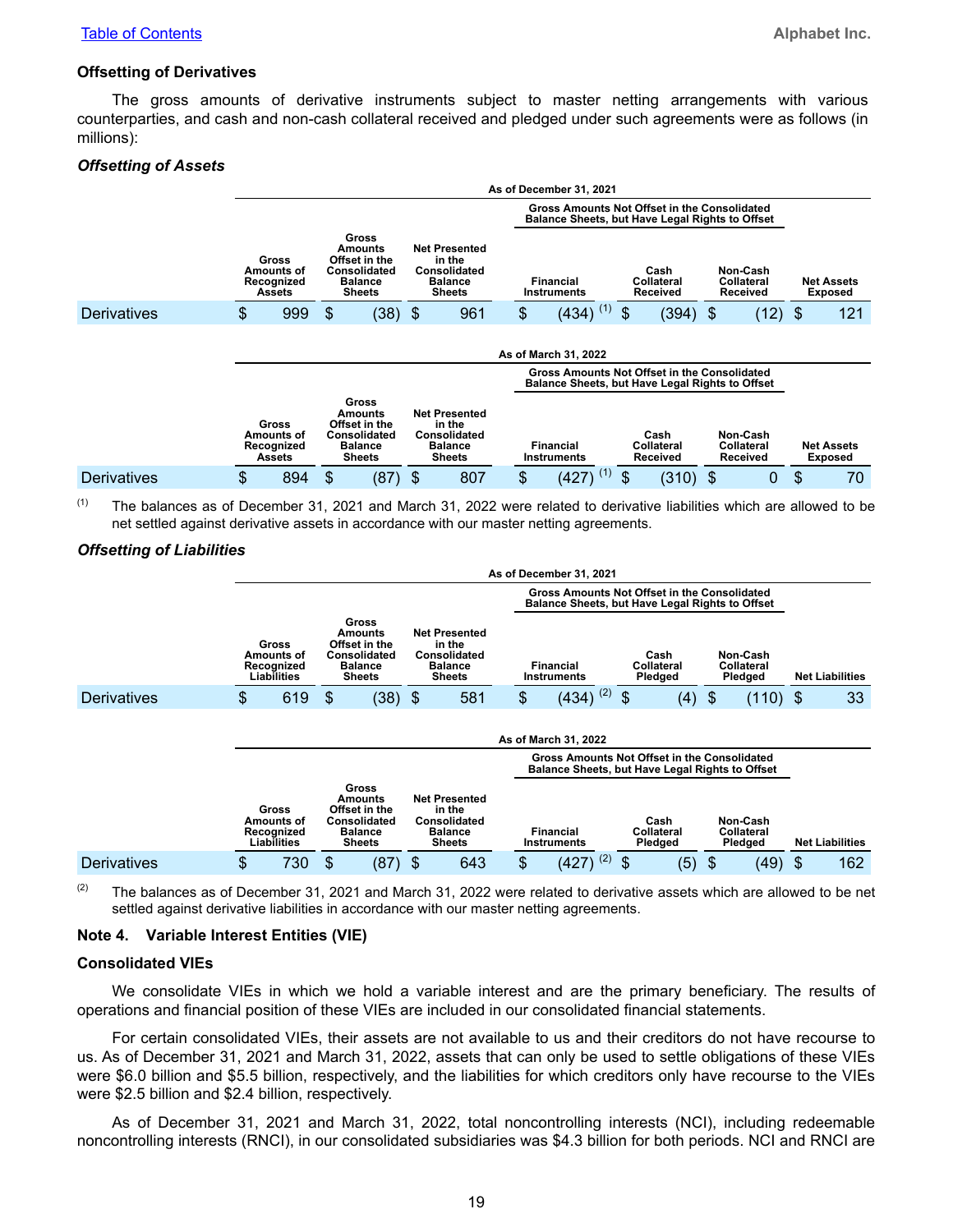included within additional paid-in capital. Net loss attributable to noncontrolling interests was not material for any period presented and is included within the "other" component of other income (expense), net. See Note 6 for further details on other income (expense), net.

#### **Unconsolidated VIEs**

We have investments in VIEs in which we are not the primary beneficiary. These VIEs include private companies that are primarily early stage companies and certain renewable energy entities in which activities involve power generation using renewable sources.

We have determined that the governance structures of these entities do not allow us to direct the activities that would significantly affect their economic performance. Therefore, we are not the primary beneficiary, and the results of operations and financial position of these VIEs are not included in our consolidated financial statements. We account for these investments as non-marketable equity securities or equity method investments.

 The maximum exposure of these unconsolidated VIEs is generally based on the current carrying value of the investments and any future funding commitments. We have determined that the single source of our exposure to these VIEs is our capital investments in them. The carrying value and maximum exposure of these unconsolidated VIEs were \$2.7 billion and \$2.9 billion, respectively, as of December 31, 2021 and \$2.8 billion and \$2.9 billion, respectively, as of March 31, 2022.

#### **Note 5. Debt**

#### **Short-Term Debt**

We have a debt financing program of up to \$10.0 billion through the issuance of commercial paper. Net proceeds from this program are used for general corporate purposes. We had no commercial paper outstanding as of December 31, 2021 and March 31, 2022.

Our short-term debt balance also includes the current portion of certain long-term debt.

#### **Long-Term Debt**

Total outstanding debt is summarized below (in millions, except percentages):

|                                                                                                | <b>Maturity</b> | <b>Coupon Rate</b>                           | <b>Effective Interest</b><br>Rate | As of<br>December 31,<br>2021 | As of<br>March 31,<br>2022 |
|------------------------------------------------------------------------------------------------|-----------------|----------------------------------------------|-----------------------------------|-------------------------------|----------------------------|
| <b>Debt</b>                                                                                    |                 |                                              |                                   |                               |                            |
| 2014-2020 Notes Issuances                                                                      |                 | $2024 - 2060$ 0.45% - 3.38% 0.57% - 3.38% \$ |                                   | 13.000                        | \$<br>13,000               |
| Future finance lease payments, net<br>and other (1)                                            |                 |                                              |                                   | 2,086                         | 2,125                      |
| <b>Total debt</b>                                                                              |                 |                                              |                                   | 15,086                        | 15,125                     |
| Unamortized discount and debt<br>issuance costs                                                |                 |                                              |                                   | (156)                         | (153)                      |
| Less: Current portion future finance<br>lease payments, net and other<br>current debt $(1)(2)$ |                 |                                              |                                   | (113)                         | (181)                      |
| Total long-term debt                                                                           |                 |                                              |                                   | 14,817                        | 14,791                     |
|                                                                                                |                 |                                              |                                   |                               |                            |

 $(1)$  Future finance lease payments are net of imputed interest.

 $(2)$  Total current portion of long-term debt is included within other accrued expenses and current liabilities. See Note 6.

The notes in the table above are fixed-rate senior unsecured obligations and generally rank equally with each other. We may redeem the notes at any time in whole or in part at specified redemption prices. The effective interest rates are based on proceeds received with interest payable semi-annually.

The total estimated fair value of the outstanding notes was approximately \$12.4 billion and \$11.4 billion as of December 31, 2021 and March 31, 2022, respectively. The fair value was determined based on observable market prices of identical instruments in less active markets and is categorized accordingly as Level 2 in the fair value hierarchy.

#### **Credit Facility**

As of March 31, 2022, we had \$10.0 billion of revolving credit facilities, \$4.0 billion expiring in April 2022 and \$6.0 billion expiring in April 2026. In April 2022, we entered into a new \$4.0 billion credit facility expiring in April 2023. The interest rates for all credit facilities are determined based on a formula using certain market rates, as well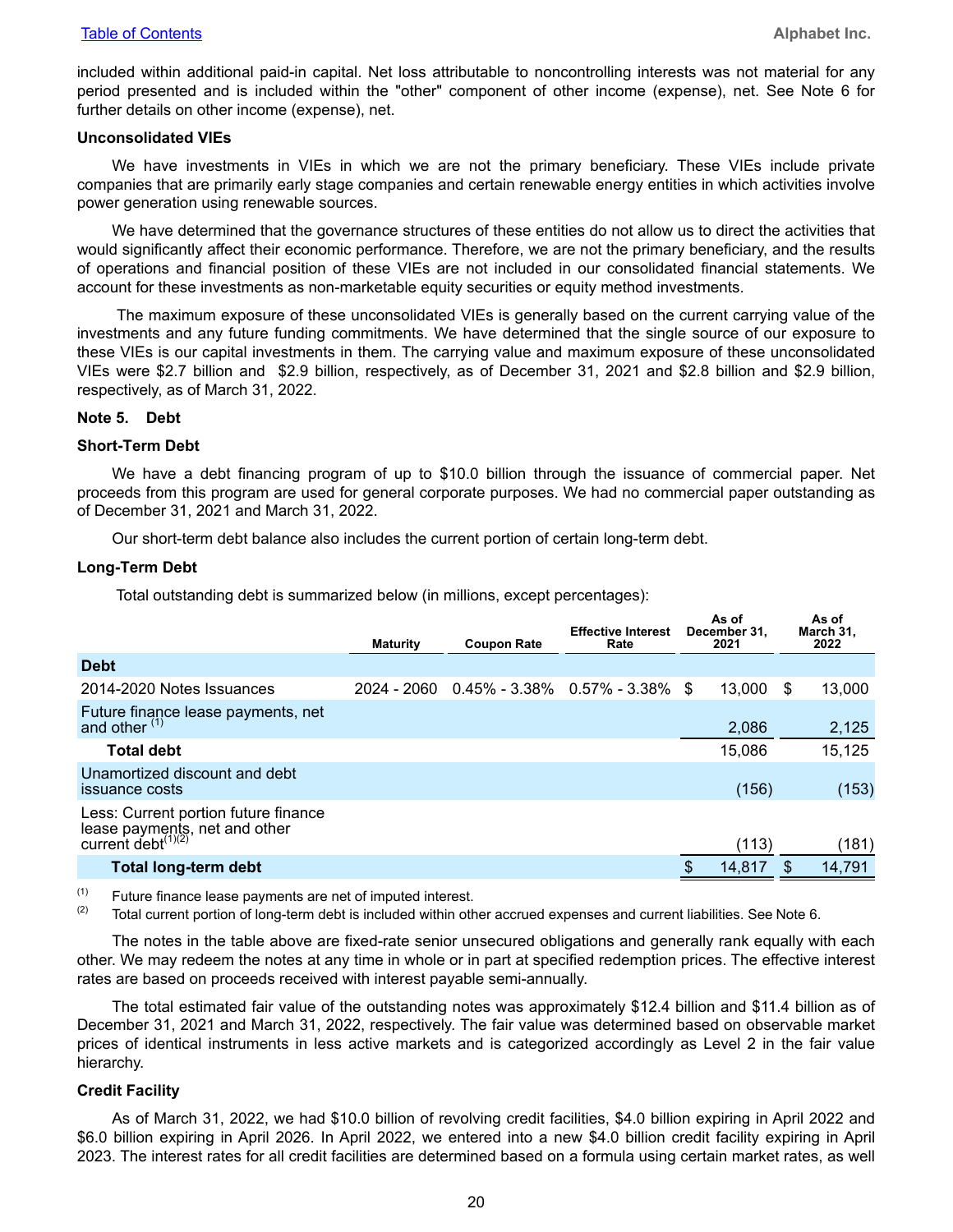as our progress toward the achievement of certain sustainability goals. No amounts were outstanding under the credit facilities as of December 31, 2021 and March 31, 2022.

#### **Note 6. Supplemental Financial Statement Information**

#### **Accounts Receivable**

The allowance for credit losses on accounts receivable was \$550 million and \$578 million as of December 31, 2021 and March 31, 2022, respectively.

#### **Property and Equipment, Net**

Property and equipment, net, consisted of the following (in millions):

|                                | As of<br>December 31, 2021 |     | As of<br>March 31, 2022 |
|--------------------------------|----------------------------|-----|-------------------------|
| Land and buildings             | \$<br>58,881               | -\$ | 62,869                  |
| Information technology assets  | 55,606                     |     | 57,628                  |
| Construction in progress       | 23,172                     |     | 25,555                  |
| Leasehold improvements         | 9,146                      |     | 9,912                   |
| Furniture and fixtures         | 208                        |     | 213                     |
| Property and equipment, gross  | 147.013                    |     | 156,177                 |
| Less: accumulated depreciation | (49, 414)                  |     | (51, 959)               |
| Property and equipment, net    | 97,599                     |     | 104,218                 |

#### **Accrued expenses and other current liabilities**

Accrued expenses and other current liabilities consisted of the following (in millions):

|                                                | As of<br>December 31, 2021 |        |      | As of<br>March 31, 2022 |
|------------------------------------------------|----------------------------|--------|------|-------------------------|
| European Commission fines <sup>(1)</sup>       | \$                         | 9,799  | - \$ | 9,670                   |
| Accrued customer liabilities                   |                            | 3.505  |      | 3,171                   |
| Accrued purchases of property and equipment    |                            | 2.415  |      | 3,175                   |
| Current operating lease liabilities            |                            | 2,189  |      | 2,267                   |
| Other accrued expenses and current liabilities |                            | 13,328 |      | 14,768                  |
| Accrued expenses and other current liabilities |                            | 31,236 |      | 33,051                  |

 $(1)$  Includes the effects of foreign exchange and interest. See Note 9 for further details.

#### **Accumulated Other Comprehensive Income (Loss)**

Components of AOCI, net of income tax, were as follows (in millions):

|                                                                                 | Foreign<br>Currency<br>Translation<br><b>Adjustments</b> |     | Unrealized<br>Gains<br>(Losses) on<br>Available for<br><b>Sale</b><br><b>Investments</b> |     | Unrealized<br>Gains<br>(Losses) on<br><b>Cash Flow</b><br><b>Hedges</b> | <b>Total</b> |
|---------------------------------------------------------------------------------|----------------------------------------------------------|-----|------------------------------------------------------------------------------------------|-----|-------------------------------------------------------------------------|--------------|
| Balance as of December 31, 2020                                                 | \$<br>(864)                                              | -\$ | 1,612                                                                                    | \$. | $(115)$ \$                                                              | 633          |
| Other comprehensive income (loss) before<br>reclassifications                   | (423)                                                    |     | (488)                                                                                    |     | 130                                                                     | (781)        |
| Amounts excluded from the assessment of hedge<br>effectiveness recorded in AOCI | 0                                                        |     | $\mathbf 0$                                                                              |     | 49                                                                      | 49           |
| Amounts reclassified from AOCI                                                  |                                                          |     | 11                                                                                       |     | 85                                                                      | 96           |
| Other comprehensive income (loss)                                               | (423)                                                    |     | (477)                                                                                    |     | 264                                                                     | (636)        |
| Balance as of March 31, 2021                                                    | (1, 287)                                                 |     | 1,135                                                                                    |     | 149                                                                     | (3)          |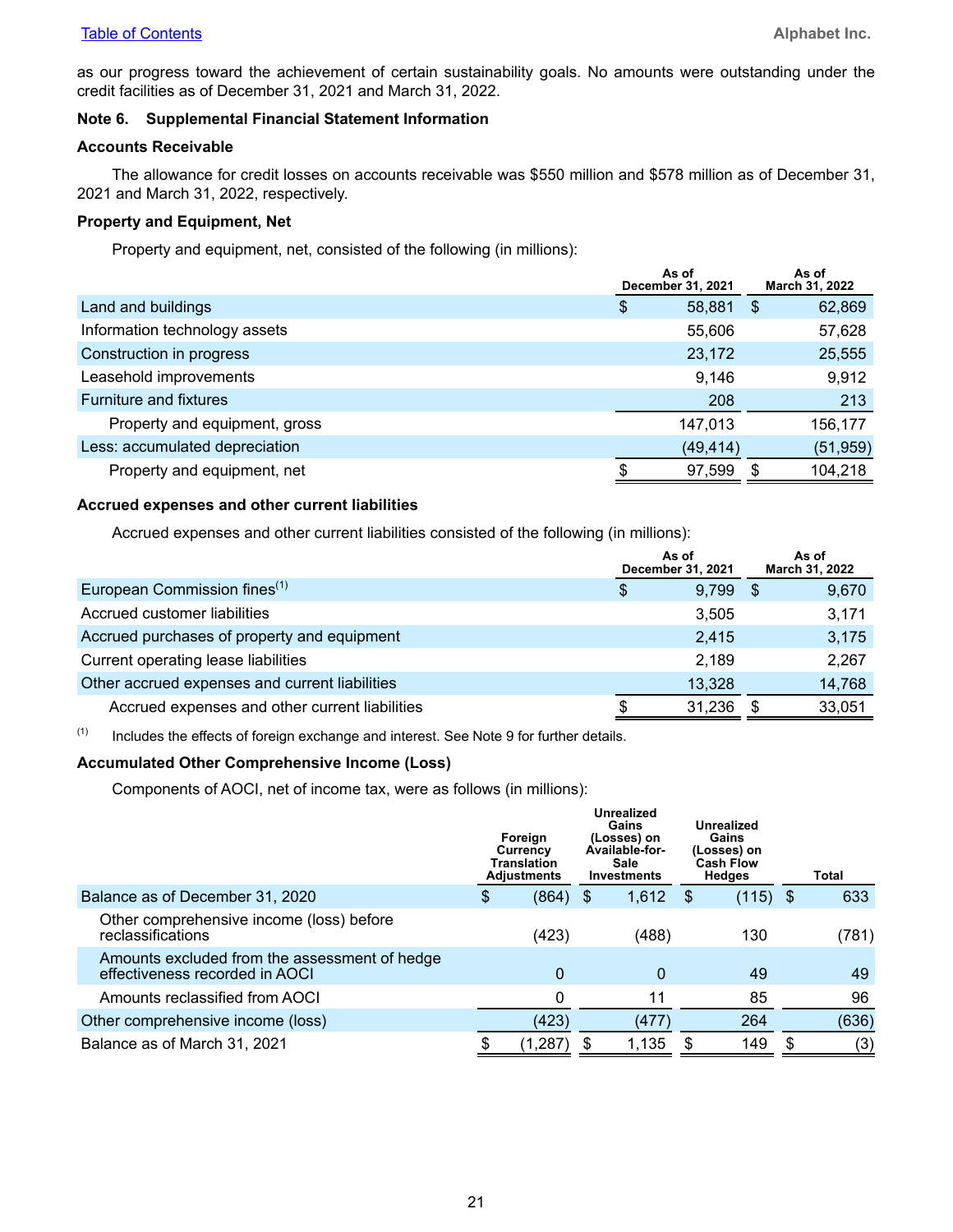|                                                                                 | Foreign<br>Currency<br><b>Translation</b><br><b>Adjustments</b> | Gains<br>Available-for-<br><b>Sale</b><br><b>Investments</b> | Unrealized<br>(Losses) on |      | Unrealized<br>Gains<br>(Losses) on<br><b>Cash Flow</b><br><b>Hedges</b> |     | Total    |
|---------------------------------------------------------------------------------|-----------------------------------------------------------------|--------------------------------------------------------------|---------------------------|------|-------------------------------------------------------------------------|-----|----------|
| Balance as of December 31, 2021                                                 | \$<br>$(2,306)$ \$                                              |                                                              | 236                       | - \$ | 447                                                                     | \$. | (1,623)  |
| Other comprehensive income (loss) before<br>reclassifications                   | 39                                                              |                                                              | (2, 478)                  |      | 129                                                                     |     | (2,310)  |
| Amounts excluded from the assessment of hedge<br>effectiveness recorded in AOCI | 0                                                               |                                                              | 0                         |      | (15)                                                                    |     | (15)     |
| Amounts reclassified from AOCI                                                  | 0                                                               |                                                              | 148                       |      | (249)                                                                   |     | (101)    |
| Other comprehensive income (loss)                                               | 39                                                              |                                                              | (2, 330)                  |      | (135)                                                                   |     | (2, 426) |
| Balance as of March 31, 2022                                                    | (2, 267)                                                        | \$                                                           | (2,094)                   | S    | 312                                                                     |     | (4,049)  |

The effects on net income of amounts reclassified from AOCI were as follows (in millions):

|                                               |                                                             | Gains (Losses) Reclassified from AOCI to<br>the Consolidated Statements of Income |  |       |  |  |
|-----------------------------------------------|-------------------------------------------------------------|-----------------------------------------------------------------------------------|--|-------|--|--|
|                                               |                                                             | <b>Three Months Ended</b>                                                         |  |       |  |  |
|                                               |                                                             | March 31,                                                                         |  |       |  |  |
| <b>AOCI Components</b>                        | Location                                                    | 2021                                                                              |  | 2022  |  |  |
|                                               | Unrealized gains (losses) on available-for-sale investments |                                                                                   |  |       |  |  |
|                                               | Other income (expense), net                                 | \$<br>$(14)$ \$                                                                   |  | (190) |  |  |
|                                               | Benefit (provision) for income taxes                        | 3                                                                                 |  | 42    |  |  |
|                                               | Net of income tax                                           | (11)                                                                              |  | (148) |  |  |
| Unrealized gains (losses) on cash flow hedges |                                                             |                                                                                   |  |       |  |  |
| Foreign exchange                              |                                                             |                                                                                   |  |       |  |  |
| contracts                                     | Revenue                                                     | (105)                                                                             |  | 297   |  |  |
| Interest rate contracts                       | Other income (expense), net                                 |                                                                                   |  | 2     |  |  |
|                                               | Benefit (provision) for income taxes                        | 19                                                                                |  | (50)  |  |  |
|                                               | Net of income tax                                           | (85)                                                                              |  | 249   |  |  |
| Total amount reclassified, net of income tax  |                                                             | \$<br>(96) \$                                                                     |  | 101   |  |  |

# **Other Income (Expense), Net**

Components of other income (expense), net, were as follows (in millions):

|                                                                  | <b>Three Months Ended</b> |           |  |          |  |  |  |
|------------------------------------------------------------------|---------------------------|-----------|--|----------|--|--|--|
|                                                                  |                           | March 31, |  |          |  |  |  |
|                                                                  |                           | 2021      |  | 2022     |  |  |  |
| Interest income                                                  | \$                        | $345$ \$  |  | 414      |  |  |  |
| Interest expense <sup>(1)</sup>                                  |                           | (76)      |  | (83)     |  |  |  |
| Foreign currency exchange gain (loss), net                       |                           | 113       |  | (73)     |  |  |  |
| Gain (loss) on debt securities, net                              |                           | (86)      |  | (367)    |  |  |  |
| Gain (loss) on equity securities, net                            |                           | 4,837     |  | (1,070)  |  |  |  |
| Performance fees                                                 |                           | (665)     |  | 233      |  |  |  |
| Income (loss) and impairment from equity method investments, net |                           | 5         |  | (89)     |  |  |  |
| Other                                                            |                           | 373       |  | (125)    |  |  |  |
| Other income (expense), net                                      |                           | 4.846     |  | (1, 160) |  |  |  |

 $(1)$  Interest expense is net of interest capitalized of \$47 million and \$34 million for the three months ended March 31, 2021 and 2022, respectively.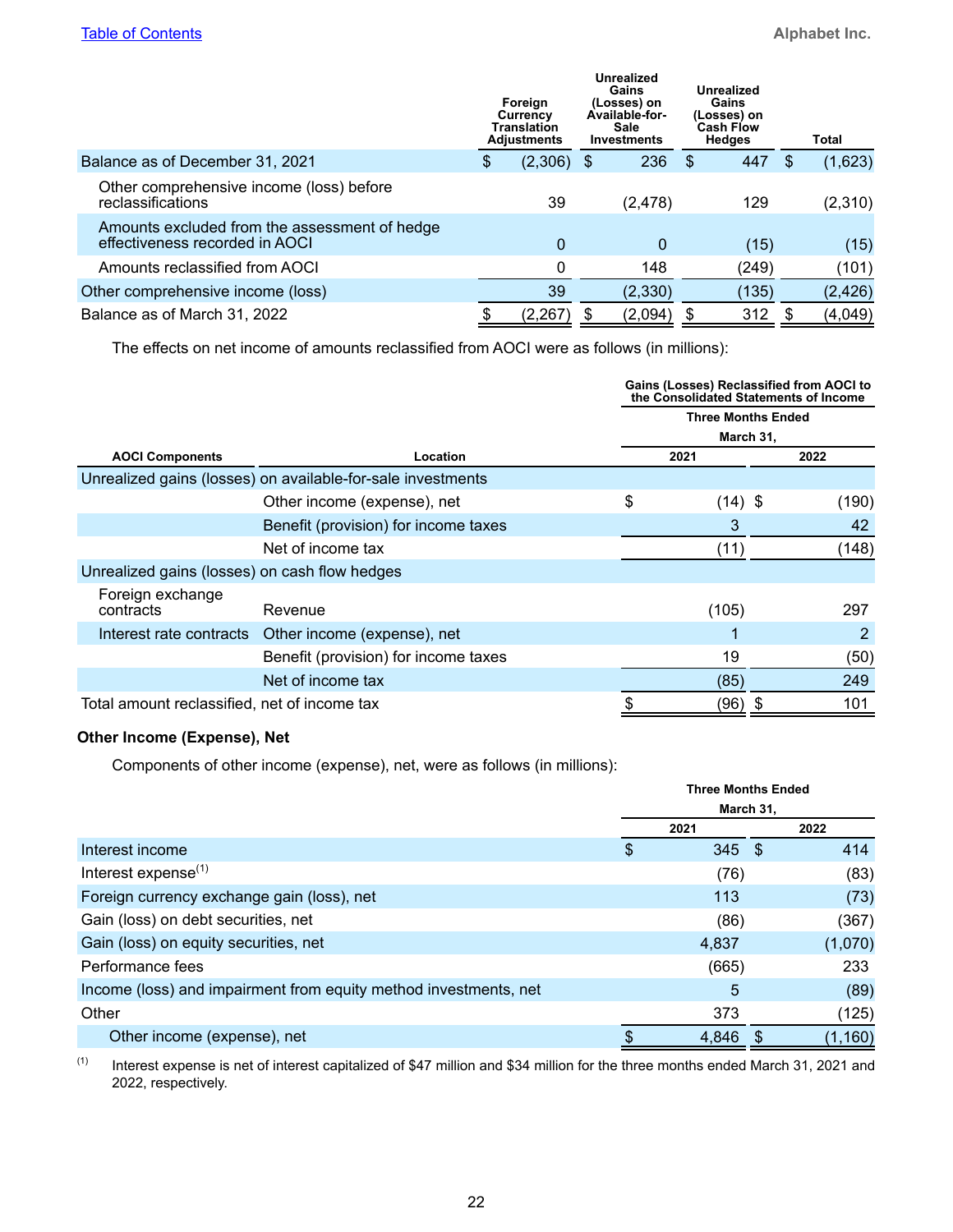#### **Note 7. Acquisitions**

#### **Pending Acquisition of Mandiant**

In March 2022, we entered into an agreement to acquire Mandiant, a leader in dynamic cyber defense and response, for \$23.00 per share, in an all-cash transaction valued at approximately \$5.4 billion, net of cash and debt. The acquisition of Mandiant is subject to customary closing conditions, including the receipt of regulatory and Mandiant stockholder approvals, and is expected to close later this year. Upon the close of the acquisition, Mandiant will be part of the Google Cloud segment.

#### **Note 8. Goodwill and Other Intangible Assets**

#### **Goodwill**

Changes in the carrying amount of goodwill for the three months ended March 31, 2022 were as follows (in millions):

|                                                    | Google<br><b>Services</b> |   | <b>Google Cloud</b> | <b>Other Bets</b> | Total  |
|----------------------------------------------------|---------------------------|---|---------------------|-------------------|--------|
| Balance as of December 31, 2021                    | 19.826                    | S | 2,337               | 793               | 22,956 |
| Acquisitions                                       |                           |   | 86                  |                   | 95     |
| Foreign currency translation and other adjustments | (36)                      |   |                     |                   | (41)   |
| Balance as of March 31, 2022                       | 19.799                    |   | 2.419               | 792               | 23,010 |

#### **Other Intangible Assets**

Information regarding purchased intangible assets was as follows (in millions):

|                                        | As of December 31, 2021 |                                    |    |                             |      |                           |  |
|----------------------------------------|-------------------------|------------------------------------|----|-----------------------------|------|---------------------------|--|
|                                        |                         | <b>Gross</b><br>Carrying<br>Amount |    | Accumulated<br>Amortization |      | Net<br>Carrying<br>Amount |  |
| Patents and developed technology       | \$                      | 4,786                              | \$ | 4,112                       | - \$ | 674                       |  |
| <b>Customer relationships</b>          |                         | 506                                |    | 140                         |      | 366                       |  |
| Trade names and other                  |                         | 534                                |    | 295                         |      | 239                       |  |
| Total definite-lived intangible assets |                         | 5,826                              |    | 4.547                       |      | 1,279                     |  |
| Indefinite-lived intangible assets     |                         | 138                                |    |                             |      | 138                       |  |
| Total intangible assets                |                         | 5,964                              |    | 4.547                       |      | 1,417                     |  |

|                                        | As of March 31, 2022        |       |   |                             |      |                                  |  |
|----------------------------------------|-----------------------------|-------|---|-----------------------------|------|----------------------------------|--|
|                                        | Gross<br>Carrying<br>Amount |       |   | Accumulated<br>Amortization |      | <b>Net</b><br>Carrying<br>Amount |  |
| Patents and developed technology       | \$                          | 4,613 | S | 4,080                       | - \$ | 533                              |  |
| <b>Customer relationships</b>          |                             | 506   |   | 166                         |      | 340                              |  |
| Trade names and other                  |                             | 418   |   | 109                         |      | 309                              |  |
| Total definite-lived intangible assets |                             | 5.537 |   | 4.355                       |      | 1,182                            |  |
| Indefinite-lived intangible assets     |                             | 131   |   | 0                           |      | 131                              |  |
| Total intangible assets                |                             | 5,668 |   | 4,355                       |      | 1,313                            |  |

For all intangible assets acquired and purchased during the three months ended March 31, 2022, patents and developed technology have a weighted-average useful life of 3.7 years, and trade names and other have a weighted-average useful life of 5.6 years.

Amortization expense relating to purchased intangible assets was \$217 million and \$191 million for the three months ended March 31, 2021 and 2022, respectively.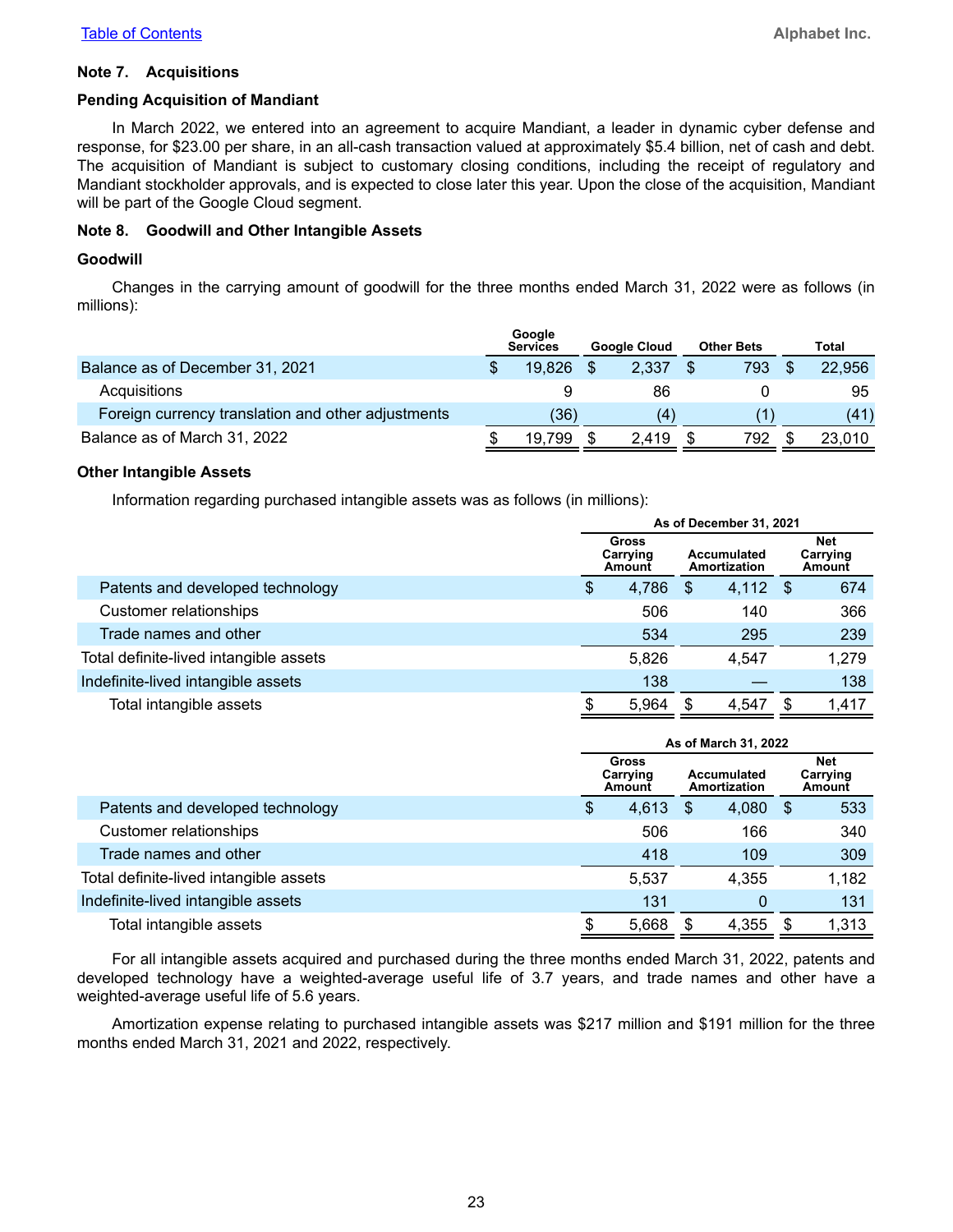Expected amortization expense related to purchased intangible assets held as of March 31, 2022 was as follows (in millions):

| Remainder of 2022 | \$<br>363 |
|-------------------|-----------|
| 2023              | 274       |
| 2024              | 244       |
| 2025              | 116       |
| 2026              | 71        |
| Thereafter        | 114       |
| Total             | 1,182     |

#### **Note 9. Contingencies**

#### **Indemnifications**

In the normal course of business, including to facilitate transactions in our services and products and corporate activities, we indemnify certain parties, including advertisers, Google Network partners, customers of Google Cloud offerings, lessors, and service providers with respect to certain matters. We have agreed to hold certain parties harmless against losses arising from a breach of representations or covenants, or out of intellectual property infringement or other claims made against certain parties. Several of these agreements limit the time within which an indemnification claim can be made and the amount of the claim. In addition, we have entered into indemnification agreements with our officers and directors, and our bylaws contain similar indemnification obligations to our agents.

It is not possible to make a reasonable estimate of the maximum potential amount under these indemnification agreements due to the unique facts and circumstances involved in each particular agreement. Additionally, we have a limited history of prior indemnification claims and the payments we have made under such agreements have not had a material adverse effect on our results of operations, cash flows, or financial position. However, to the extent that valid indemnification claims arise in the future, future payments by us could be significant and could have a material adverse effect on our results of operations or cash flows in a particular period.

As of March 31, 2022, we did not have any material indemnification claims that were probable or reasonably possible.

#### **Legal Matters**

#### *Antitrust Investigations*

On November 30, 2010, the EC's Directorate General for Competition opened an investigation into various antitrust-related complaints against us.

On June 27, 2017, the EC announced its decision that certain actions taken by Google regarding its display and ranking of shopping search results and ads infringed European competition law. The EC decision imposed a €2.4 billion (\$2.7 billion as of June 27, 2017) fine. On September 11, 2017, we appealed the EC decision to the General Court, and on September 27, 2017, we implemented product changes to bring shopping ads into compliance with the EC's decision. We recognized a charge of \$2.7 billion for the fine in the second quarter of 2017. On November 10, 2021, the General Court rejected our appeal, and we subsequently filed an appeal with the European Court of Justice on January 20, 2022.

On July 18, 2018, the EC announced its decision that certain provisions in Google's Android-related distribution agreements infringed European competition law. The EC decision imposed a €4.3 billion (\$5.1 billion as of June 30, 2018) fine and directed the termination of the conduct at issue. On October 9, 2018, we appealed the EC decision, which remains pending. On October 29, 2018, we implemented changes to certain of our Android distribution practices. We recognized a charge of \$5.1 billion for the fine in the second quarter of 2018.

On March 20, 2019, the EC announced its decision that certain contractual provisions in agreements that Google had with AdSense for Search partners infringed European competition law. The EC decision imposed a fine of €1.5 billion (\$1.7 billion as of March 20, 2019) and directed actions related to AdSense for Search partners' agreements, which we implemented prior to the decision. On June 4, 2019, we appealed the EC decision, which remains pending. We recognized a charge of \$1.7 billion for the fine in the first quarter of 2019.

While each EC decision is under appeal, we included the fines in accrued expenses and other current liabilities on our Consolidated Balance Sheets as we provided bank guarantees (in lieu of a cash payment) for the fines.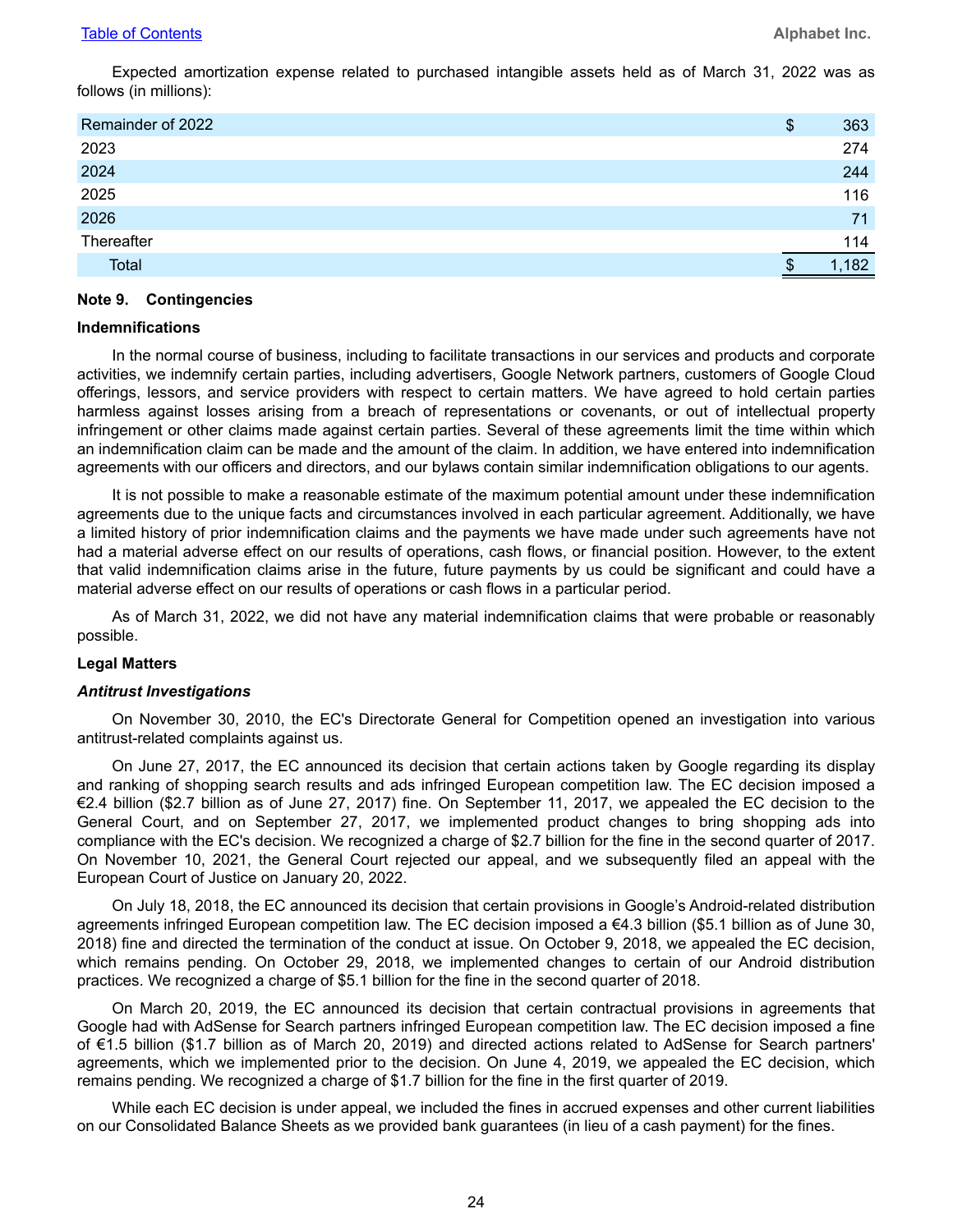From time to time we are subject to formal and informal inquiries and investigations on competition matters by regulatory authorities in the United States (U.S.), Europe, and other jurisdictions. In August 2019, we began receiving civil investigative demands from the U.S. Department of Justice (DOJ) requesting information and documents relating to our prior antitrust investigations and certain aspects of our business. The DOJ and a number of state Attorneys General filed a lawsuit on October 20, 2020 alleging that Google violated U.S. antitrust laws relating to Search and Search advertising. Separately, on December 16, 2020, a number of state Attorneys General filed an antitrust complaint against Google in the U.S. District Court for the Eastern District of Texas, alleging that Google violated U.S. antitrust laws as well as state deceptive trade laws relating to its advertising technology. On June 22, 2021, the EC opened a formal investigation into Google's advertising technology business practices. On July 7, 2021, a number of state Attorneys General filed an antitrust complaint against us in the U.S. District Court for the Northern District of California, alleging that Google's operation of Android and Google Play violated U.S. antitrust laws and state antitrust and consumer protection laws. We believe these complaints are without merit and will defend ourselves vigorously. The DOJ, state Attorneys General, and EC continue their investigations into certain aspects of our business. We continue to cooperate with federal and state regulators in the U.S., the EC, and other regulators around the world.

#### *Patent and Intellectual Property Claims*

We have had patent, copyright, trade secret, and trademark infringement lawsuits filed against us claiming that certain of our products, services, and technologies infringe others' intellectual property rights. Adverse results in these lawsuits may include awards of substantial monetary damages, costly royalty or licensing agreements, or orders preventing us from offering certain features, functionalities, products, or services. As a result, we may have to change our business practices and develop non-infringing products or technologies, which could result in a loss of revenues for us and otherwise harm our business. In addition, the U.S. International Trade Commission (ITC) has increasingly become an important forum to litigate intellectual property disputes because an ultimate loss in an ITC action can result in a prohibition on importing infringing products into the U.S. Because the U.S. is an important market, a prohibition on importation could have an adverse effect on us, including preventing us from importing many important products into the U.S. or necessitating workarounds that may limit certain features of our products.

Furthermore, many of our agreements with our customers and partners require us to indemnify them against certain intellectual property infringement claims, which would increase our costs as a result of defending such claims, and may require that we pay significant damages if there were an adverse ruling in any such claims. In addition, our customers and partners may discontinue the use of our products, services, and technologies, as a result of injunctions or otherwise, which could result in loss of revenues and adversely affect our business.

#### *Other*

We are also regularly subject to claims, suits, regulatory and government investigations, other proceedings, and consent decrees involving competition, intellectual property, privacy and cybersecurity, tax and related compliance, labor and employment, commercial disputes, content generated by our users, goods and services offered by advertisers or publishers using our platforms, personal injury, consumer protection, and other matters. For example, we currently have a number of privacy investigations and suits ongoing in multiple jurisdictions. Such claims, suits, regulatory and government investigations, other proceedings, and consent decrees could result in substantial fines and penalties, injunctive relief, ongoing auditing and monitoring obligations, changes to our products and services, alterations to our business models and operations, and collateral related civil litigation or other adverse consequences, all of which could harm our business, reputation, financial condition, and operating results.

We have ongoing legal matters in Russia. We do not believe these ongoing legal matters will have a material adverse effect on our business, consolidated financial position, results of operations, or cash flows.

Certain outstanding matters include speculative, substantial or indeterminate monetary amounts. We record a liability when we believe that it is probable that a loss has been incurred, and the amount can be reasonably estimated. If we determine that a loss is reasonably possible and the loss or range of loss can be estimated, we disclose the reasonably possible loss. We evaluate developments in our legal matters that could affect the amount of liability that has been previously accrued, and the matters and related reasonably possible losses disclosed, and make adjustments as appropriate. Significant judgment is required to determine both the likelihood of there being and the estimated amount of a loss related to such matters.

With respect to our outstanding matters, based on our current knowledge, we believe that the amount or range of reasonably possible loss will not, either individually or in aggregate, have a material adverse effect on our business, consolidated financial position, results of operations, or cash flows. However, the outcome of such matters is inherently unpredictable and subject to significant uncertainties.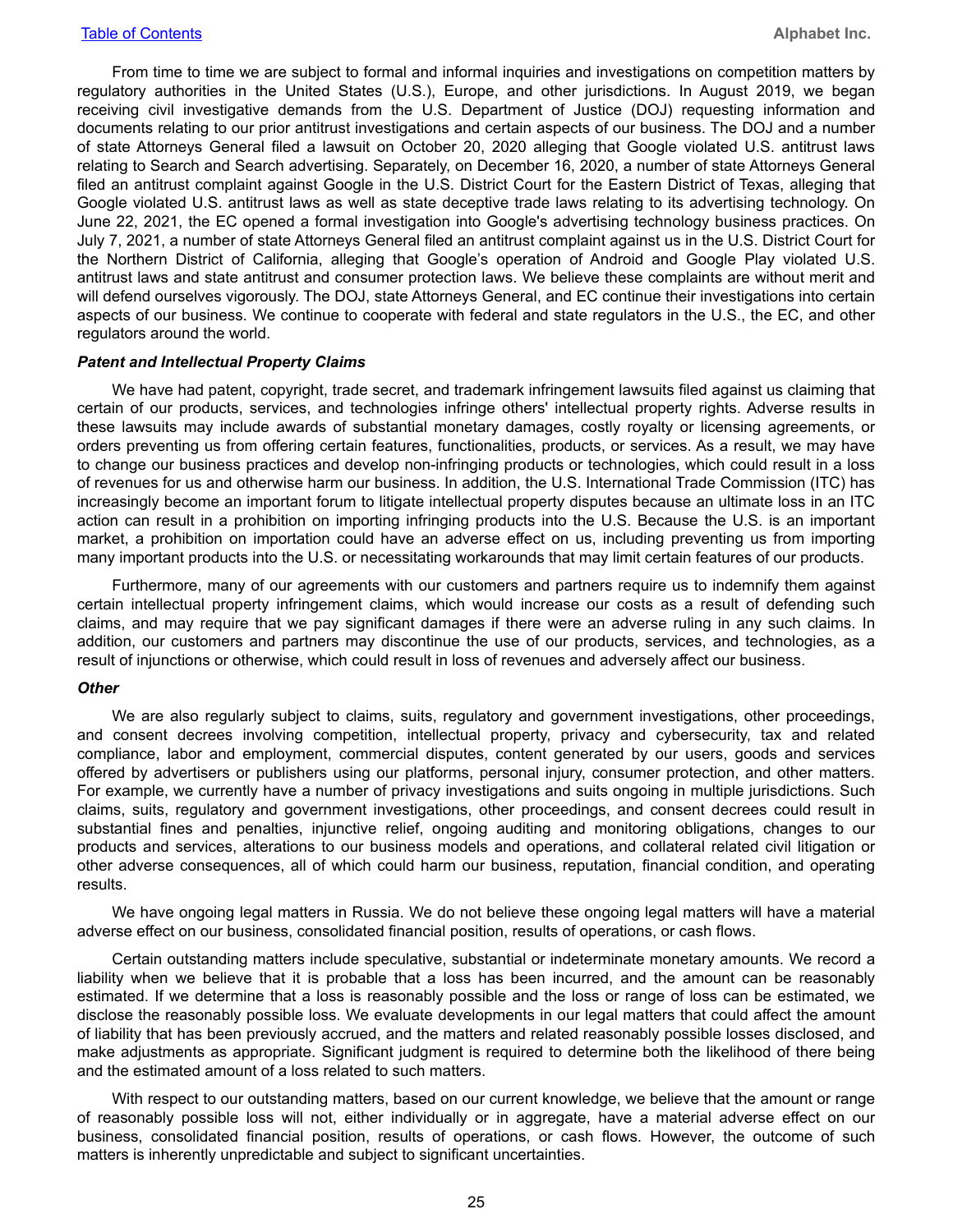We expense legal fees in the period in which they are incurred.

#### **Non-Income Taxes**

We are under audit by various domestic and foreign tax authorities with regards to non-income tax matters. The subject matter of non-income tax audits primarily arises from disputes on the tax treatment and tax rate applied to the sale of our products and services in these jurisdictions and the tax treatment of certain employee benefits. We accrue non-income taxes that may result from examinations by, or any negotiated agreements with, these tax authorities when a loss is probable and reasonably estimable. If we determine that a loss is reasonably possible and the loss or range of loss can be estimated, we disclose the reasonably possible loss. Due to the inherent complexity and uncertainty of these matters and judicial process in certain jurisdictions, the final outcome may be materially different from our expectations.

For information regarding income tax contingencies, see Note 13.

#### **Note 10. Stockholders' Equity**

#### **Share Repurchases**

In April 2021, the Board of Directors of Alphabet authorized the company to repurchase up to \$50.0 billion of its Class C stock. In July 2021, the Board of Directors of Alphabet approved an amendment to the April 2021 authorization, permitting the company to repurchase both Class A and Class C shares in a manner deemed in the best interest of the company and its stockholders, taking into account the economic cost and prevailing market conditions, including the relative trading prices and volumes of the Class A and Class C shares. As of March 31, 2022, \$4.1 billion remains available for Class A and Class C share repurchases under the amended authorization.

In accordance with the authorizations of the Board of Directors of Alphabet, during the three months ended March 31, 2022, we repurchased and subsequently retired 4.9 million aggregate shares for \$13.3 billion. Of the aggregate amount repurchased and subsequently retired during the three months ended March 31, 2022, 0.2 million shares were Class A stock for \$660 million and 4.7 million shares were Class C stock for \$12.6 billion.

In April 2022, the Board of Directors of Alphabet authorized the company to repurchase up to an additional \$70.0 billion of its Class A and Class C shares in a manner deemed in the best interest of the company and its stockholders, taking into account the economic cost and prevailing market conditions, including the relative trading prices and volumes of the Class A and Class C shares.

Repurchases are executed from time to time, subject to general business and market conditions and other investment opportunities, through open market purchases or privately negotiated transactions, including through Rule 10b5-1 plans. The repurchase program does not have an expiration date.

#### **Stock Split Effected in Form of Stock Dividend ("Stock Split")**

On February 1, 2022, the company announced that the Board of Directors had approved and declared a 20 for-one stock split in the form of a one-time special stock dividend on each share of the company's Class A, Class B, and Class C stock. The Stock Split is subject to stockholder approval of an amendment to the company's Amended and Restated Certificate of Incorporation to increase the number of authorized shares of Class A, Class B, and Class C stock to accommodate the Stock Split.

If approval is obtained, each of the company's stockholders of record at the close of business on July 1, 2022 (the "Record Date"), will receive, after the close of business on July 15, 2022, a dividend of 19 additional shares of the same class of stock for every share held by such stockholder as of the Record Date.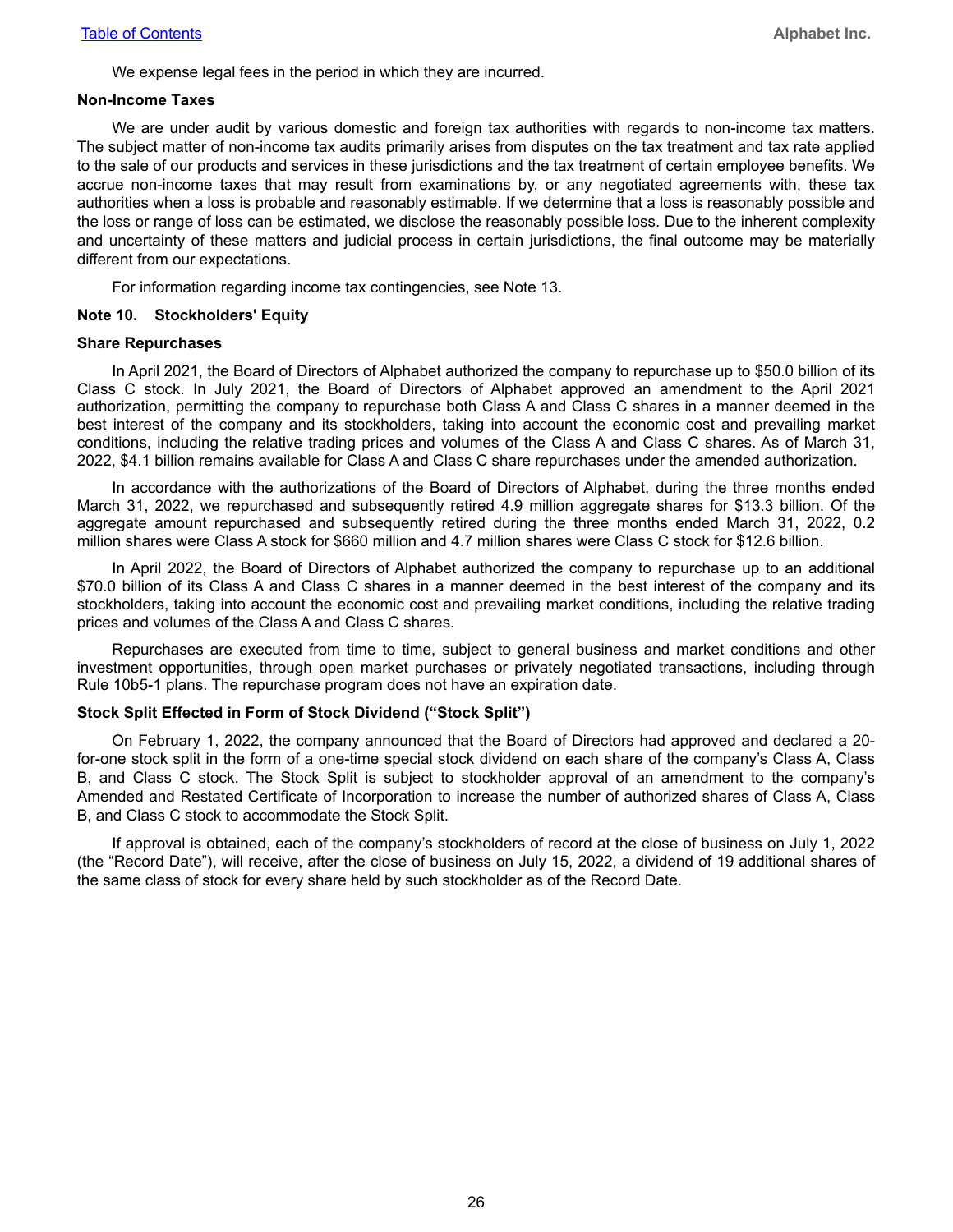#### **Note 11. Net Income Per Share**

The following table sets forth the computation of basic and diluted net income per share of Class A, Class B, and Class C stock (in millions, except share amounts which are reflected in thousands, and per share amounts):

|                                                                                                  | Three Months Ended March 31. |                |      |                |    |                |      |                |    |                |    |                |  |
|--------------------------------------------------------------------------------------------------|------------------------------|----------------|------|----------------|----|----------------|------|----------------|----|----------------|----|----------------|--|
|                                                                                                  | 2021                         |                |      |                |    |                | 2022 |                |    |                |    |                |  |
|                                                                                                  |                              | <b>Class A</b> |      | <b>Class B</b> |    | <b>Class C</b> |      | <b>Class A</b> |    | <b>Class B</b> |    | <b>Class C</b> |  |
| Basic net income per share:                                                                      |                              |                |      |                |    |                |      |                |    |                |    |                |  |
| Numerator                                                                                        |                              |                |      |                |    |                |      |                |    |                |    |                |  |
| Allocation of undistributed earnings                                                             | \$                           | 8,011          | \$   | 1,221          | \$ | 8,698          | \$   | 7,481          | \$ | 1,109          | \$ | 7,846          |  |
| Denominator                                                                                      |                              |                |      |                |    |                |      |                |    |                |    |                |  |
| Number of shares used in per share computation                                                   |                              | 300.800        |      | 45.840         |    | 326.580        |      | 300.478        |    | 44.535         |    | 315,158        |  |
| Basic net income per share                                                                       |                              | 26.63          | - \$ | 26.63          | \$ | 26.63          | \$   | 24.90          |    | 24.90          |    | 24.90          |  |
| Diluted net income per share:                                                                    |                              |                |      |                |    |                |      |                |    |                |    |                |  |
| Numerator                                                                                        |                              |                |      |                |    |                |      |                |    |                |    |                |  |
| Allocation of undistributed earnings for basic<br>computation                                    | \$                           | 8,011          | \$   | 1,221          | \$ | 8,698          | \$   | 7,481          | \$ | 1,109          | \$ | 7,846          |  |
| Reallocation of undistributed earnings as a result of<br>conversion of Class B to Class A shares |                              | 1,221          |      | $\Omega$       |    | 0              |      | 1,109          |    | $\Omega$       |    | 0              |  |
| Reallocation of undistributed earnings                                                           |                              | (119)          |      | (16)           |    | 119            |      | (95)           |    | (12)           |    | 95             |  |
| Allocation of undistributed earnings                                                             | \$                           | 9,113          | \$   | 1,205          | \$ | 8,817          | \$   | 8,495          | \$ | 1,097          | \$ | 7,941          |  |
| Denominator                                                                                      |                              |                |      |                |    |                |      |                |    |                |    |                |  |
| Number of shares used in basic computation                                                       |                              | 300,800        |      | 45,840         |    | 326,580        |      | 300,478        |    | 44,535         |    | 315,158        |  |
| Weighted-average effect of dilutive securities                                                   |                              |                |      |                |    |                |      |                |    |                |    |                |  |
| Add:                                                                                             |                              |                |      |                |    |                |      |                |    |                |    |                |  |
| Conversion of Class B to Class A shares outstanding                                              |                              | 45.840         |      | $\mathbf{0}$   |    | $\mathbf{0}$   |      | 44.535         |    | $\mathbf{0}$   |    | $\Omega$       |  |
| Restricted stock units and other contingently<br>issuable shares                                 |                              | 18             |      | 0              |    | 8,833          |      | 5              |    | 0              |    | 7,375          |  |
| Number of shares used in per share computation                                                   |                              | 346.658        |      | 45.840         |    | 335,413        |      | 345.018        |    | 44,535         |    | 322,533        |  |
| Diluted net income per share                                                                     | \$                           | 26.29          | \$   | 26.29          | \$ | 26.29          | \$   | 24.62          | \$ | 24.62          | \$ | 24.62          |  |

For the periods presented above, the net income per share amounts are the same for Class A, Class B, and Class C stock because the holders of each class are entitled to equal per share dividends or distributions in liquidation in accordance with the Amended and Restated Certificate of Incorporation of Alphabet Inc.

#### **Note 12. Compensation Plans**

#### **Stock-Based Compensation**

For the three months ended March 31, 2021 and 2022, total stock-based compensation (SBC) expense was \$3.8 billion and \$4.5 billion, including amounts associated with awards we expect to settle in Alphabet stock of \$3.7 billion and \$4.4 billion, respectively.

#### **Stock-Based Award Activities**

The following table summarizes the activities for unvested Alphabet restricted stock units (RSUs) for the three months ended March 31, 2022:

|                                  |                            | <b>Unvested Restricted Stock Units</b> |                                                                |  |  |
|----------------------------------|----------------------------|----------------------------------------|----------------------------------------------------------------|--|--|
|                                  | Number of<br><b>Shares</b> |                                        | Weighted-<br>Average<br><b>Grant-Date</b><br><b>Fair Value</b> |  |  |
| Unvested as of December 31, 2021 | 16,894,713                 | \$.                                    | 1,626.13                                                       |  |  |
| Granted                          | 6,698,922                  | \$                                     | 2,758.02                                                       |  |  |
| Vested                           | (2,431,649)                | - \$                                   | 1.691.60                                                       |  |  |
| Forfeited/canceled               | (536, 815)                 | S                                      | 1,848.92                                                       |  |  |
| Unvested as of March 31, 2022    | 20,625,171                 | \$.                                    | 1,980.24                                                       |  |  |

As of March 31, 2022, there was \$38.9 billion of unrecognized compensation cost related to unvested employee RSUs. This amount is expected to be recognized over a weighted-average period of 2.8 years.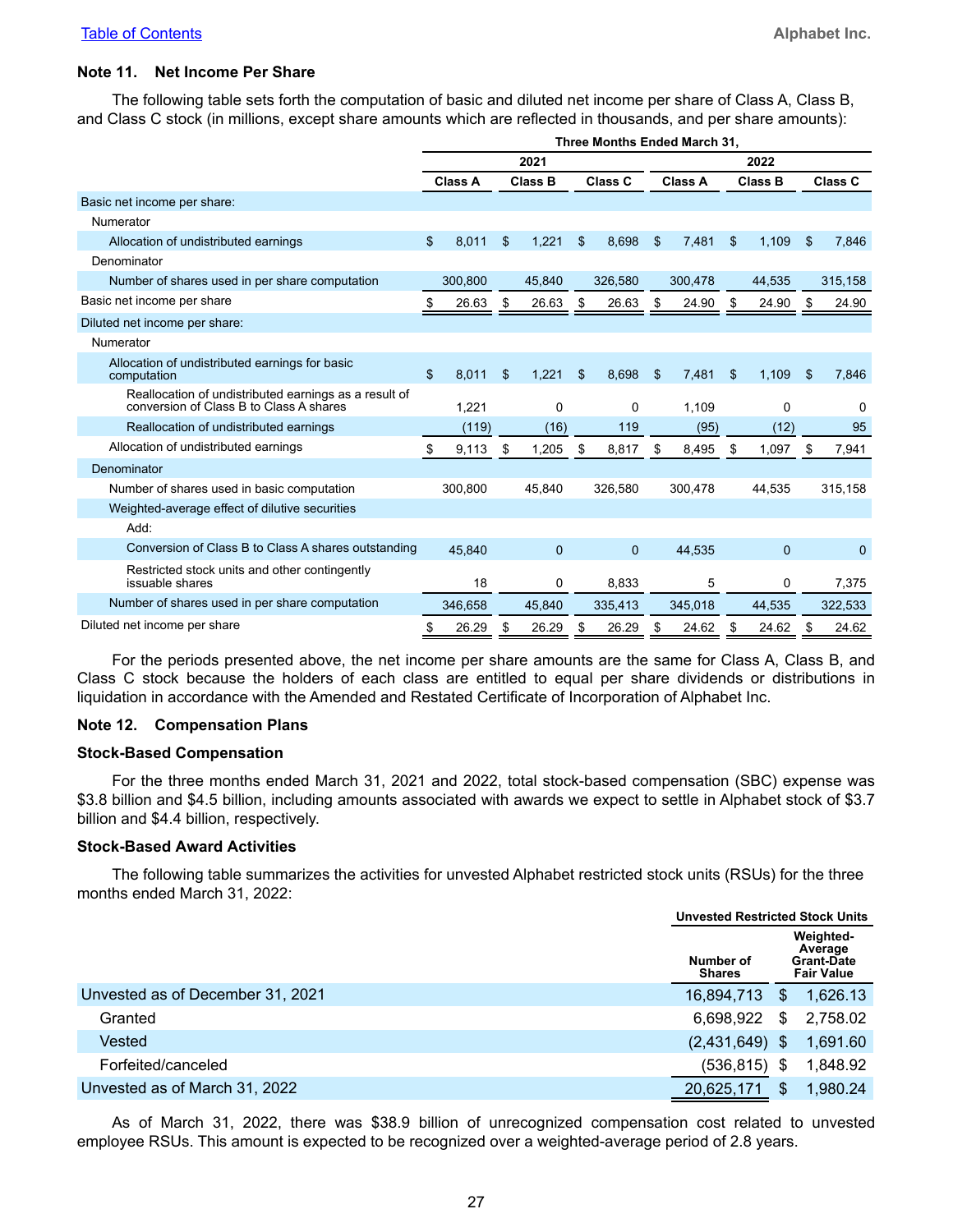#### **Note 13. Income Taxes**

The following table presents provision for income taxes (in millions, except for effective tax rate):

|                                          |   | <b>Three Months Ended</b> |  |        |  |  |  |
|------------------------------------------|---|---------------------------|--|--------|--|--|--|
|                                          |   | March 31,                 |  |        |  |  |  |
|                                          |   | 2021                      |  | 2022   |  |  |  |
| Income before provision for income taxes |   | 21,283                    |  | 18,934 |  |  |  |
| Provision for income taxes               | S | 3.353                     |  | 2.498  |  |  |  |
| Effective tax rate                       |   | 15.8%                     |  | 13.2%  |  |  |  |

We are subject to income taxes in the U.S. and foreign jurisdictions. Significant judgment is required in evaluating our uncertain tax positions and determining our provision for income taxes. Total gross unrecognized tax benefits were \$5.2 billion and \$5.4 billion as of December 31, 2021 and March 31, 2022, respectively. Total unrecognized tax benefits that, if recognized, would affect our effective tax rate were \$3.7 billion and \$3.9 billion as of December 31, 2021 and March 31, 2022, respectively.

For information regarding non-income taxes, see Note 9.

#### **Note 14. Information about Segments and Geographic Areas**

We report our segment results as Google Services, Google Cloud, and Other Bets:

- Google Services includes products and services such as ads, Android, Chrome, hardware, Google Maps, Google Play, Search, and YouTube. Google Services generates revenues primarily from advertising; sales of apps and in-app purchases, digital content products, and hardware; and fees received for subscriptionbased products such as YouTube Premium and YouTube TV.
- Google Cloud includes Google's infrastructure and platform services, collaboration tools, and other services for enterprise customers. Google Cloud generates revenues from fees received for Google Cloud Platform services, Google Workspace collaboration tools, and other enterprise services.
- Other Bets is a combination of multiple operating segments that are not individually material. Revenues from Other Bets are generated primarily from the sale of health technology and internet services.

Revenues, certain costs, such as costs associated with content and traffic acquisition, certain engineering activities, and hardware, as well as certain operating expenses are directly attributable to our segments. Due to the integrated nature of Alphabet, other costs and expenses, such as technical infrastructure and office facilities, are managed centrally at a consolidated level. The associated costs, including depreciation and impairment, are allocated to operating segments as a service cost generally based on usage or headcount.

Unallocated corporate costs primarily include corporate initiatives, corporate shared costs, such as finance and legal, including certain fines and settlements, as well as costs associated with certain shared R&D activities. Additionally, hedging gains (losses) related to revenue are included in corporate costs.

Our operating segments are not evaluated using asset information.

The following table presents information about segments (in millions):

|                        | <b>Three Months Ended</b> |      |        |  |  |  |
|------------------------|---------------------------|------|--------|--|--|--|
|                        | March 31,                 |      |        |  |  |  |
|                        | 2021                      |      | 2022   |  |  |  |
| Revenues:              |                           |      |        |  |  |  |
| Google Services        | \$<br>51,178              | - \$ | 61,472 |  |  |  |
| Google Cloud           | 4,047                     |      | 5,821  |  |  |  |
| <b>Other Bets</b>      | 198                       |      | 440    |  |  |  |
| Hedging gains (losses) | (109)                     |      | 278    |  |  |  |
| Total revenues         | 55,314                    |      | 68,011 |  |  |  |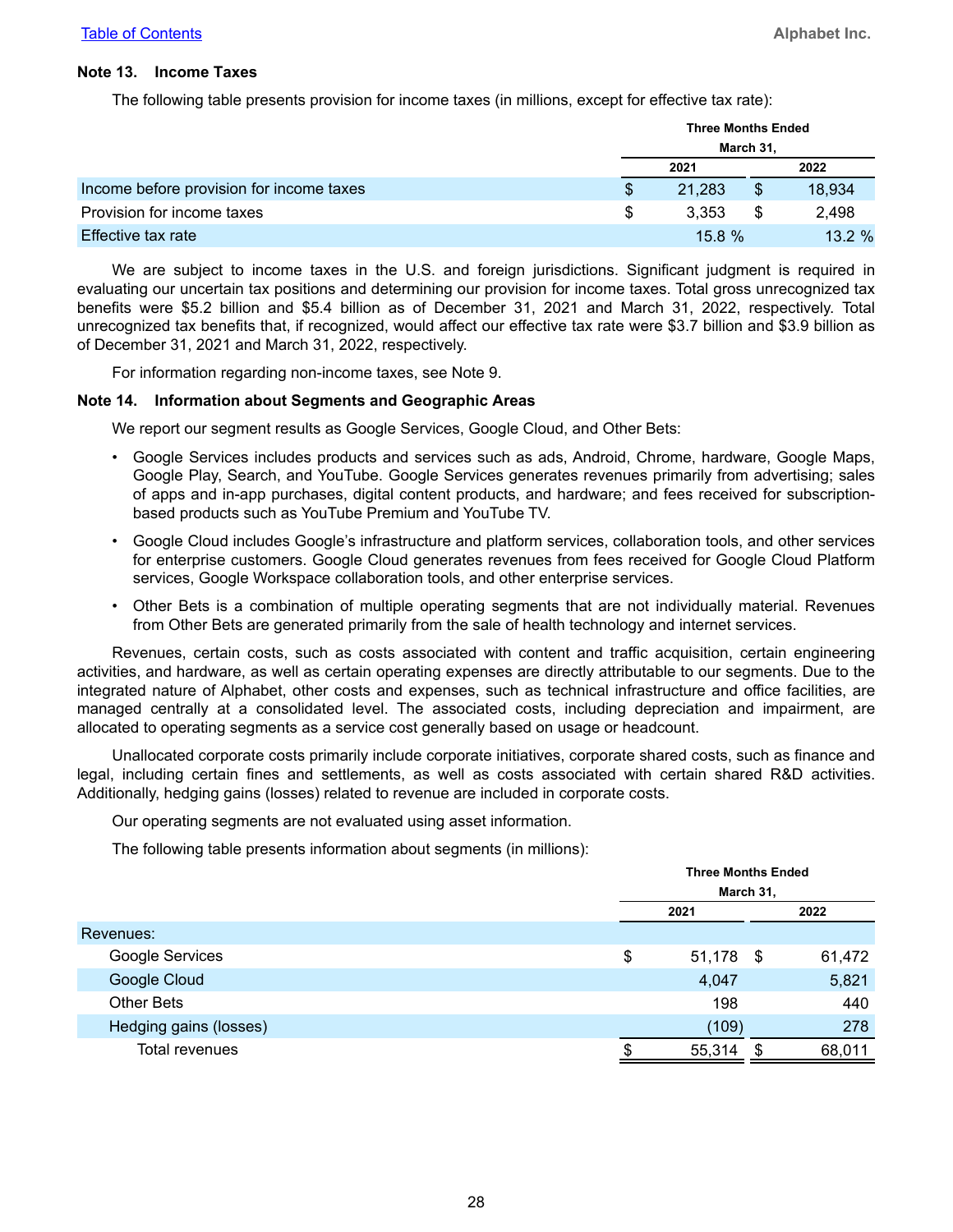|      | <b>Three Months Ended</b> |      |          |  |  |  |  |
|------|---------------------------|------|----------|--|--|--|--|
|      | March 31,                 |      |          |  |  |  |  |
| 2021 |                           |      | 2022     |  |  |  |  |
|      |                           |      |          |  |  |  |  |
| \$   | 19,546                    | - \$ | 22,920   |  |  |  |  |
|      | (974)                     |      | (931)    |  |  |  |  |
|      | (1, 145)                  |      | (1, 155) |  |  |  |  |
|      | (990)                     |      | (740)    |  |  |  |  |
|      | 16,437                    |      | 20,094   |  |  |  |  |
|      |                           |      |          |  |  |  |  |

For revenues by geography, see Note 2.

The following table presents long-lived assets by geographic area, which includes property and equipment, net and operating lease assets (in millions):

|                         |   | As of<br>December 31, 2021 |    | As of<br>March 31, 2022 |
|-------------------------|---|----------------------------|----|-------------------------|
| Long-lived assets:      |   |                            |    |                         |
| <b>United States</b>    | S | 80.207                     | -S | 85,341                  |
| International           |   | 30,351                     |    | 31,869                  |
| Total long-lived assets |   | 110,558                    |    | 117.210                 |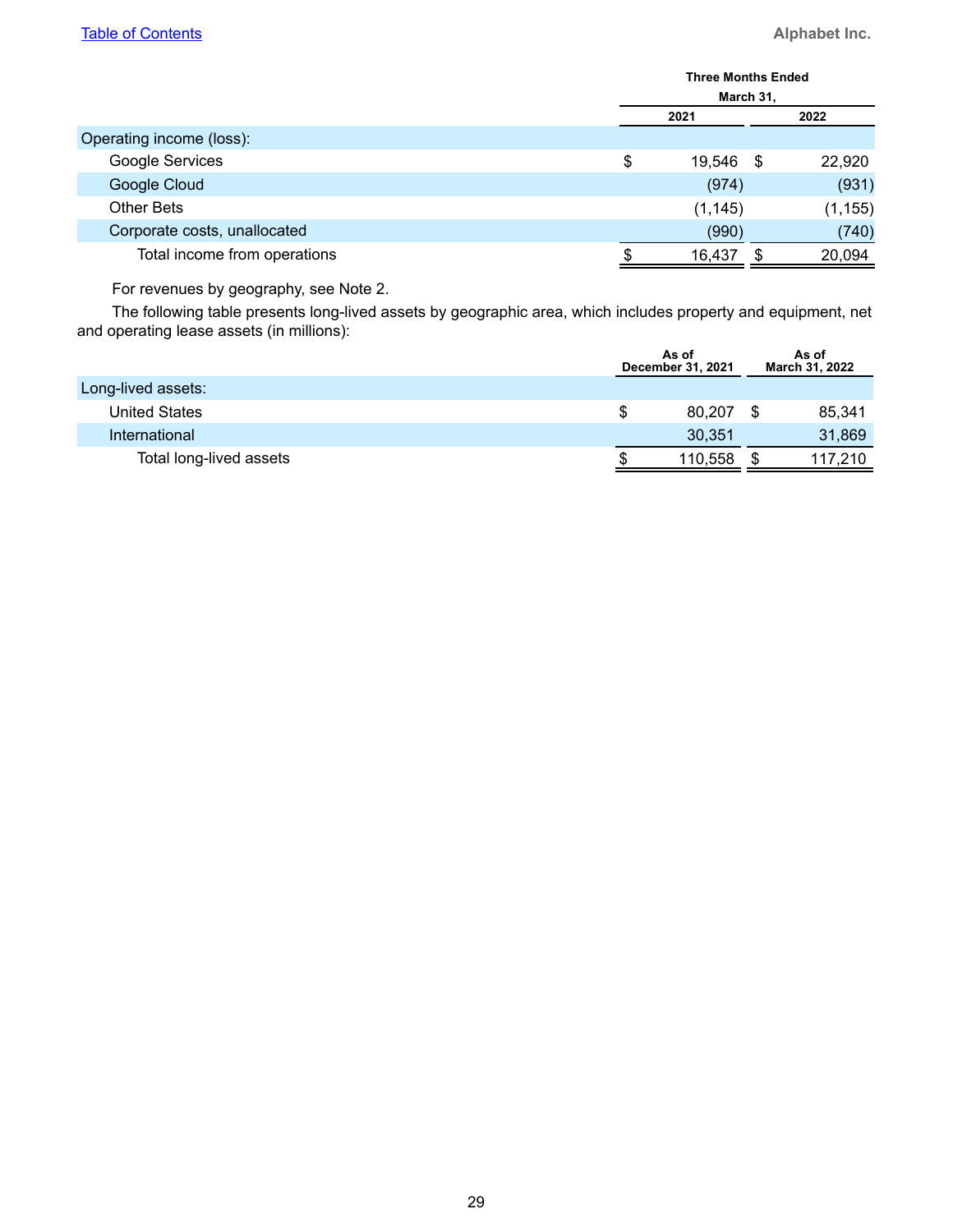#### <span id="page-29-0"></span>**ITEM 2. MANAGEMENT'S DISCUSSION AND ANALYSIS OF FINANCIAL CONDITION AND RESULTS OF OPERATIONS**

Please read the following discussion and analysis of our financial condition and results of operations together with "Note About Forward-Looking Statements" and our consolidated financial statements and related notes included under Item 1 of this Quarterly Report on Form 10-Q as well as our Annual Report on Form 10-K for the fiscal year ended December 31, 2021, including Part I, Item 1A "Risk Factors."

#### **Understanding Alphabet's Financial Results**

Alphabet is a collection of businesses — the largest of which is Google. We report Google in two segments, Google Services and Google Cloud; we also report all non-Google businesses collectively as Other Bets. Other Bets include earlier stage technologies that are further afield from our core Google business. For further details on our segments, see Note 14 of the Notes to Consolidated Financial Statements included in Item 1 of this Quarterly Report on Form 10-Q.

#### *Seasonality and other*

Our advertising revenues are affected by seasonal fluctuations in internet usage, advertising expenditures, and underlying business trends, such as traditional retail seasonality. Additionally, our non-advertising revenues, including those generated from Google Cloud, Google Play, hardware, and YouTube, may be affected by fluctuations driven by changes in pricing, digital content releases, fee structures, new product and service launches, and other market dynamics, as well as seasonality.

#### *Revenues and Monetization Metrics*

#### *Google Services*

Google Services revenues consist of revenues generated from advertising ("Google advertising") as well as revenues from other sources ("Google other revenues").

#### *Google Advertising*

Google advertising revenues are comprised of the following:

- Google Search & other, which includes revenues generated on Google search properties (including revenues from traffic generated by search distribution partners who use Google.com as their default search in browsers, toolbars, etc.), and other Google owned and operated properties like Gmail, Google Maps, and Google Play;
- YouTube ads, which includes revenues generated on YouTube properties; and
- Google Network, which includes revenues generated on Google Network properties participating in AdMob, AdSense, and Google Ad Manager.

We use certain metrics to track how well traffic across various properties is monetized as it relates to our advertising revenues: paid clicks and cost-per-click pertain to traffic on Google Search & other properties, while impressions and cost-per-impressions pertain to traffic on our Network partners' properties.

Paid clicks represent engagement by users and include clicks on advertisements by end-users on Google search properties and other Google owned and operated properties including Gmail, Google Maps, and Google Play. Cost-per-click is defined as click-driven revenues divided by our total number of paid clicks and represents the average amount we charge advertisers for each engagement by users.

Impressions include impressions displayed to users on Google Network properties participating primarily in AdMob, AdSense, and Google Ad Manager. Cost-per-impression is defined as impression-based and click-based revenues divided by our total number of impressions, and represents the average amount we charge advertisers for each impression displayed to users.

As our business evolves, we periodically review, refine, and update our methodologies for monitoring, gathering, and counting the number of paid clicks and the number of impressions, and for identifying the revenues generated by the corresponding click and impression activity.

Our advertising revenue growth, as well as the change in paid clicks and cost-per-click on Google Search & other properties and the change in impressions and cost-per-impression on Google Network properties and the correlation between these items, have been affected and may continue to be affected by various factors, including:

advertiser competition for keywords;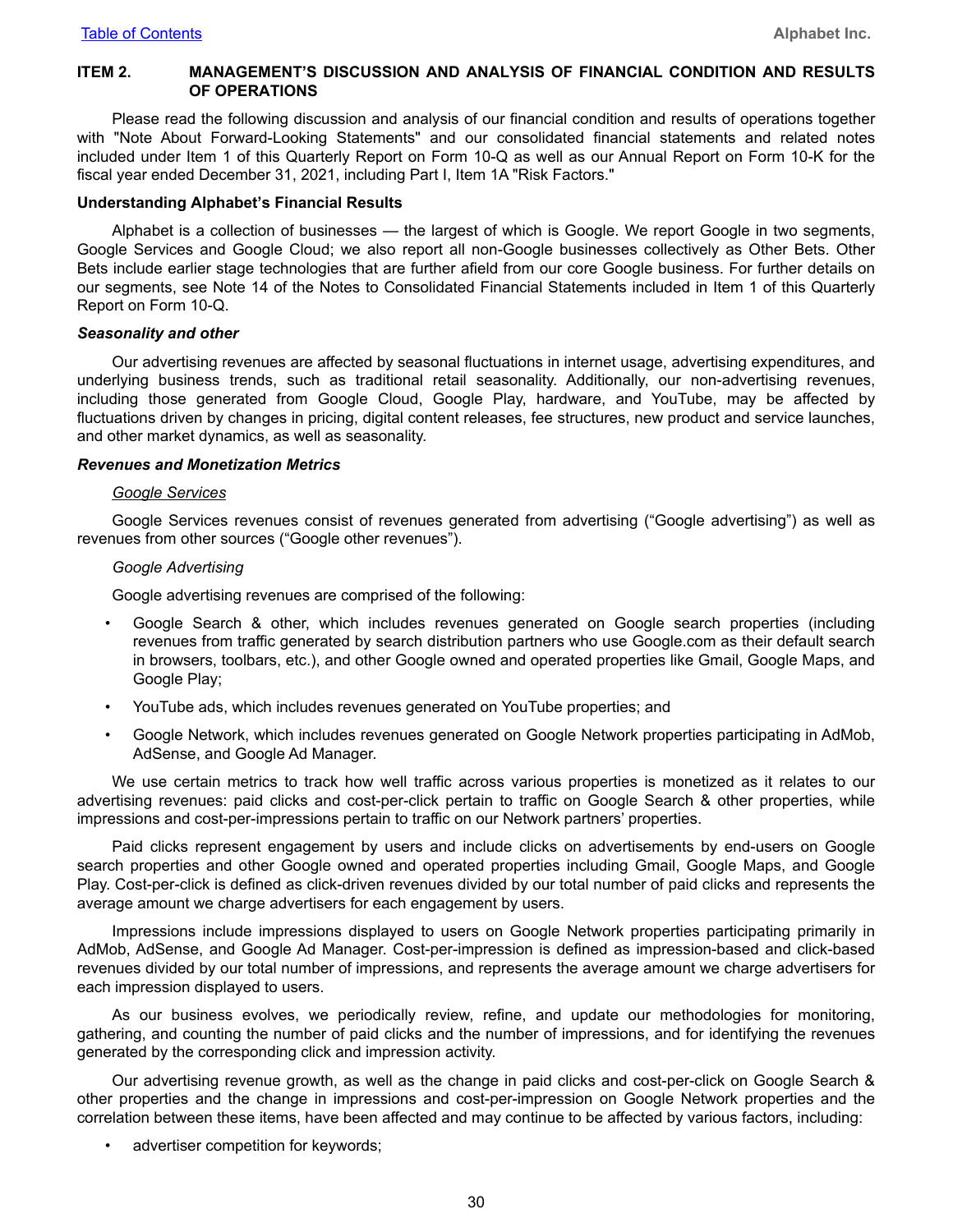#### **[Table of Contents](#page-1-0) <b>Alphabet Inc. Alphabet Inc.**

- changes in advertising quality, formats, delivery or policy;
- changes in device mix;
- changes in foreign currency exchange rates;
- fees advertisers are willing to pay based on how they manage their advertising costs;
- general economic conditions and various external dynamics, including the effect of COVID-19, geopolitical events, regulations and other measures;
- seasonality; and
- traffic growth in emerging markets compared to more mature markets and across various advertising verticals and channels.

#### *Google Other*

Google other revenues are comprised of the following:

- Google Play, which includes sales of apps and in-app purchases and digital content sold in the Google Play store;
- Devices and Services, which includes sales of hardware, including Fitbit wearable devices, Google Nest home products, and Pixel phones;
- YouTube non-advertising, which includes YouTube Premium and YouTube TV subscriptions; and
- other products and services.

#### *Google Cloud*

Google Cloud revenues are comprised of the following:

- Google Cloud Platform, which includes fees for infrastructure, platform, and other services;
- Google Workspace, which includes fees for cloud-based collaboration tools for enterprises, such as Gmail, Docs, Drive, Calendar and Meet; and
- other enterprise services.

#### *Other Bets*

Revenues from Other Bets are generated primarily from the sale of health technology and internet services.

For further details on how we recognize revenue, see Note 1 of the Notes to Consolidated Financial Statements included in Part II, Item 8 in our Annual Report on Form 10-K for the fiscal year ended December 31, 2021.

#### *Costs and Expenses*

Our cost structure has two components: cost of revenues and operating expenses. Our operating expenses include costs related to R&D, sales and marketing, and general and administrative functions. Certain of these expenses, including those associated with the operation of our technical infrastructure as well as components of our operating expenses, are generally less variable in nature and may not correlate to the changes in revenue.

#### *Cost of Revenues*

Cost of revenues is comprised of TAC and other costs of revenues.

- TAC includes:
	- Amounts paid to our distribution partners who make available our search access points and services. Our distribution partners include browser providers, mobile carriers, original equipment manufacturers, and software developers.
	- Amounts paid to Google Network partners primarily for ads displayed on their properties.
- Other cost of revenues includes:
	- Content acquisition costs, which are payments to content providers from whom we license video and other content for distribution on YouTube and Google Play (we pay fees to these content providers based on revenues generated or a flat fee).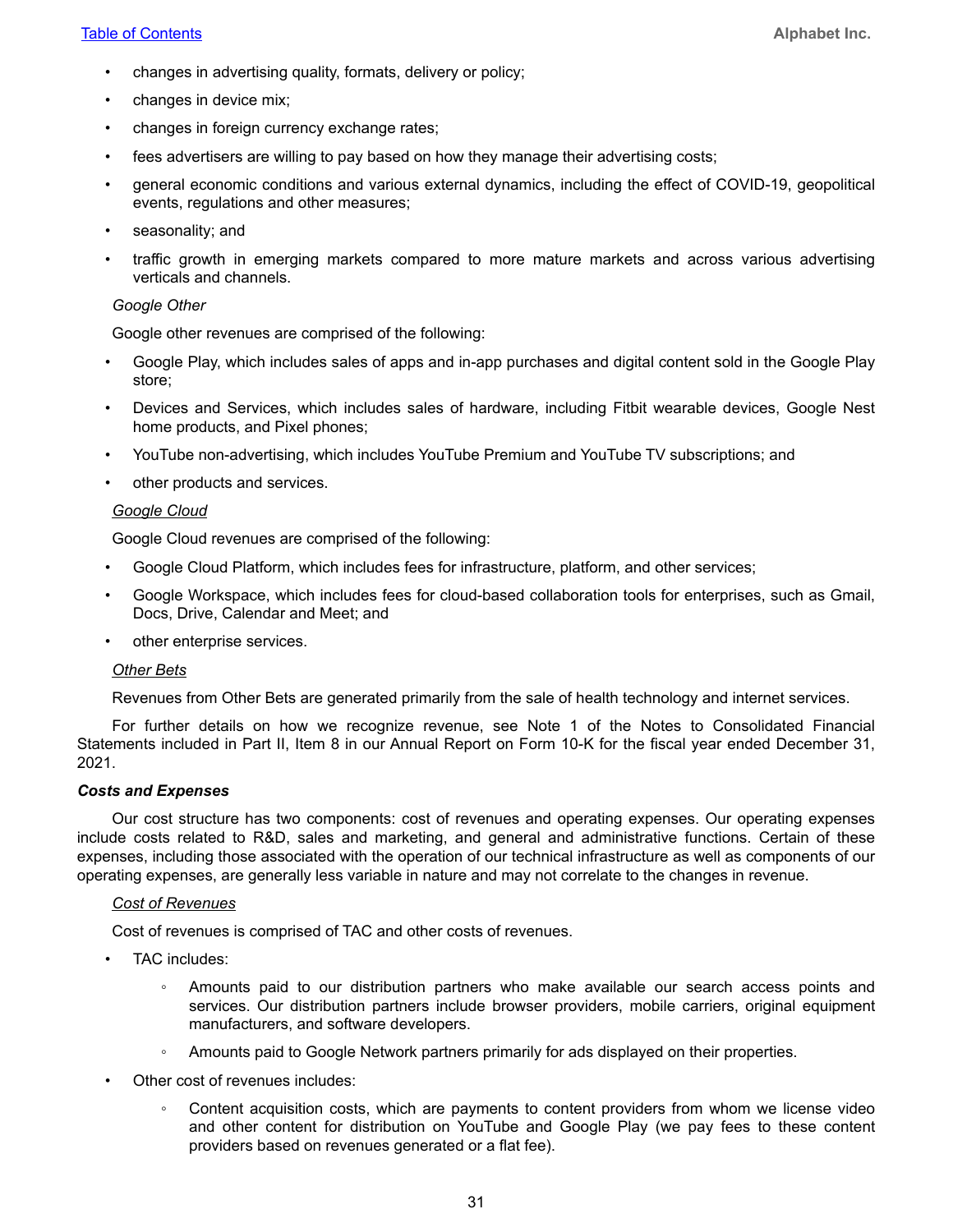- Expenses associated with our data centers (including bandwidth, compensation expenses, depreciation, energy, and other equipment costs) as well as other operations costs (such as content review as well as customer and product support costs).
- Inventory and other costs related to the hardware we sell.

The cost of revenues as a percentage of revenues generated from ads placed on Google Network properties are significantly higher than the cost of revenues as a percentage of revenues generated from ads placed on Google Search & other properties, because most of the advertiser revenues from ads served on Google Network properties are paid as TAC to our Google Network partners.

#### *Operating Expenses*

Operating expenses are generally incurred during our normal course of business, which we categorize as either R&D, sales and marketing, or general and administrative.

The main components of our R&D expenses are:

- compensation expenses for engineering and technical employees responsible for R&D related to our existing and new products and services;
- depreciation; and
- professional services fees primarily related to consulting and outsourcing services.

The main components of our sales and marketing expenses are:

- compensation expenses for employees engaged in sales and marketing, sales support, and certain customer service functions; and
- spending relating to our advertising and promotional activities in support of our products and services.

The main components of our general and administrative expenses are:

- compensation expenses for employees in finance, human resources, information technology, legal, and other administrative support functions;
- expenses related to legal matters, including fines and settlements; and
- professional services fees, including audit, consulting, outside legal, and outsourcing services.

#### *Other Income (Expense), Net*

Other income (expense), net primarily consists of interest income (expense), the effect of foreign currency exchange gains (losses), net gains (losses) and impairment on our marketable and non-marketable securities, performance fees, and income (loss) and impairment from our equity method investments.

For additional details, including how we account for our investments and factors that can drive fluctuations in the value of our investments, see Note 1 of the Notes to Consolidated Financial Statements included in Part II, Item 8 and Item 7A, "Quantitative and Qualitative Disclosures About Market Risk" in our Annual Report on Form 10-K for the fiscal year ended December 31, 2021 as well as Note 3 of the Notes to Consolidated Financial Statements included in Item 1 of this Quarterly Report on Form 10-Q.

#### *Provision for Income Taxes*

Provision for income taxes represents the estimated amount of federal, state, and foreign income taxes incurred in the U.S. and the many jurisdictions in which we operate. The provision includes the effect of reserve provisions and changes to reserves that are considered appropriate as well as the related net interest and penalties.

For additional details, see Note 1 of the Notes to Consolidated Financial Statements included in Part II, Item 8 in our Annual Report on Form 10-K for the fiscal year ended December 31, 2021 as well as Note 13 of the Notes to Consolidated Financial Statements included in Item 1 of this Quarterly Report on Form 10-Q.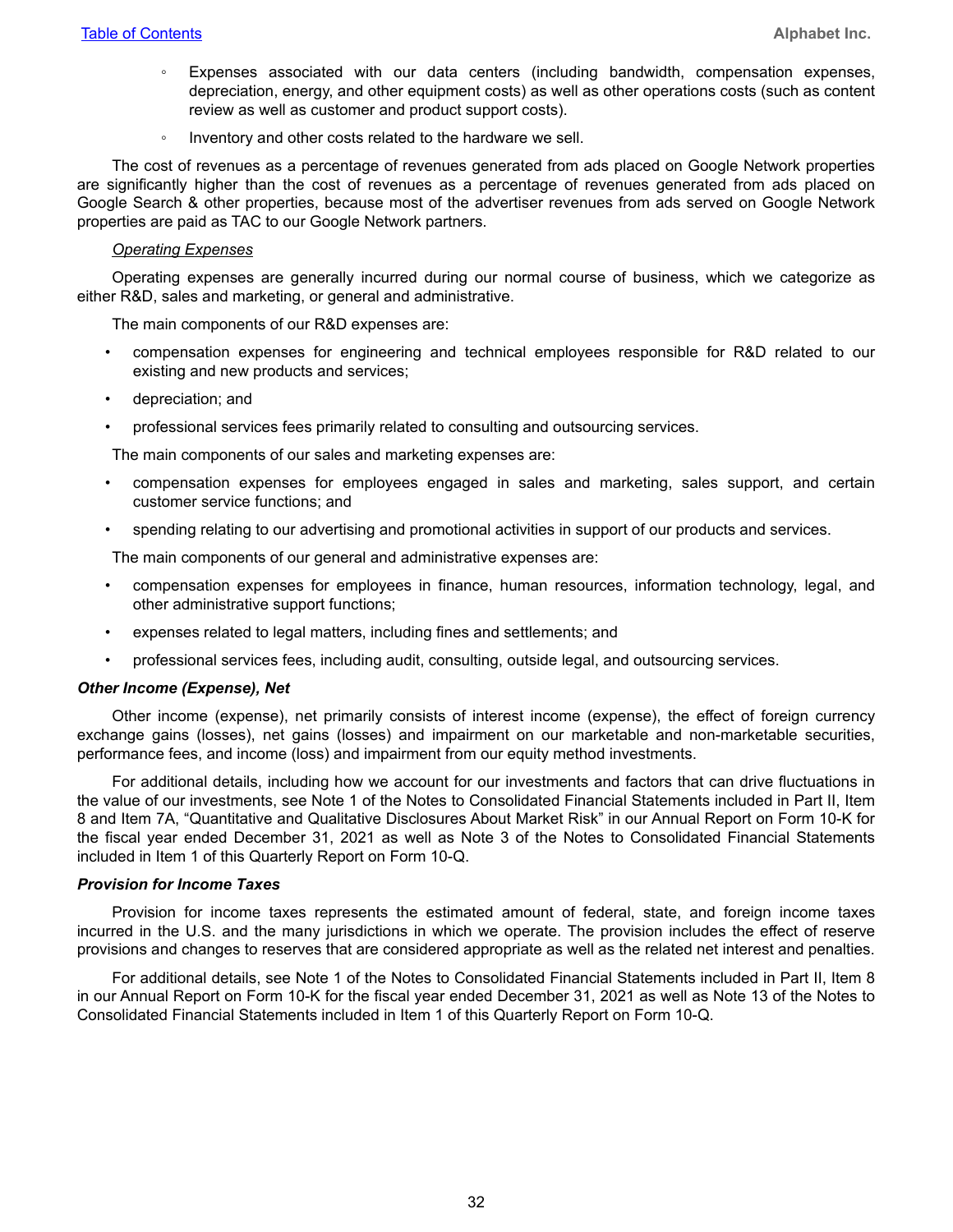#### **Executive Overview**

The following table summarizes consolidated financial results (in millions, except per share information, percentages, and number of employees):

|                                                   |               | <b>Three Months Ended</b> |               |          |                |           |          |
|---------------------------------------------------|---------------|---------------------------|---------------|----------|----------------|-----------|----------|
|                                                   | March 31,     |                           |               |          |                |           |          |
|                                                   |               | 2021                      |               | 2022     |                | \$ Change | % Change |
| <b>Consolidated revenues</b>                      |               | \$55,314                  |               | \$68,011 |                | 12,697    | 23 %     |
| Change in consolidated constant currency revenues |               |                           |               |          |                |           | 26 %     |
|                                                   |               |                           |               |          |                |           |          |
| Cost of revenues                                  |               | \$24,103                  |               | \$29,599 | \$             | 5,496     | 23 %     |
| Operating expenses                                | $\frac{1}{2}$ | 14,774                    | $\mathcal{L}$ | 18,318   | $\$\$          | 3,544     | 24 %     |
|                                                   |               |                           |               |          |                |           |          |
| Operating income                                  | \$            | 16,437                    | $\mathbb{S}$  | 20,094   | $\mathfrak{S}$ | 3,657     | 22 %     |
| Operating margin                                  |               | 30%                       |               | 30 %     |                |           | $0\%$    |
|                                                   |               |                           |               |          |                |           |          |
| Other income (expense), net                       | \$            | 4,846                     | \$            | (1,160)  | \$             | (6,006)   | (124)%   |
|                                                   |               |                           |               |          |                |           |          |
| Net Income                                        | \$            | 17,930                    | \$            | 16,436   | \$             | (1, 494)  | (8)%     |
| <b>Diluted EPS</b>                                | \$            | 26.29                     | $\$\$         | 24.62    | \$             | (1.67)    | $(6)$ %  |
|                                                   |               |                           |               |          |                |           |          |
| <b>Number of Employees</b>                        |               | 139,995                   |               | 163,906  |                | 23,911    | 17 %     |

- Revenues were \$68.0 billion, an increase of 23% year over year, primarily driven by an increase in Google Services segment revenues of \$10.3 billion or 20% and an increase in Google Cloud segment revenues of \$1.8 billion or 44%.
- Cost of revenues was \$29.6 billion, an increase of 23% year over year, driven by increases in other costs of revenues and TAC.
- Operating expenses were \$18.3 billion, an increase of 24% year over year, primarily driven by headcount growth and increases in advertising and promotional expenses.

#### *Other information*

- During the first quarter of 2022, we suspended the vast majority of our commercial activities in Russia and effectively ceased business activities of our Russian entity. These direct actions did not have a material effect on our financial results. The ongoing broader economic effects resulting from the war in Ukraine on our future financial results may be unpredictable.
- We entered into an agreement to acquire Mandiant, a leader in dynamic cyber defense and response, in March 2022 for \$23.00 per share, in an all-cash transaction valued at approximately \$5.4 billion, net of cash and debt. See Note 7 of the Notes to the Consolidated Financial Statements included in Item 1 of this Quarterly Report on Form 10-Q for additional information.
- Repurchases of Class A and Class C shares were \$13.3 billion. In April 2022, the Board of Directors of Alphabet authorized the company to repurchase up to an additional \$70.0 billion of its Class A and Class C shares. See Note 10 of the Notes to the Consolidated Financial Statements included in Item 1 of this Quarterly Report on Form 10-Q for additional information.
- The company announced in February 2022 that the Board of Directors had approved and declared a 20-forone stock split in the form of a one-time special stock dividend on each share of the company's Class A, Class B, and Class C stock. See Note 10 of the Notes to Consolidated Financial Statements included in Item 1 of this Quarterly Report on Form 10-Q for additional information.
- Operating cash flow was \$25.1 billion, primarily driven by revenues generated from our advertising products.
- Capital expenditures of \$9.8 billion reflects the increase in purchases of office facilities.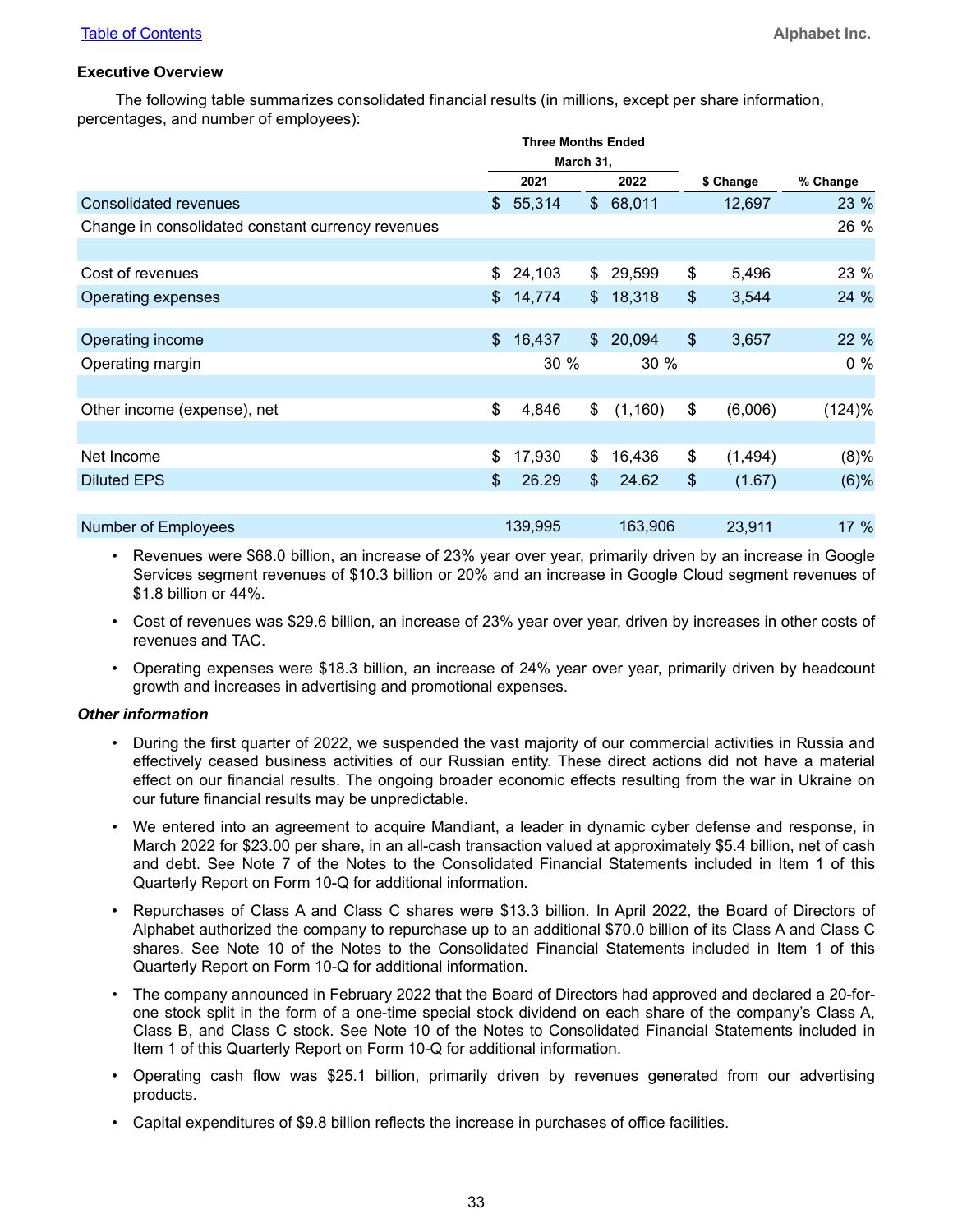#### **Financial Results**

#### *Revenues*

The following table presents revenues by type (in millions):

|                        | <b>Three Months Ended</b> |        |      |        |  |  |
|------------------------|---------------------------|--------|------|--------|--|--|
|                        | March 31,                 |        |      |        |  |  |
|                        |                           | 2021   |      | 2022   |  |  |
| Google Search & other  | \$                        | 31,879 | - \$ | 39,618 |  |  |
| YouTube ads            |                           | 6,005  |      | 6,869  |  |  |
| Google Network         |                           | 6,800  |      | 8,174  |  |  |
| Google advertising     |                           | 44,684 |      | 54,661 |  |  |
| Google other           |                           | 6,494  |      | 6,811  |  |  |
| Google Services total  |                           | 51,178 |      | 61,472 |  |  |
| Google Cloud           |                           | 4,047  |      | 5,821  |  |  |
| <b>Other Bets</b>      |                           | 198    |      | 440    |  |  |
| Hedging gains (losses) |                           | (109)  |      | 278    |  |  |
| Total revenues         | \$.                       | 55,314 | S    | 68,011 |  |  |

#### *Google Services*

#### *Google advertising revenues*

#### *Google Search & other*

Google Search & other revenues increased \$7.7 billion from the three months ended March 31, 2021 to the three months ended March 31, 2022. The overall growth was driven by interrelated factors including increases in search queries resulting from growth in user adoption and usage, primarily on mobile devices, growth in advertiser spending, and improvements we have made in ad formats and delivery.

#### *YouTube ads*

YouTube ads revenues increased \$864 million from the three months ended March 31, 2021 to the three months ended March 31, 2022. The growth was driven by our brand and direct response advertising products. Growth for our brand advertising products was primarily driven by increased spending by our advertisers. Growth for our direct response advertising products was primarily driven by increased advertiser spending as well as improvements to ad formats and delivery.

#### *Google Network*

Google Network revenues increased \$1.4 billion from the three months ended March 31, 2021 to the three months ended March 31, 2022. The growth was primarily driven by strength in AdSense and AdMob.

#### *Monetization Metrics*

#### *Paid clicks and cost-per-click*

The following table presents year-over-year changes in paid clicks and cost-per-click (expressed as a percentage):

|                       | <b>Three Months</b><br>Ended March 31, |
|-----------------------|----------------------------------------|
|                       | 2022                                   |
| Paid clicks change    | 16%                                    |
| Cost-per-click change | 8%                                     |

Paid clicks increased from the three months ended March 31, 2021 to the three months ended March 31, 2022, driven by a number of interrelated factors, including an increase in search queries resulting from growth in user adoption and usage, primarily on mobile devices; growth in advertiser spending; and improvements we have made in ad formats and delivery.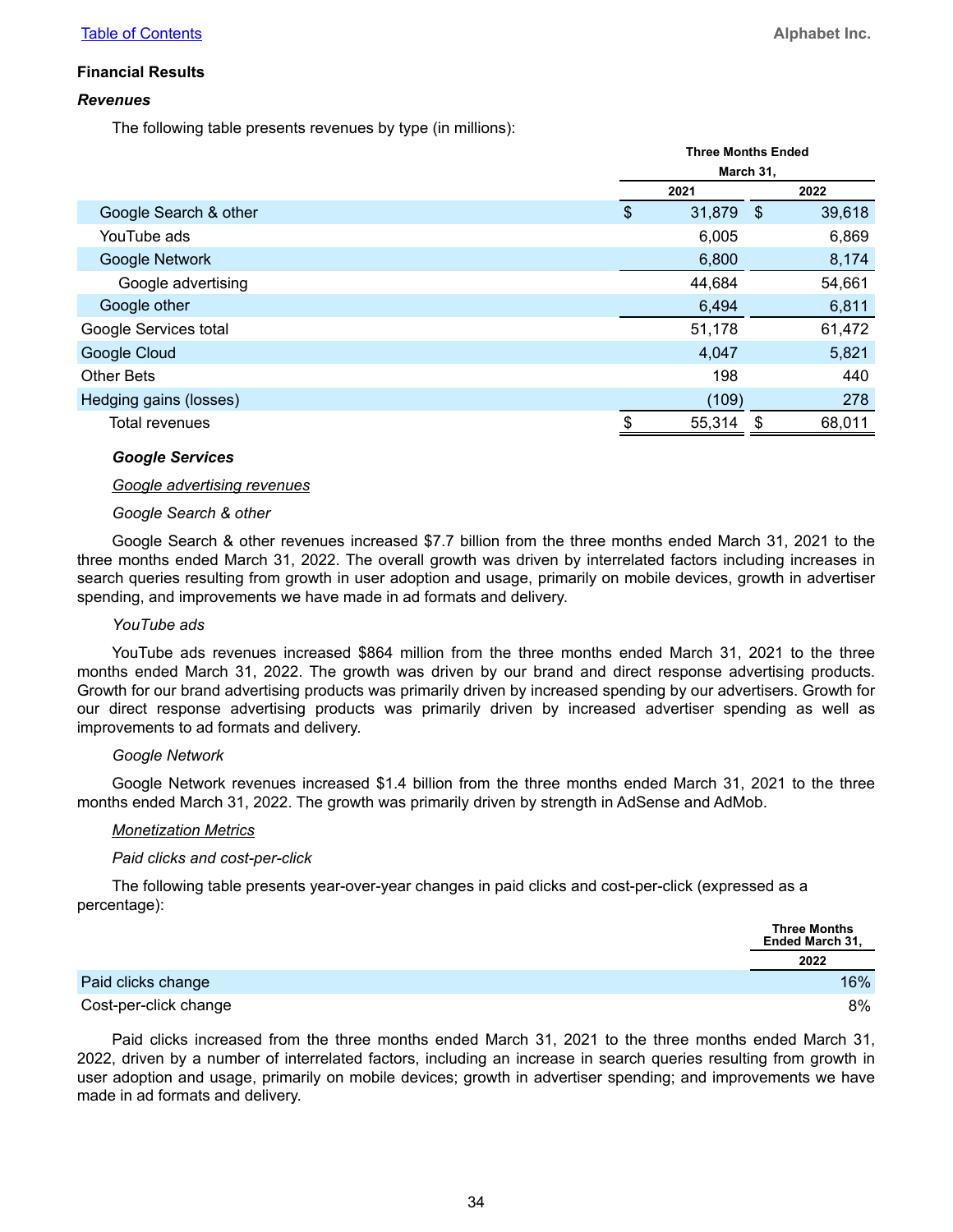The increase in cost-per-click from the three months ended March 31, 2021 to the three months ended March 31, 2022 was driven by a number of interrelated factors including changes in device mix, geographic mix, growth in advertiser spending, ongoing product changes, and property mix.

#### *Impressions and cost-per-impression*

The following table presents year-over-year changes in impressions and cost-per-impression (expressed as a percentage):

|                            | <b>Three Months</b><br>Ended March 31, |
|----------------------------|----------------------------------------|
|                            | 2022                                   |
| Impressions change         | 5%                                     |
| Cost-per-impression change | 17%                                    |

Impressions increased from the three months ended March 31, 2021 to the three months ended March 31, 2022, primarily driven by growth in Google Ad Manager and AdMob. The increase in cost-per-impression from the three months ended March 31, 2021 to the three months ended March 31, 2022 was driven by a number of interrelated factors including ongoing product and policy changes, improvements we have made in ad formats and delivery, changes in device mix, geographic mix, product mix, and property mix.

#### *Google other revenues*

Google other revenues increased \$317 million from the three months ended March 31, 2021 to the three months ended March 31, 2022. The growth was primarily driven by YouTube non-advertising, largely due to an increase in paid subscribers. The overall growth was partially offset by a decline in Google Play revenues largely driven by fee structure changes we announced in 2021.

#### *Google Cloud*

Google Cloud revenues increased \$1.8 billion from the three months ended March 31, 2021 to the three months ended March 31, 2022. The growth was primarily driven by GCP followed by Google Workspace offerings. Google Cloud's infrastructure and platform services were the largest drivers of growth in GCP.

#### *Revenues by Geography*

The following table presents revenues by geography as a percentage of revenues, determined based on the addresses of our customers:

|                       |           | <b>Three Months Ended</b> |  |  |
|-----------------------|-----------|---------------------------|--|--|
|                       | March 31, |                           |  |  |
|                       | 2021      | 2022                      |  |  |
| <b>United States</b>  | 45 %      | 47 %                      |  |  |
| <b>EMEA</b>           | 31%       | 30 %                      |  |  |
| <b>APAC</b>           | 19 %      | 17 %                      |  |  |
| <b>Other Americas</b> | 5 %       | 6 %                       |  |  |

For further details on revenues by geography, see Note 2 of the Notes to Consolidated Financial Statements included in Item 1 of this Quarterly Report on Form 10-Q.

#### *Use of Constant Currency Revenues and Constant Currency Revenue Percentage Change*

The effect of currency exchange rates on our business is an important factor in understanding period to period comparisons. We use non-GAAP constant currency revenues and non-GAAP percentage change in constant currency revenues for financial and operational decision-making and as a means to evaluate period-to-period comparisons. We believe the presentation of results on a constant currency basis in addition to GAAP results helps improve the ability to understand our performance because it excludes the effects of foreign currency volatility that are not indicative of our core operating results.

Constant currency information compares results between periods as if exchange rates had remained constant period over period. We define constant currency revenues as total revenues excluding the effect of foreign exchange rate movements and hedging activities, and use it to determine the constant currency revenue percentage change on a year-on-year basis. Constant currency revenues are calculated by translating current period revenues using prior year comparable period exchange rates, as well as excluding any hedging effects realized in the current period.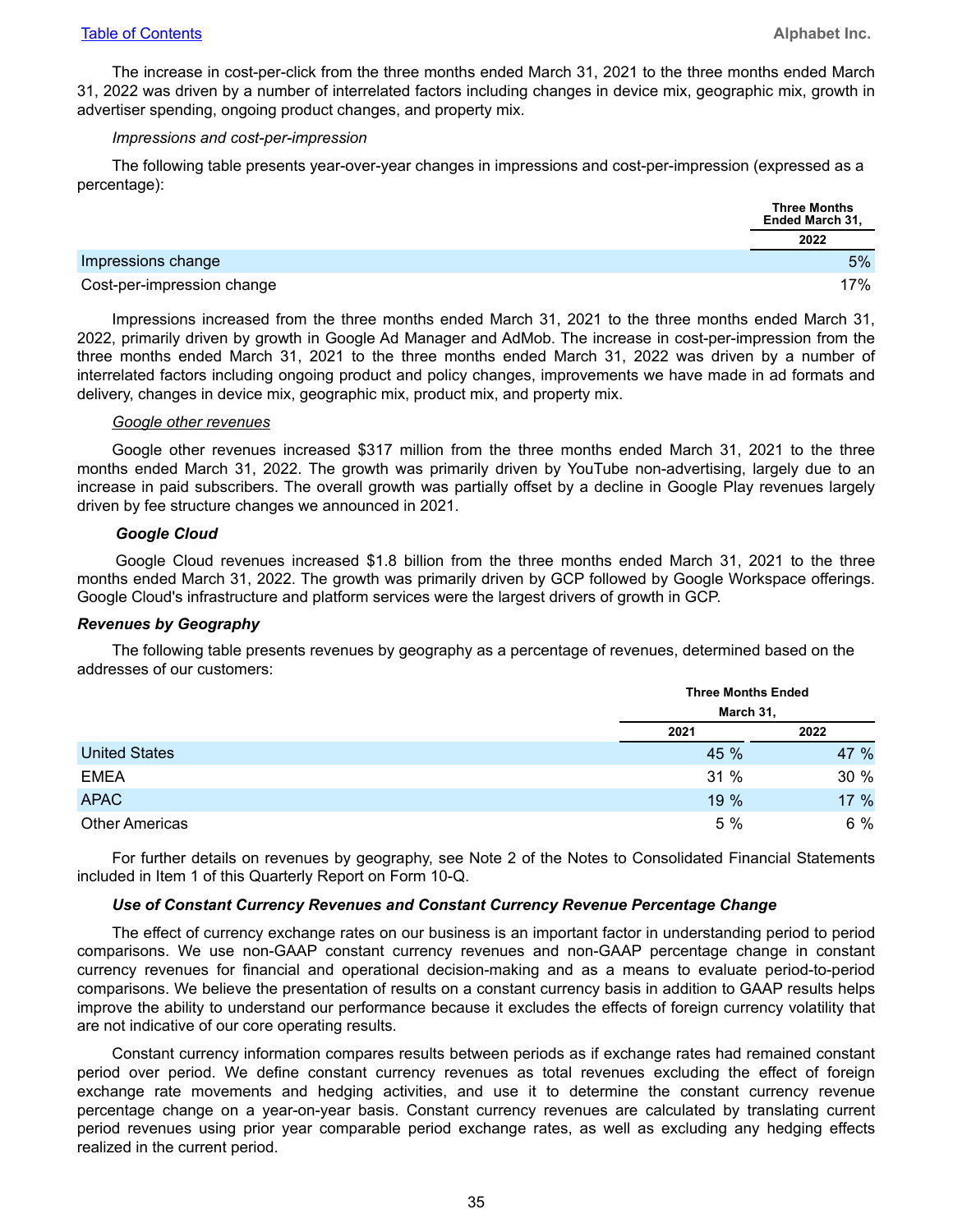Constant currency revenue percentage change is calculated by determining the change in current period revenues over prior year comparable period revenues where current period foreign currency revenues are translated using prior year comparable period exchange rates and hedging effects are excluded from revenues of both periods.

These results should be considered in addition to, not as a substitute for, results reported in accordance with GAAP. Results on a constant currency basis, as we present them, may not be comparable to similarly titled measures used by other companies and are not a measure of performance presented in accordance with GAAP.

The following table presents the foreign exchange effect on international revenues and total revenues (in millions, except percentages):

|                                           |               | <b>Three Months Ended</b> |                |        |                                    |
|-------------------------------------------|---------------|---------------------------|----------------|--------|------------------------------------|
|                                           |               | March 31,                 |                |        |                                    |
|                                           |               | 2021                      |                | 2022   | % Change from<br><b>Prior Year</b> |
| <b>EMEA</b> revenues                      | $\frac{1}{2}$ | 17,031                    | $\mathfrak{S}$ | 20,317 | 19 %                               |
| <b>EMEA</b> constant currency revenues    |               |                           |                | 21,628 | 27 %                               |
|                                           |               |                           |                |        |                                    |
| <b>APAC</b> revenues                      |               | 10,455                    |                | 11,841 | 13 %                               |
| APAC constant currency revenues           |               |                           |                | 12,440 | 19 %                               |
|                                           |               |                           |                |        |                                    |
| <b>Other Americas revenues</b>            |               | 2,905                     |                | 3,842  | 32 %                               |
| Other Americas constant currency revenues |               |                           |                | 3,923  | 35 %                               |
|                                           |               |                           |                |        |                                    |
| <b>United States revenues</b>             |               | 25,032                    |                | 31,733 | 27 %                               |
|                                           |               |                           |                |        |                                    |
| Hedging gains (losses)                    |               | (109)                     |                | 278    |                                    |
| <b>Total revenues</b>                     | \$            | 55,314                    | $\mathfrak{S}$ | 68,011 | 23 %                               |
| Revenues, excluding hedging effect        | \$            | 55,423                    | $\mathbb{S}$   | 67,733 |                                    |
| Exchange rate effect                      |               |                           |                | 1,991  |                                    |
| Total constant currency revenues          |               |                           | \$             | 69,724 | 26 %                               |

EMEA revenue growth from the three months ended March 31, 2021 to the three months ended March 31, 2022 was unfavorably affected by changes in foreign currency exchange rates, primarily due to the U.S. dollar strengthening relative to the Euro.

APAC revenue growth from the three months ended March 31, 2021 to the three months ended March 31, 2022 was unfavorably affected by changes in foreign currency exchange rates, primarily due to the U.S. dollar strengthening relative to the Japanese yen.

Other Americas revenue growth from the three months ended March 31, 2021 to the three months ended March 31, 2022 was not materially affected by changes in foreign currency exchange rates.

#### *Costs and Expenses*

#### *Cost of Revenues*

The following table presents cost of revenues, including TAC (in millions, except percentages):

|                                                    | <b>Three Months Ended</b><br>March 31, |        |  |        |
|----------------------------------------------------|----------------------------------------|--------|--|--------|
|                                                    |                                        | 2021   |  | 2022   |
| <b>TAC</b>                                         | \$                                     | 9,712  |  | 11,990 |
| Other cost of revenues                             |                                        | 14.391 |  | 17,609 |
| Total cost of revenues                             |                                        | 24.103 |  | 29,599 |
| Total cost of revenues as a percentage of revenues |                                        | 43.6 % |  | 43.5 % |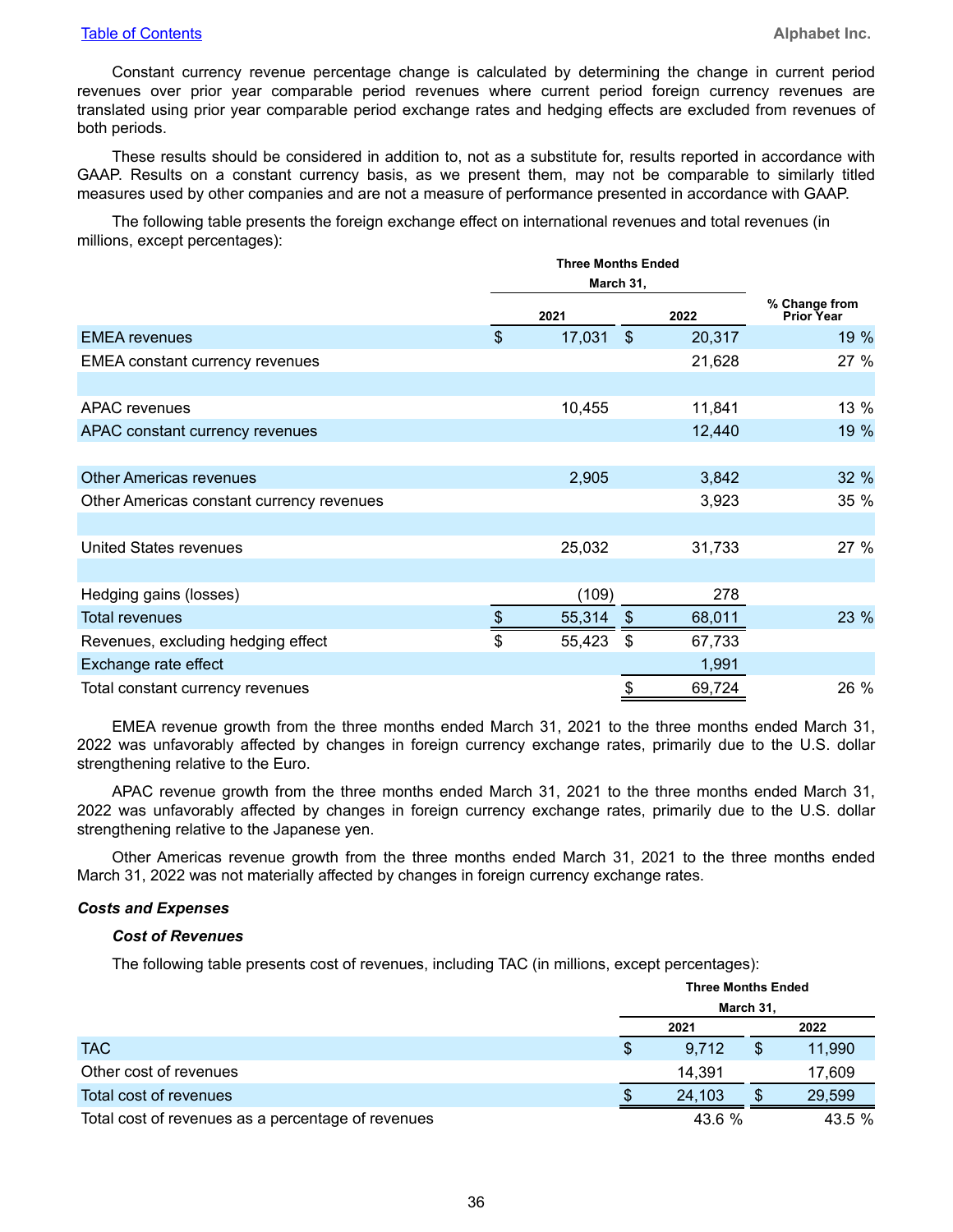Cost of revenues increased \$5.5 billion from the three months ended March 31, 2021 to the three months ended March 31, 2022. The increase was due to increases in other cost of revenues and TAC of \$3.2 billion and \$2.3 billion, respectively.

The increase in TAC from the three months ended March 31, 2021 to the three months ended March 31, 2022 was due to increases in TAC paid to distribution partners and to Google Network partners, primarily driven by growth in revenues subject to TAC. The TAC rate increased from 21.7% to 21.9% from the three months ended March 31, 2021 to the three months ended March 31, 2022 due to a combination of factors none of which were individually significant. The TAC rate on Google Search & other properties revenues and the TAC rate on Google Network revenues were both substantially consistent from three months ended March 31, 2021 to the three months ended March 31, 2022.

The increase in other cost of revenues from the three months ended March 31, 2021 to the three months ended March 31, 2022 was primarily due to increases in data center and other operations costs, including depreciation expense, as well as content acquisition costs primarily for YouTube.

#### *Research and Development*

The following table presents R&D expenses (in millions, except percentages):

|                                                               | <b>Three Months Ended</b> |           |  |        |
|---------------------------------------------------------------|---------------------------|-----------|--|--------|
|                                                               | March 31,                 |           |  |        |
|                                                               |                           | 2021      |  | 2022   |
| Research and development expenses                             |                           | 7.485     |  | 9.119  |
| Research and development expenses as a percentage of revenues |                           | $13.5 \%$ |  | 13.4 % |

R&D expenses increased \$1.6 billion from the three months ended March 31, 2021 to the three months ended March 31, 2022. The increase was primarily due to an increase in compensation expenses of \$944 million, largely resulting from a 14% increase in headcount.

#### *Sales and Marketing*

The following table presents sales and marketing expenses (in millions, except percentages):

|                                                          | <b>Three Months Ended</b> |          |  |       |
|----------------------------------------------------------|---------------------------|----------|--|-------|
|                                                          | March 31.                 |          |  |       |
|                                                          |                           | 2021     |  | 2022  |
| Sales and marketing expenses                             |                           | 4.516    |  | 5.825 |
| Sales and marketing expenses as a percentage of revenues |                           | $8.2 \%$ |  | 8.6%  |

Sales and marketing expenses increased \$1.3 billion from the three months ended March 31, 2021 to the three months ended March 31, 2022 primarily driven by an increase in compensation expenses of \$599 million and an increase in advertising and promotional activities of \$494 million. The increase in compensation expenses was largely due to a 21% increase in headcount. The increase in advertising and promotional activities was driven by both increased spending in the current period and a reduction in spending in the prior year comparable period due to COVID-19.

#### *General and Administrative*

The following table presents general and administrative expenses (in millions, except percentages):

|                                                                 | <b>Three Months Ended</b> |          |     |       |
|-----------------------------------------------------------------|---------------------------|----------|-----|-------|
|                                                                 | March 31,                 |          |     |       |
|                                                                 |                           | 2021     |     | 2022  |
| General and administrative expenses                             |                           | 2.773    | \$. | 3.374 |
| General and administrative expenses as a percentage of revenues |                           | $5.0 \%$ |     | 5.0%  |

General and administrative expenses increased \$601 million from the three months ended March 31, 2021 to the three months ended March 31, 2022. The increase was primarily driven by an increase in compensation expenses of \$292 million, largely resulting from a 19% increase in headcount.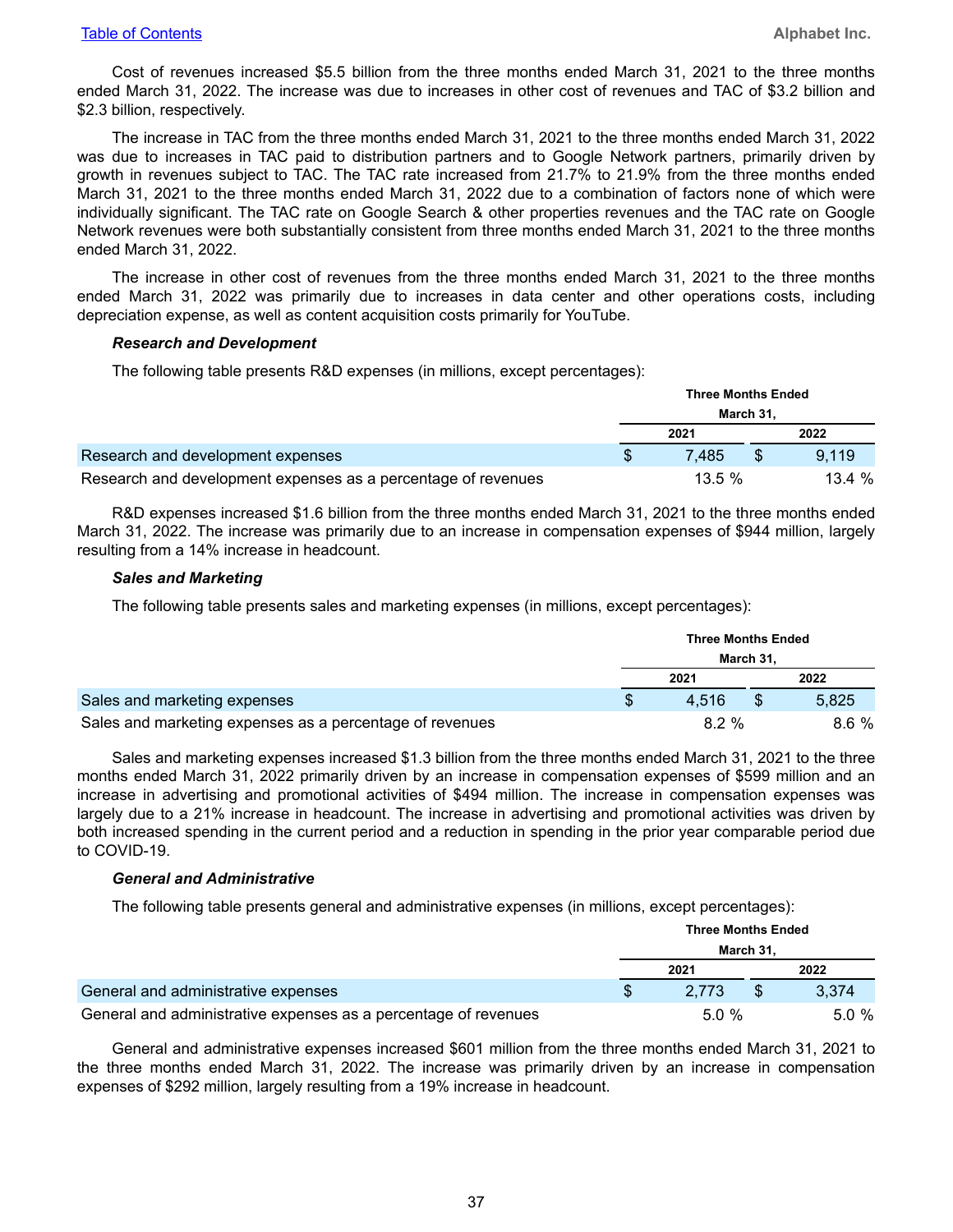#### *Segment Profitability*

The following table presents segment operating income (loss) (in millions).

|                                             | <b>Three Months Ended</b> |          |      |          |
|---------------------------------------------|---------------------------|----------|------|----------|
|                                             | March 31,                 |          |      |          |
|                                             |                           | 2021     |      | 2022     |
| Operating income (loss):                    |                           |          |      |          |
| Google Services                             | \$                        | 19,546   | - \$ | 22,920   |
| Google Cloud                                |                           | (974)    |      | (931)    |
| Other Bets                                  |                           | (1, 145) |      | (1, 155) |
| Corporate costs, unallocated <sup>(1)</sup> |                           | (990)    |      | (740)    |
| Total income from operations                |                           | 16,437   |      | 20,094   |

(1) Unallocated corporate costs primarily include corporate initiatives, corporate shared costs, such as finance and legal, including certain fines and settlements, as well as costs associated with certain shared R&D activities. Additionally, hedging gains (losses) related to revenue are included in corporate costs.

#### *Google Services*

Google Services operating income increased \$3.4 billion from the three months ended March 31, 2021 to the three months ended March 31, 2022. The increase was due to growth in revenues, partially offset by increases in TAC, compensation expenses, and content acquisition costs.

#### *Google Cloud*

Google Cloud operating loss decreased \$43 million from the three months ended March 31, 2021 to the three months ended March 31, 2022. The decrease in operating loss was primarily driven by growth in revenues, partially offset by an increase in expenses, primarily driven by compensation expenses.

#### *Other Bets*

Other Bets operating loss increased \$10 million from the three months ended March 31, 2021 to the three months ended March 31, 2022. The increase in operating loss was due to an increase in expenses, primarily driven by compensation expenses, partially offset by an increase in revenues.

#### *Other Income (Expense), Net*

The following table presents other income (expense), net (in millions):

|                             | <b>Three Months Ended</b> |           |       |  |
|-----------------------------|---------------------------|-----------|-------|--|
|                             |                           | March 31, |       |  |
|                             | 2021                      |           | 2022  |  |
| Other income (expense), net | 4.846                     |           | ,160) |  |

Other income (expense), net, decreased \$6.0 billion from the three months ended March 31, 2021 to the three months ended March 31, 2022, primarily due to gains and losses on equity securities and changes in accrued performance fees. In the three months ended March 31, 2022, \$1.5 billion of net unrealized losses were recognized on marketable equity securities, partially offset by \$460 million of net unrealized gains on non-marketable equity securities and a \$233 million reversal of previously accrued performance fees related to certain investments. In the three months ended March 31, 2021, a net unrealized gain of \$4.7 billion was recognized on non-marketable equity securities, partially offset by \$665 million of accrued performance fees.

See Note 3 of the Notes to Consolidated Financial Statements included in Item 1 of this Quarterly Report on Form 10-Q for further information.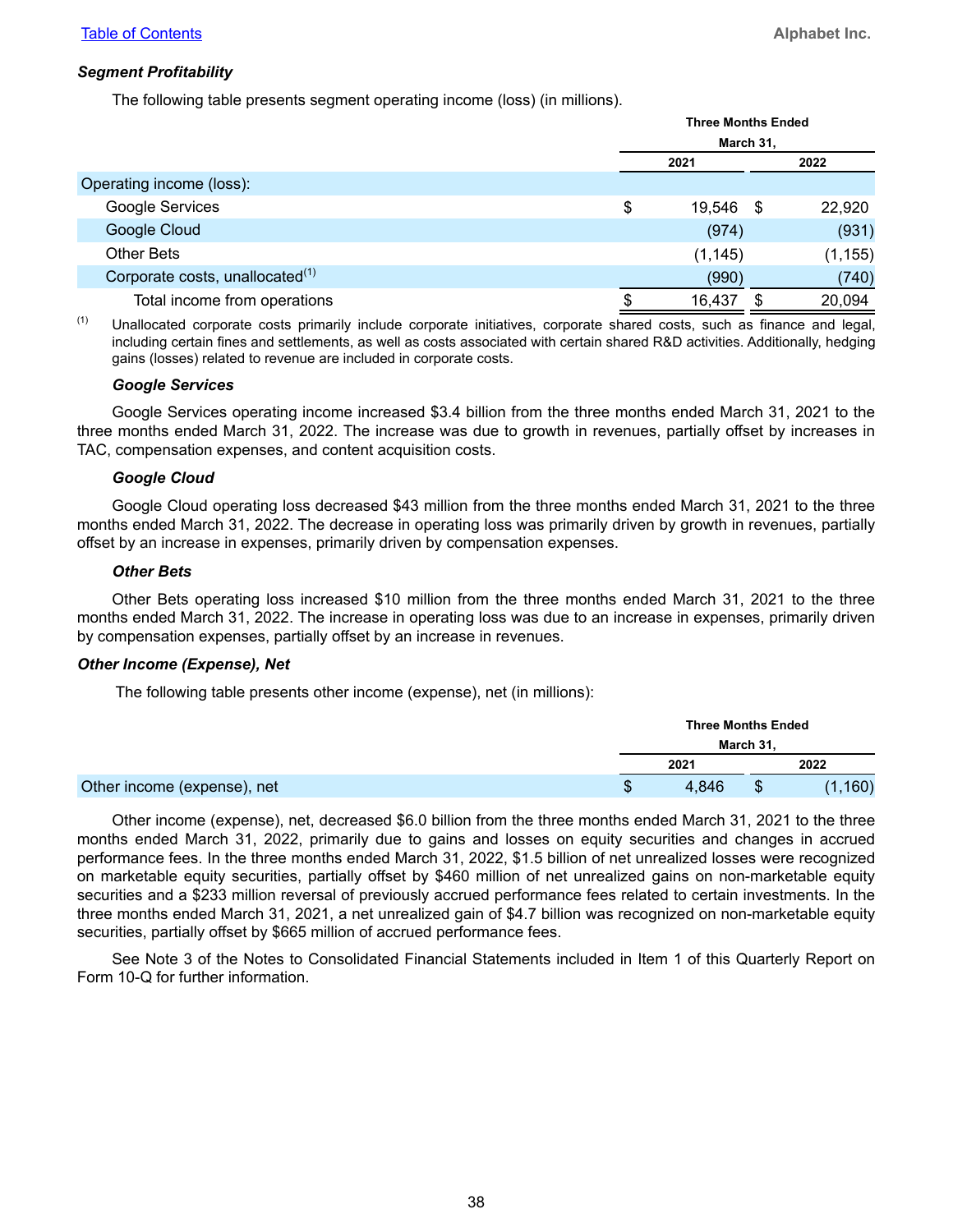#### *Provision for Income Taxes*

The following table presents provision for income taxes (in millions, except effective tax rate):

|                                          |   | <b>Three Months Ended</b> |    |           |  |
|------------------------------------------|---|---------------------------|----|-----------|--|
|                                          |   | March 31,                 |    |           |  |
|                                          |   | 2021                      |    | 2022      |  |
| Income before provision for income taxes | S | 21,283                    |    | 18,934    |  |
| Provision for income taxes               | S | 3.353                     | \$ | 2,498     |  |
| Effective tax rate                       |   | $15.8 \%$                 |    | $13.2 \%$ |  |

The effective tax rate decreased 2.6% from the three months ended March 31, 2021 to the three months ended March 31, 2022. The decrease was primarily due to a benefit driven by the effects of capitalization and amortization of research and development expenses starting in 2022 as required by the 2017 Tax Cuts and Jobs Act generating an increase in the U.S. federal Foreign-Derived Intangible Income tax deduction.

#### **Financial Condition**

#### *Cash, Cash Equivalents, and Marketable Securities*

As of March 31, 2022, we had \$134.0 billion in cash, cash equivalents, and short-term marketable securities. Cash equivalents and marketable securities are comprised of time deposits, money market funds, highly liquid government bonds, corporate debt securities, mortgage-backed and asset-backed securities and marketable equity securities.

#### *Sources, Uses of Cash and Related Trends*

Our principal sources of liquidity are our cash, cash equivalents, and marketable securities, as well as the cash flow that we generate from operations. The primary use of capital continues to be to invest for the long-term growth of the business. We regularly evaluate our cash and capital structure, including the size, pace and form of capital return to stockholders.

The following table presents our cash flows (in millions):

|                                           |   | <b>Three Months Ended</b> |  |          |  |
|-------------------------------------------|---|---------------------------|--|----------|--|
|                                           |   | March 31,                 |  |          |  |
|                                           |   | 2021                      |  | 2022     |  |
| Net cash provided by operating activities |   | 19.289                    |  | 25,106   |  |
| Net cash used in investing activities     | S | $(5,383)$ \$              |  | (9,051)  |  |
| Net cash used in financing activities     | S | $(13,606)$ \$             |  | (16,214) |  |

#### *Cash Provided by Operating Activities*

Our largest source of cash provided by operations are advertising revenues generated by Google Search & other properties, Google Network properties and YouTube ads. Additionally, we generate cash through sales of apps and in-app purchases, digital content products, and hardware; and licensing and service fees including fees received for Google Cloud offerings and subscription-based products.

Our primary uses of cash from our operating activities include payments to distribution and Google Network partners, for compensation and related costs, and for content acquisition costs. In addition, uses of cash from operating activities include hardware inventory costs, income taxes, and other general corporate expenditures.

Net cash provided by operating activities increased from the three months ended March 31, 2021 to the three months ended March 31, 2022 primarily due to the net effect of an increase in cash received from revenues and cash paid for cost of revenues and operating expenses, and changes in operating assets and liabilities.

#### *Cash Used in Investing Activities*

Cash provided by investing activities consists primarily of maturities and sales of investments in marketable and non-marketable securities. Cash used in investing activities consists primarily of purchases of marketable and non-marketable securities, purchases of property and equipment, and payments for acquisitions.

Net cash used in investing activities increased from the three months ended March 31, 2021 to the three months ended March 31, 2022 primarily due to an increase of purchases of property and equipment, partially offset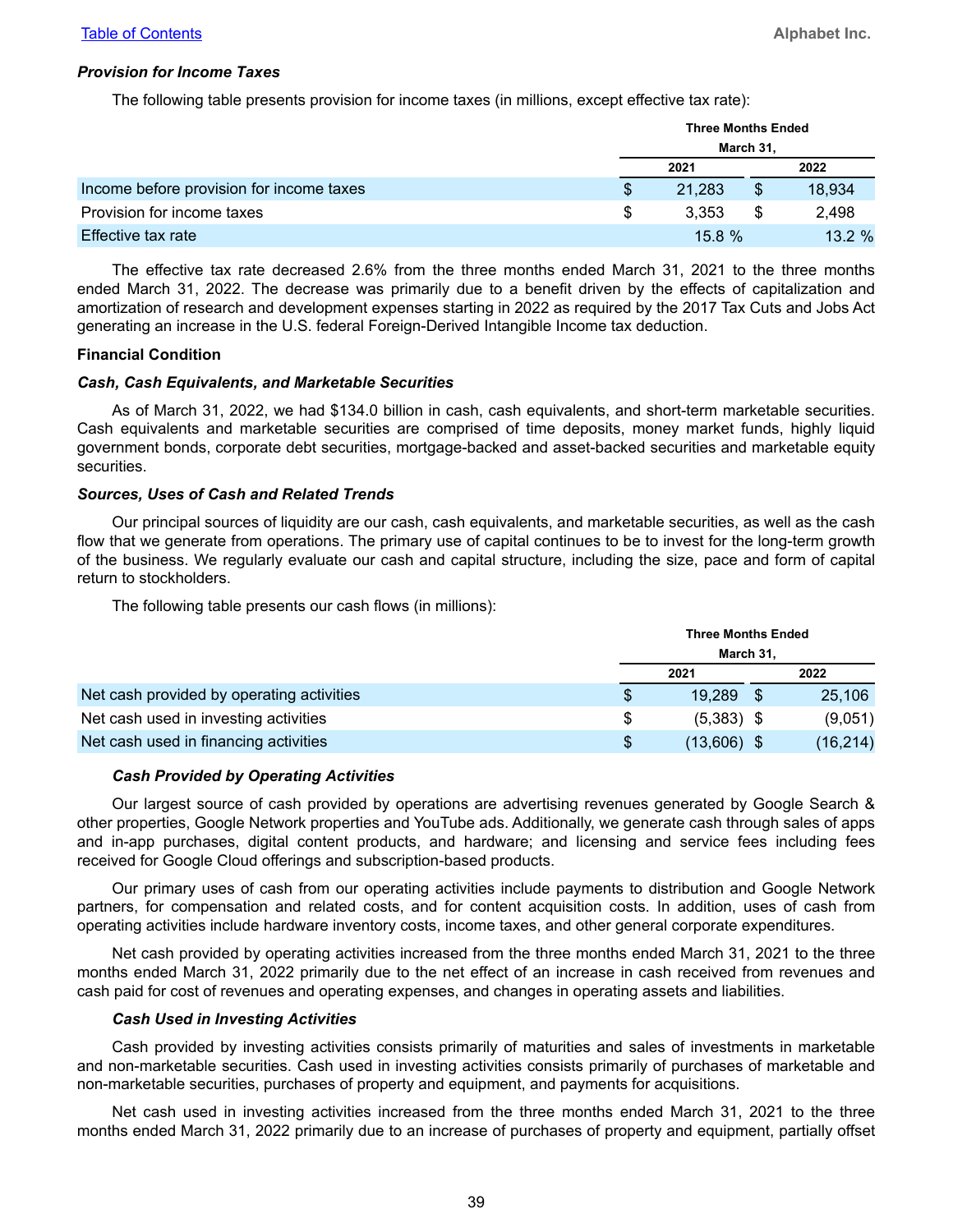by a net decrease in maturities and sales of securities. The increase in property and equipment was primarily due to the purchases of office facilities.

#### *Cash Used in Financing Activities*

Cash provided by financing activities consists primarily of proceeds from issuance of debt and proceeds from the sale of interest in consolidated entities. Cash used in financing activities consists primarily of repurchases of stock, net payments related to stock-based award activities, and repayments of debt.

Net cash used in financing activities increased from the three months ended March 31, 2021 to the three months ended March 31, 2022 primarily due to an increase in repurchases of stock.

#### *Liquidity and Material Cash Requirements*

We expect existing cash, cash equivalents, short-term marketable securities, cash flows from operations and financing activities to continue to be sufficient to fund our operating activities and cash commitments for investing and financing activities for at least the next 12 months and thereafter for the foreseeable future.

#### *Capital Expenditures and Leases*

We make investments in land and buildings for data centers and offices and information technology assets through purchases of property and equipment and lease arrangements to provide capacity for the growth of our services and products.

#### *Capital Expenditures*

Our capital investments in property and equipment consist primarily of the following major categories:

- technical infrastructure, which consists of investments in servers and network equipment for computing, storage and networking requirements for ongoing business activities, including machine learning (collectively referred to as information technology assets) and data center land and building construction; and
- office facilities, ground up development projects, and related building improvements.

Construction in progress consists primarily of technical infrastructure and office facilities which have not yet been placed in service for our intended use. The time frame from date of purchase to placement in service of these assets may extend from months to years. For example, our data center construction projects are generally multiyear projects with multiple phases, where we acquire qualified land and buildings, construct buildings, and secure and install information technology assets.

During the three months ended March 31, 2021 and 2022, capital expenditures were \$5.9 billion and \$9.8 billion, respectively. Depreciation of our property and equipment commences when the deployment of such assets are completed and are ready for our intended use. Land is not depreciated. For the three months ended March 31, 2021 and 2022, depreciation and impairment expenses on property and equipment were \$2.5 billion and \$3.6 billion, respectively.

#### *Leases*

For the three months ended March 31, 2021 and 2022, we recognized total operating lease assets of \$769 million and \$915 million, respectively. As of March 31, 2022, the amount of total future lease payments under operating leases, which had a weighted average remaining lease term of 8 years, was \$15.6 billion. As of March 31, 2022, we have entered into leases that have not yet commenced with future lease payments of \$5.8 billion, excluding purchase options, that are not yet recorded on our Consolidated Balance Sheets. These leases will commence between 2022 and 2026 with non-cancelable lease terms of 1 to 25 years.

For the three months ended March 31, 2021 and 2022, our operating lease expenses (including variable lease costs) were \$794 million and \$880 million, respectively. Finance lease costs were not material for the three months ended March 31, 2021 and 2022.

#### *Financing*

We have a short-term debt financing program of up to \$10.0 billion through the issuance of commercial paper. Net proceeds from this program are used for general corporate purposes. As of March 31, 2022, we had no commercial paper outstanding.

As of March 31, 2022, we had \$10.0 billion of revolving credit facilities, \$4.0 billion expiring in April 2022 and \$6.0 billion expiring in April 2026. In April 2022, we entered into a new \$4.0 billion credit facility expiring in April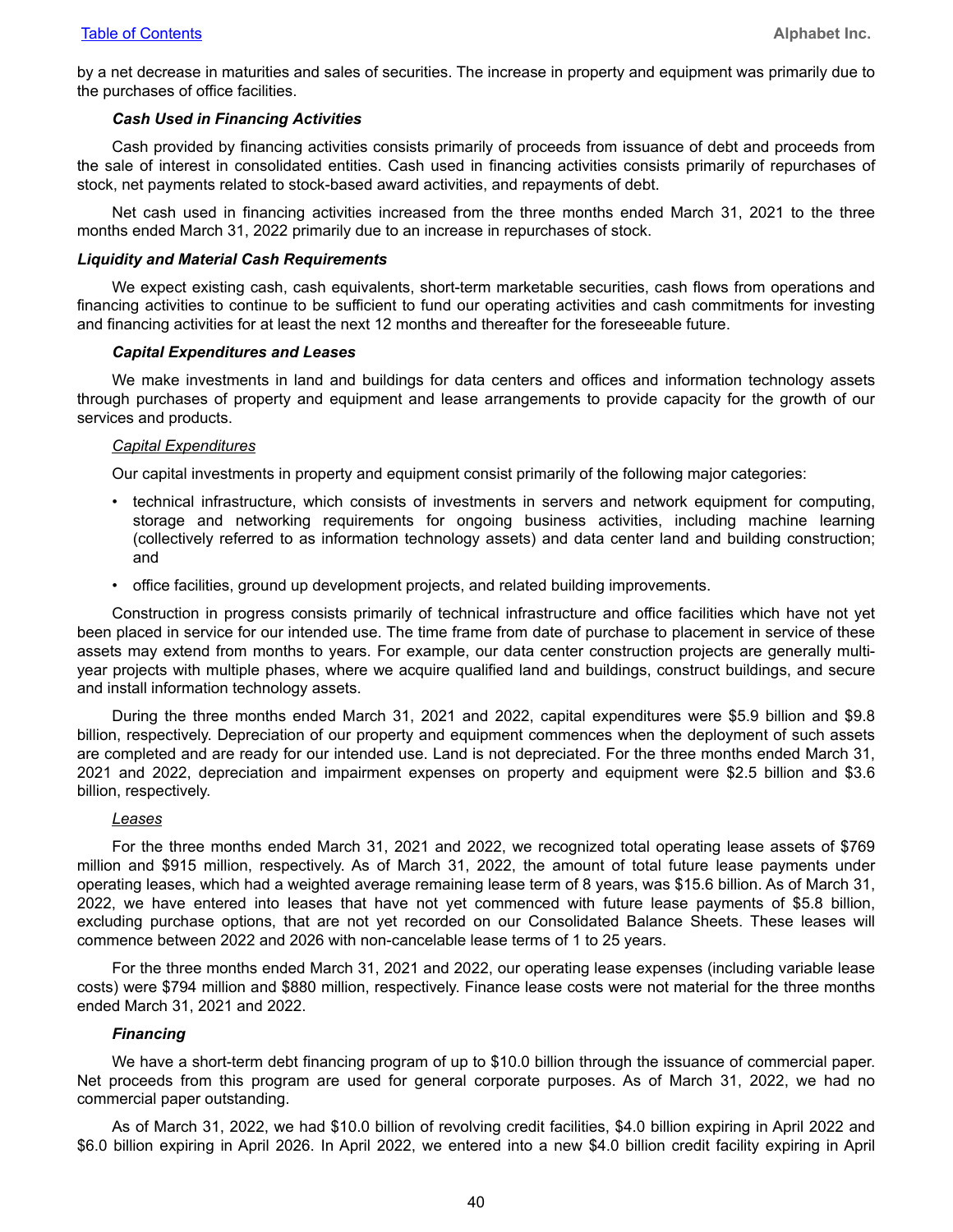2023. The interest rates for all credit facilities are determined based on a formula using certain market rates, as well as our progress toward the achievement of certain sustainability goals. No amounts have been borrowed under the credit facilities.

As of March 31, 2022, we had senior unsecured notes outstanding with a total carrying value of \$12.8 billion. See Note 5 of the Notes to Consolidated Financial Statements included in Item 1 of this Quarterly Report on Form 10-Q for further information on our debt.

#### *Share Repurchase Program*

In April 2021, the Board of Directors of Alphabet authorized the company to repurchase up to \$50.0 billion of its Class C stock. In July 2021, the Board of Directors of Alphabet approved an amendment to the April 2021 authorization, permitting the company to repurchase both Class A and Class C shares in a manner deemed in the best interest of the company and its stockholders, taking into account the economic cost and prevailing market conditions, including the relative trading prices and volumes of the Class A and Class C shares. As of March 31, 2022, \$4.1 billion remains available for Class A and Class C share repurchases under the amended authorization.

In accordance with the authorizations of the Board of Directors of Alphabet, during the three months ended March 31, 2022, we repurchased and subsequently retired 4.9 million aggregate shares for \$13.3 billion. Of the aggregate amount repurchased and subsequently retired during the three months ended March 31, 2022, 0.2 million shares were Class A stock for \$660 million and 4.7 million shares were Class C stock for \$12.6 billion.

In April 2022, the Board of Directors of Alphabet authorized the company to repurchase up to an additional \$70.0 billion of its Class A and Class C shares in a manner deemed in the best interest of the company and its stockholders, taking into account the economic cost and prevailing market conditions, including the relative trading prices and volumes of the Class A and Class C shares.

Repurchases are executed from time to time, subject to general business and market conditions and other investment opportunities, through open market purchases or privately negotiated transactions, including through Rule 10b5-1 plans. The repurchase program does not have an expiration date.

#### *European Commission Fines*

In 2017, 2018 and 2019, the EC announced decisions that certain actions taken by Google infringed European competition law and imposed fines of €2.4 billion (\$2.7 billion as of June 27, 2017), €4.3 billion (\$5.1 billion as of June 30, 2018), and €1.5 billion (\$1.7 billion as of March 20, 2019), respectively. While each EC decision is under appeal, we included the fines in accrued expenses and other current liabilities on our Consolidated Balance Sheets as we provided bank guarantees (in lieu of a cash payment) for the fines. See Note 9 of the Notes to Consolidated Financial Statements included in Item 1 of this Quarterly Report on Form 10-Q.

#### *Taxes*

As of March 31, 2022, we had short-term and long-term income taxes payable of \$805 million and \$5.7 billion related to a one-time transition tax payable incurred as a result of the U.S. Tax Cuts and Jobs Act ("Tax Act"). As permitted by the Tax Act, we will pay the transition tax in annual interest-free installments through 2025. We also have taxes payable of \$3.7 billion primarily related to uncertain tax positions as of March 31, 2022.

#### *Pending Acquisition*

In March 2022, we entered into an agreement to acquire Mandiant, a leader in dynamic cyber defense and response, for \$23.00 per share, in an all-cash transaction valued at approximately \$5.4 billion, net of cash and debt. See Note 7 of the Notes to Consolidated Financial Statements included in Item 1 of this Quarterly Report on Form 10-Q.

#### **Critical Accounting Estimates**

See Part II, Item 7, "Critical Accounting Estimates" in our Annual Report on Form 10-K for the year ended December 31, 2021.

#### **Available Information**

Our website is located at www.abc.xyz, and our investor relations website is located at www.abc.xyz/investor. Our Annual Reports on Form 10-K, Quarterly Reports on Form 10-Q, Current Reports on Form 8-K, and our Proxy Statements, and any amendments to these reports, are available through our investor relations website, free of charge, after we file them with the SEC. We also provide a link to the section of the SEC's website at www.sec.gov that has all of the reports that we file or furnish with the SEC.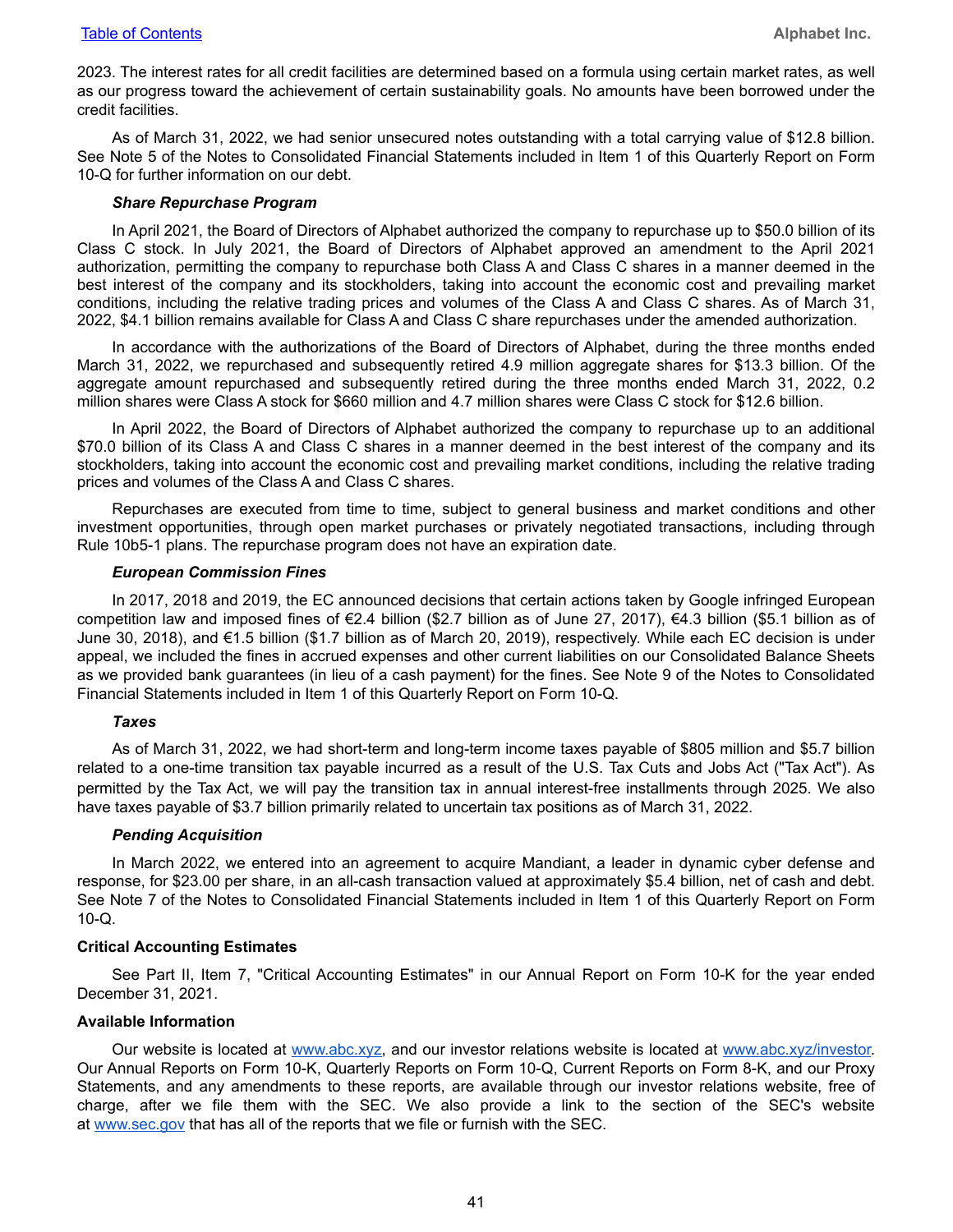<span id="page-41-0"></span>We webcast via our investor relations website our earnings calls and certain events we participate in or host with members of the investment community. Our investor relations website also provides notifications of news or announcements regarding our financial performance and other items of interest to our investors, including SEC filings, investor events, press and earnings releases, and blogs. We also share Google news and product updates on Google's Keyword blog at https://www.blog.google/, which may be of interest or material to our investors. Further, corporate governance information, including our certificate of incorporation, bylaws, governance guidelines, board committee charters, and code of conduct, is also available on our investor relations website under the heading "Other." The content of our websites are not incorporated by reference into this Quarterly Report on Form 10-Q or in any other report or document we file with the SEC, and any references to our websites are intended to be inactive textual references only.

#### **ITEM 3. QUANTITATIVE AND QUALITATIVE DISCLOSURES ABOUT MARKET RISK**

For quantitative and qualitative disclosures about market risk, refer to Part II, Item 7A, Quantitative and Qualitative Disclosures About Market Risk, in our Annual Report on Form 10-K for the year ended December 31, 2021.

#### **ITEM 4. CONTROLS AND PROCEDURES**

#### **Evaluation of Disclosure Controls and Procedures**

Our management, with the participation of our chief executive officer and chief financial officer, evaluated the effectiveness of our disclosure controls and procedures pursuant to Rule 13a-15 under the Exchange Act, as of the end of the period covered by this Quarterly Report on Form 10-Q.

Based on this evaluation, our chief executive officer and chief financial officer concluded that, as of March 31, 2022, our disclosure controls and procedures are designed at a reasonable assurance level and are effective to provide reasonable assurance that information we are required to disclose in reports that we file or submit under the Exchange Act is recorded, processed, summarized, and reported within the time periods specified in the SEC's rules and forms, and that such information is accumulated and communicated to our management, including our chief executive officer and chief financial officer, as appropriate, to allow timely decisions regarding required disclosure.

#### **Changes in Internal Control over Financial Reporting**

We rely extensively on information systems to manage our business and summarize and report operating results. In 2019, we began a multi-year implementation of a new global enterprise resource planning (ERP) system, which will replace much of our existing core financial systems. The ERP system is designed to accurately maintain our financial records, enhance the flow of financial information, improve data management and provide timely information to our management team. The implementation is expected to continue in phases over the next few years. There have been no changes in our internal control over financial reporting that occurred during the quarter ended March 31, 2022 that have materially affected, or are reasonably likely to materially affect, our internal control over financial reporting. However, as the phased implementation of the new ERP system continues, we will change our processes and procedures, which in turn, could result in changes to our internal control over financial reporting. As such changes occur, we will evaluate quarterly whether such changes materially affect our internal control over financial reporting.

As a result of COVID-19, our global workforce continued to operate primarily in a work from home environment for the quarter ended March 31, 2022. While we continue to evolve our work model in response to the uneven effects of the ongoing pandemic around the world, we believe that our internal controls over financial reporting continue to be effective. We have continued to re-evaluate and refine our financial reporting process to provide reasonable assurance that we could report our financial results accurately and timely.

#### **Limitations on Effectiveness of Controls and Procedures**

In designing and evaluating the disclosure controls and procedures, management recognizes that any controls and procedures, no matter how well designed and operated, can provide only reasonable assurance of achieving the desired control objectives. In addition, the design of disclosure controls and procedures must reflect the fact that there are resource constraints and that management is required to apply its judgment in evaluating the benefits of possible controls and procedures relative to their costs.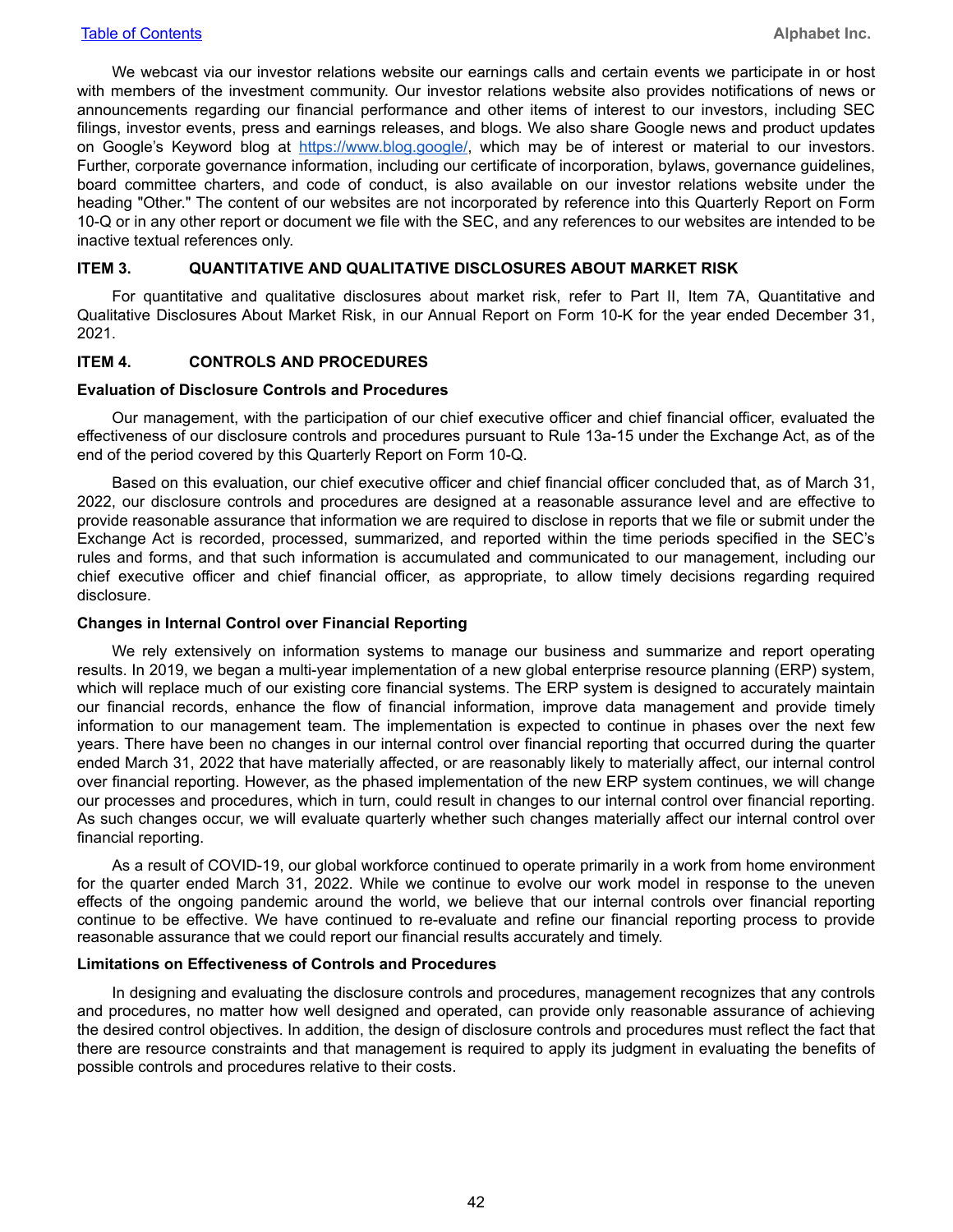#### <span id="page-42-0"></span>**PART II. OTHER INFORMATION**

#### **ITEM 1. LEGAL PROCEEDINGS**

For a description of our material pending legal proceedings, see Note 9 "Contingencies - Legal Matters" of the Notes to Consolidated Financial Statements included in Part I, Item 1 of this Quarterly Report on Form 10-Q, which is incorporated herein by reference.

#### **ITEM 1A. RISK FACTORS**

Our operations and financial results are subject to various risks and uncertainties, including those described in Part I, Item 1A, "Risk Factors" in our Annual Report on Form 10-K for the year ended December 31, 2021, which could adversely affect our business, financial condition, results of operations, cash flows, and the trading price of our stock.

#### **ITEM 2. UNREGISTERED SALES OF EQUITY SECURITIES AND USE OF PROCEEDS**

#### **Issuer Purchases of Equity Securities**

The following table presents information with respect to Alphabet's repurchases of Class A and Class C stock during the quarter ended March 31, 2022.

| Period          | Total Number of<br><b>Class A Shares</b><br>Purchased<br>(in thousands) | Total Number of<br><b>Class C Shares</b><br>Purchased<br>(in thousands) |     | <b>Average Price</b><br><b>Paid per Class</b><br>A Share $(2)$ |     | <b>Average Price</b><br><b>Paid per Class</b><br>C Share $(2)$ | <b>Total Number of</b><br>Shares<br><b>Purchased as</b><br><b>Part of Publicly</b><br>Announced<br><b>Programs</b><br>(in thousands) | Approximate<br><b>Dollar Value of</b><br><b>Shares that May</b><br><b>Yet Be</b><br><b>Purchased</b><br>Under the<br>Program<br>(in millions) |
|-----------------|-------------------------------------------------------------------------|-------------------------------------------------------------------------|-----|----------------------------------------------------------------|-----|----------------------------------------------------------------|--------------------------------------------------------------------------------------------------------------------------------------|-----------------------------------------------------------------------------------------------------------------------------------------------|
| January 1 - 31  | 81                                                                      | 1,642                                                                   | \$. | 2,758.20                                                       | \$. | 2,722.40                                                       | 1,723                                                                                                                                | \$<br>12,679                                                                                                                                  |
| February 1 - 28 | 4                                                                       | 1,469                                                                   |     | 2,666.27                                                       | S   | 2,719.33                                                       | 1,473                                                                                                                                | \$<br>8,672                                                                                                                                   |
| March 1 - 31    | 160                                                                     | 1,557                                                                   | \$. | 2,665.14                                                       | \$. | 2,681.53                                                       | 1,717                                                                                                                                | \$<br>4,071                                                                                                                                   |
| Total           | 245                                                                     | 4,668                                                                   |     |                                                                |     |                                                                | 4,913                                                                                                                                |                                                                                                                                               |

 $(1)$  Repurchases are executed from time to time, subject to general business and market conditions and other investment opportunities, through open market purchases or privately negotiated transactions, including through Rule 10b5-1 plans. The repurchase program does not have an expiration date. See Note 10 in Part I, Item 1 of this Quarterly Report on Form 10-Q for additional information related to share repurchases.

 $(2)$  Average price paid per share includes costs associated with the repurchases.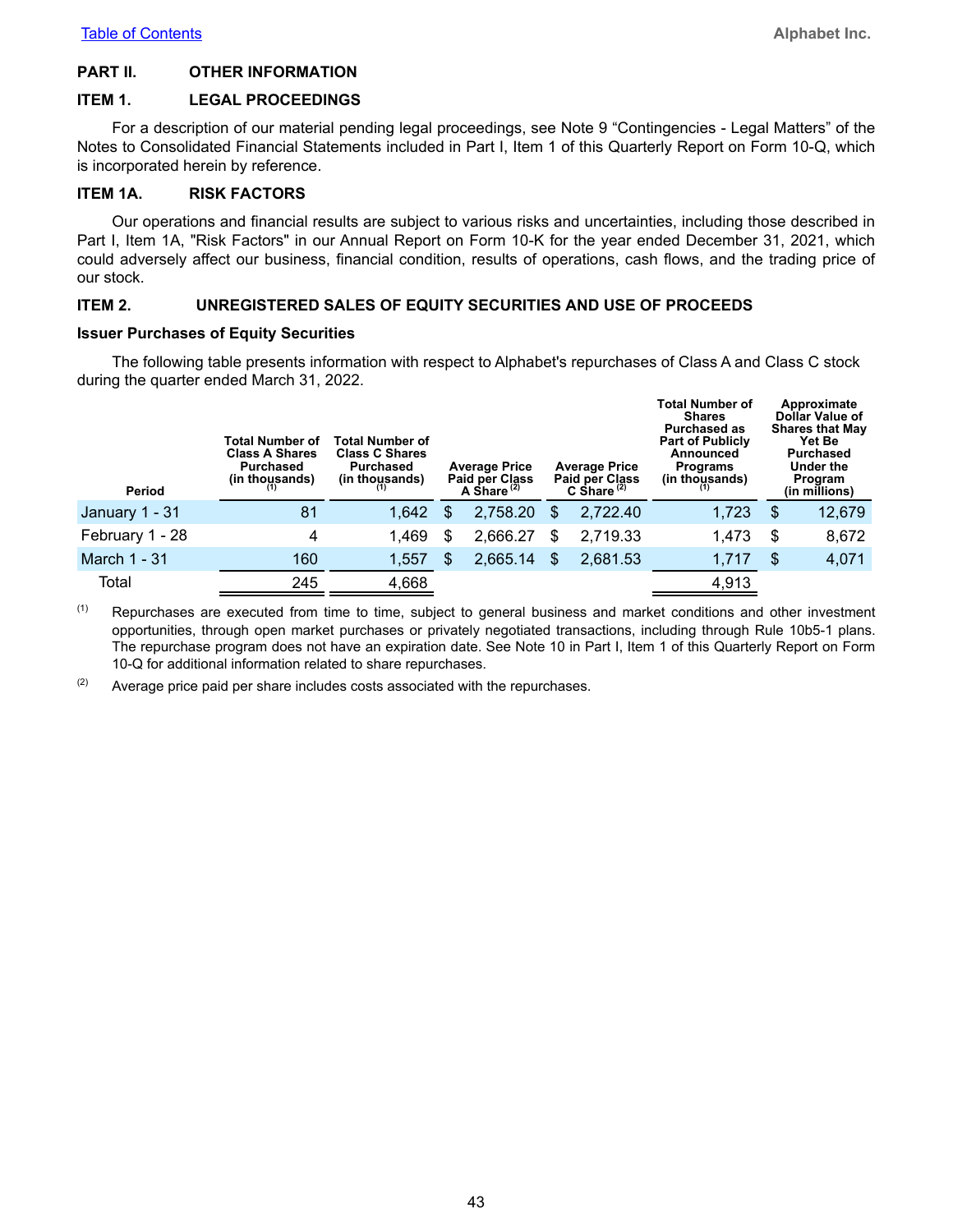#### <span id="page-43-0"></span>**ITEM 6. EXHIBITS**

| <b>Exhibit</b> |         |                                                                                                                                                                                                 | Incorporated by reference herein |      |  |  |  |
|----------------|---------|-------------------------------------------------------------------------------------------------------------------------------------------------------------------------------------------------|----------------------------------|------|--|--|--|
| <b>Number</b>  |         | <b>Description</b>                                                                                                                                                                              | Form                             | Date |  |  |  |
| 31.01          |         | Certification of Chief Executive Officer pursuant to<br>Exchange Act Rules 13a-14(a) and 15d-14(a), as<br>adopted pursuant to Section 302 of the Sarbanes-<br>Oxley Act of 2002                 |                                  |      |  |  |  |
| 31.02          |         | Certification of Chief Financial Officer pursuant to<br>Exchange Act Rules 13a-14(a) and 15d-14(a), as<br>adopted pursuant to Section 302 of the Sarbanes-<br>Oxley Act of 2002                 |                                  |      |  |  |  |
| 32.01          | ÷.      | <b>Certifications of Chief Executive Officer and Chief</b><br>Financial Officer pursuant to 18 U.S.C. Section 1350,<br>as adopted pursuant to Section 906 of the Sarbanes-<br>Oxley Act of 2002 |                                  |      |  |  |  |
| 101.INS        |         | Inline XBRL Instance Document - the instance<br>document does not appear in the Interactive Data<br>File because its XBRL tags are embedded within the<br>Inline XBRL document.                 |                                  |      |  |  |  |
|                |         | 101.SCH * Inline XBRL Taxonomy Extension Schema<br>Document                                                                                                                                     |                                  |      |  |  |  |
| 101.CAL *      |         | Inline XBRL Taxonomy Extension Calculation<br>Linkbase Document                                                                                                                                 |                                  |      |  |  |  |
|                |         | 101.DEF * Inline XBRL Taxonomy Extension Definition Linkbase<br>Document                                                                                                                        |                                  |      |  |  |  |
| 101.LAB        | $\star$ | Inline XBRL Taxonomy Extension Label Linkbase<br>Document                                                                                                                                       |                                  |      |  |  |  |
|                |         | 101.PRE * Inline XBRL Taxonomy Extension Presentation<br>Linkbase Document                                                                                                                      |                                  |      |  |  |  |
| 104            |         | Cover Page Interactive Data File (formatted as Inline<br>XBRL and contained in Exhibit 101)                                                                                                     |                                  |      |  |  |  |
| $\ast$         |         | Filed herowith                                                                                                                                                                                  |                                  |      |  |  |  |

Filed herewith.

‡ Furnished herewith.